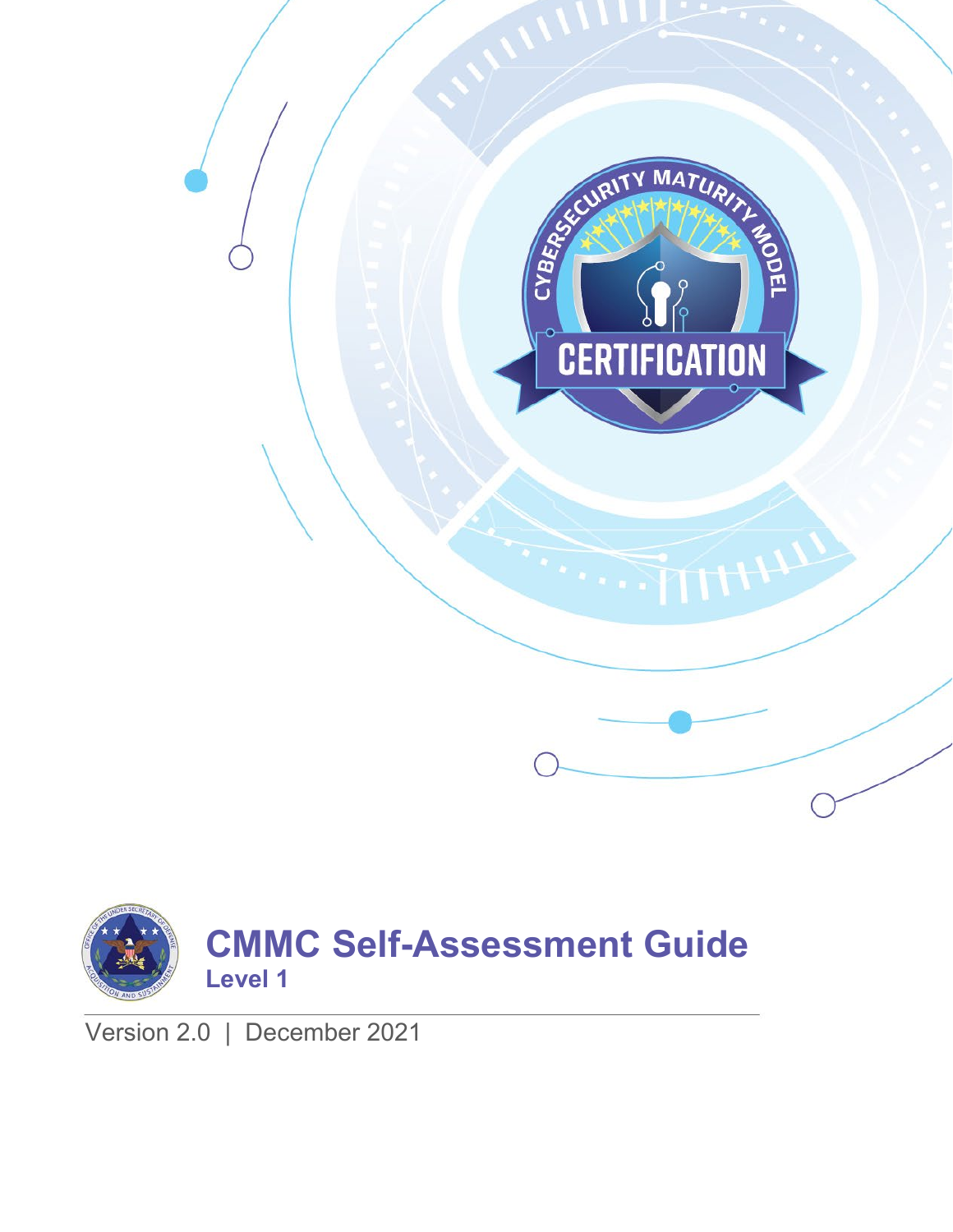## **NOTICES**

Copyright 2020, 2021 Carnegie Mellon University and The Johns Hopkins University Applied Physics Laboratory LLC.

Copyright 2021 Futures, Inc.

This material is based upon work funded and supported by the Department of Defense under Contract No. FA8702-15-D-0002 with Carnegie Mellon University for the operation of the Software Engineering Institute, a federally funded research and development center, and under Contract No. HQ0034-13-D-0003 and Contract No. N00024-13-D-6400 with the Johns Hopkins University Applied Physics Laboratory LLC, a University Affiliated Research Center.

The view, opinions, and/or findings contained in this material are those of the author(s) and should not be construed as an official Government position, policy, or decision, unless designated by other documentation.

NO WARRANTY. THIS MATERIAL IS FURNISHED ON AN "AS-IS" BASIS. CARNEGIE MELLON UNIVERSITY AND THE JOHNS HOPKINS UNIVERSITY APPLIED PHYSICS LABORATORY LLC MAKE NO WARRANTIES OF ANY KIND, EITHER EXPRESSED OR IMPLIED, AS TO ANY MATTER INCLUDING, BUT NOT LIMITED TO, WARRANTY OF FITNESS FOR PURPOSE OR MERCHANTABILITY, EXCLUSIVITY, OR RESULTS OBTAINED FROM USE OF THE MATERIAL NOR ANY WARRANTY OF ANY KIND WITH RESPECT TO FREEDOM FROM PATENT, TRADEMARK, OR COPYRIGHT INFRINGEMENT.

[DISTRIBUTION STATEMENT A] Approved for public release.

This work is licensed to the pubic under th[e Creative Commons Attribution 4.0 International](https://creativecommons.org/licenses/by/4.0/)  [License.](https://creativecommons.org/licenses/by/4.0/)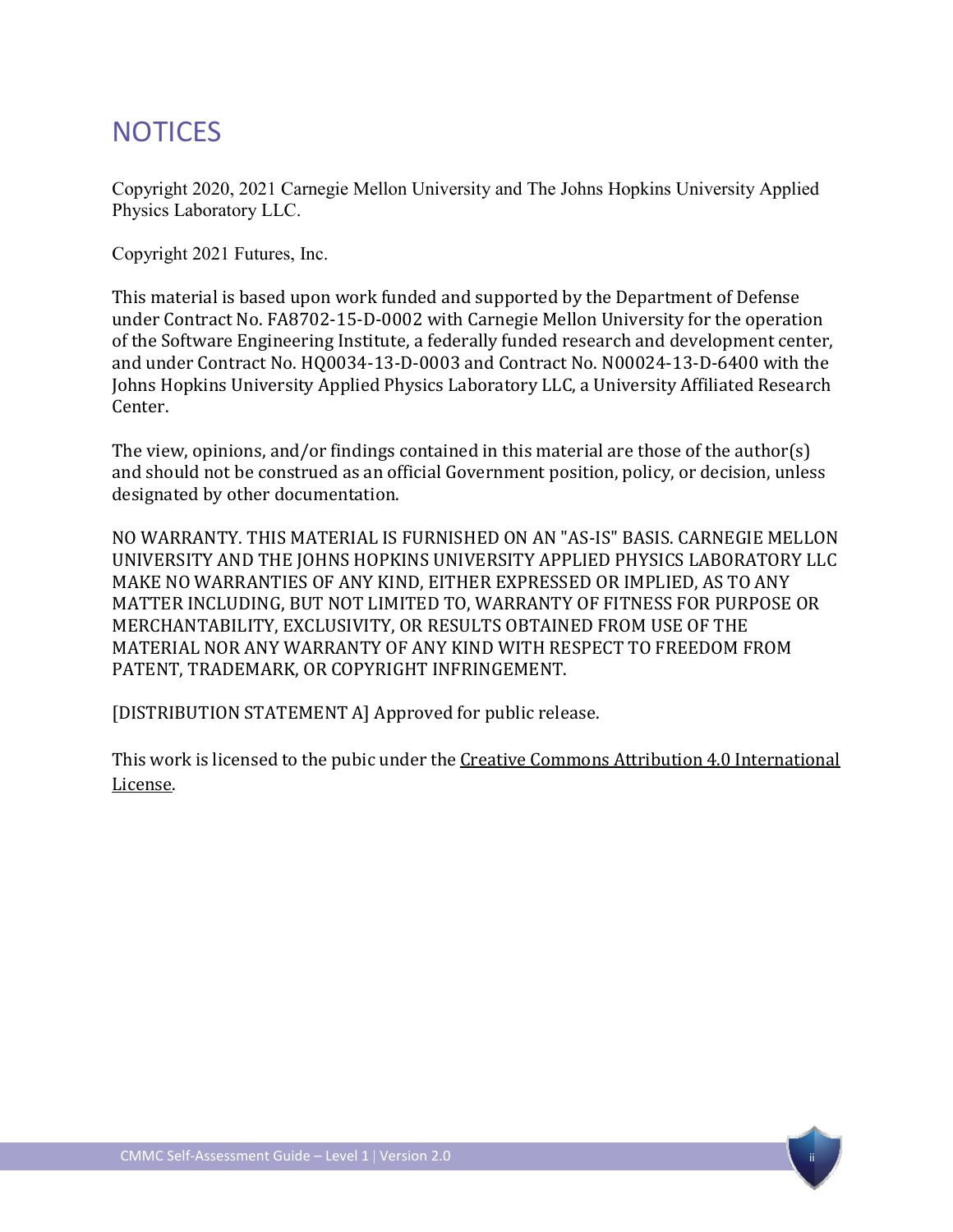# **TABLE OF CONTENTS**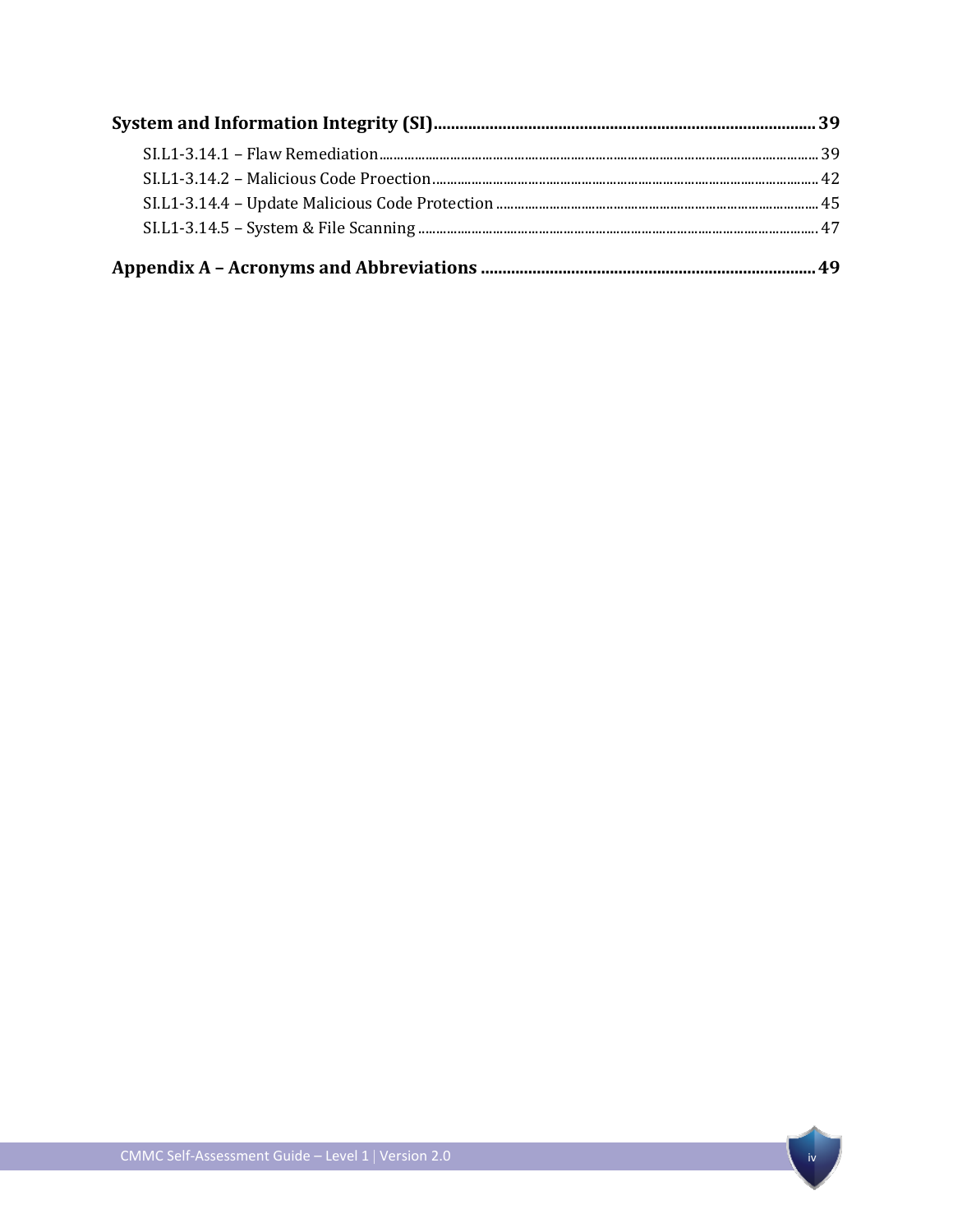## <span id="page-4-0"></span>Introduction

This document provides self-assessment guidance for Level 1 of the Cybersecurity Maturity Model Certification (CMMC). Guidance for conducting a CMMC Level 2 assessment can be found in *CMMC Assessment Guide – Level 2*. Guidance for conducting a CMMC Level 3 assessment will be published at a later date as the *CMMC Assessment Guide – Level 3*  document. More details on the CMMC Model can be found in the *CMMC Model Overview* document.

CMMC Level 1 focuses on the protection of Federal Contract Information (FCI), which is defined as follows:

*Information, not intended for public release, that is provided by or generated for the Government under a contract to develop or deliver a product or service to the Government, but not including information provided by the Government to the public (such as on public websites) or simple transactional information, such as necessary to process payments.*

CMMC Level 1 encompasses the basic safeguarding requirements specified in Federal Acquisition Regulation (FAR) Clause 52.204-21.

## Purpose and Audience

This guide is intended for contractors that will be conducting a CMMC Level 1 selfassessment and the professionals or companies that will support them in those efforts.

## Document Organization

This document is organized into the following sections:

- **Self-Assessment and Compliance:** Provides an overview of the CMMC self-assessment process, how to document compliance, guidance around contractor size, and selfassessment scope information.
- **Self-Assessment Criteria and Methodology:** Provides guidance on the criteria and methodology (i.e., *interview*, *examine*, and *test*) to be employed during a CMMC selfassessment, as well as practice findings.
- **CMMC-Specific Terms:** Provides clarification of the intent and scope of specific terms as used in the context of CMMC.
- **Practice Descriptions:** Provides the self-assessment requirements and specifics for each CMMC practice.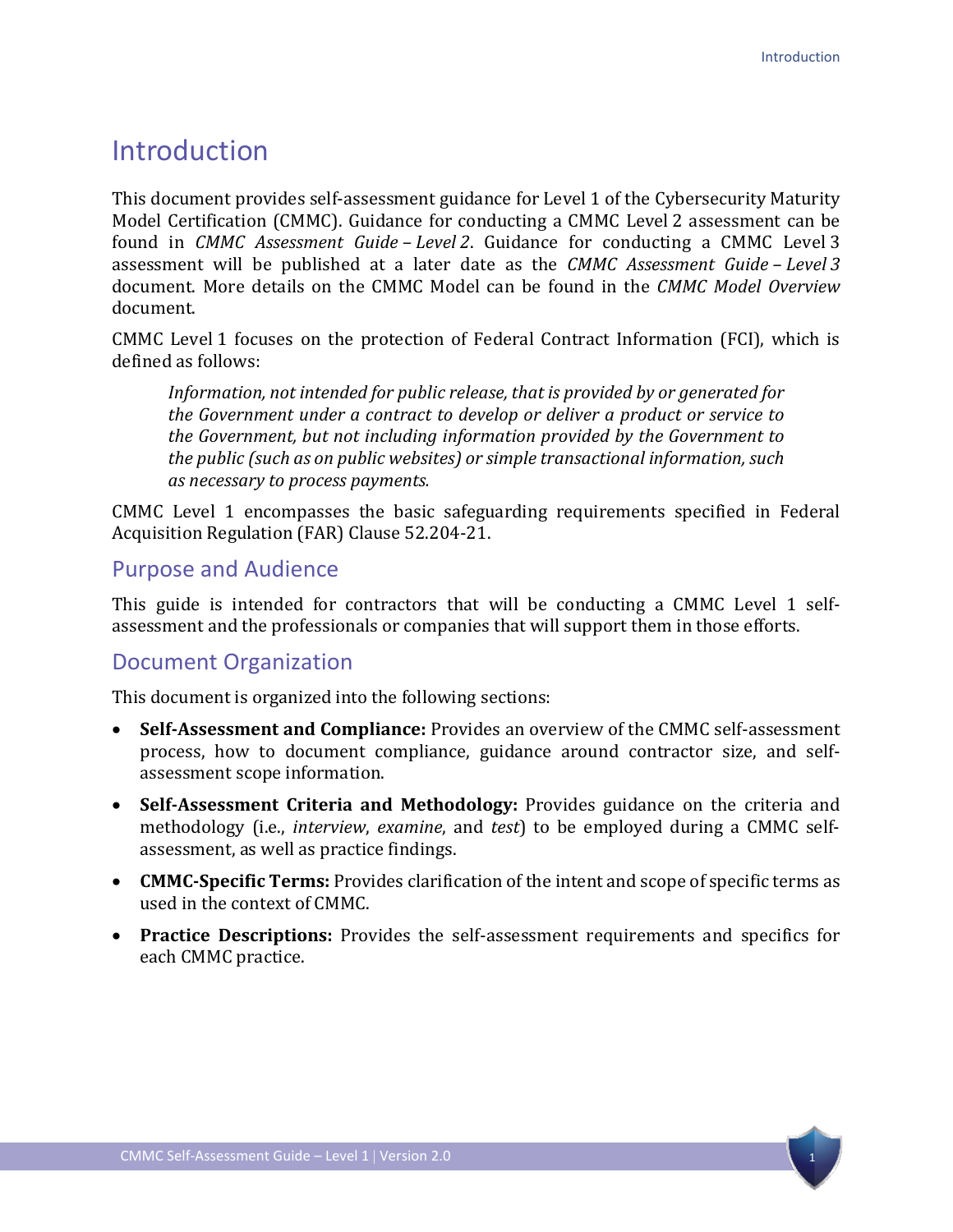# <span id="page-5-0"></span>Self-Assessment and Compliance

An annual Level 1 self-assessment, with an accompanying senior company official affirmation of compliance in the Supplier Performance Risk System (SPRS)<sup>1</sup>, asserts that a contractor is meeting all the basic safeguarding requirements for FCI specified in FAR Clause 52.204-21. Contractors should use the self-assessment methods as defined in this guide. Once a contractor has self-assessed and finds they are in compliance with Level 1 practices, other entities (e.g., government sponsors and prime contractors looking to hire subcontractors) have increased confidence that the contractor meets CMMC Level 1 practices.

A contractor can be in compliance with CMMC Level 1 practices for an entire enterprise network or for particular enclave(s), depending upon where the FCI is or will be processed, stored, or transmitted.

Contactors can choose to perform the annual self-assessment internally or engage a thirdparty to assist with evaluating their Level 1 compliance. Use of a third-party to assist is still considered a self-assessment and does not result in a certification.

## <span id="page-5-1"></span>Contractor Size

The CMMC self-assessment methodology follows a data-centric security process that applies the practices equally, regardless of the contractor's size, constraints, or complexity. All CMMC levels are achievable by small, medium, and large contractors.

## <span id="page-5-2"></span>Self-Assessment Scope

Prior to conducting a CMMC self-assessment, the contractor must specify the CMMC Self-Assessment Scope. The CMMC Self-Assessment Scope identifies which assets within the contractor's environment will be assessed and the details of the self-assessment. For a CMMC Level 1 self-assessment, the assets that process, store, or transmit FCI are considered inscope and should be assessed against the CMMC Level 1 practices. See the *CMMC Self-Assessment Scope – Level 1* document for additional information.



<span id="page-5-3"></span><sup>1</sup> For more information go to:<https://www.sprs.csd.disa.mil/>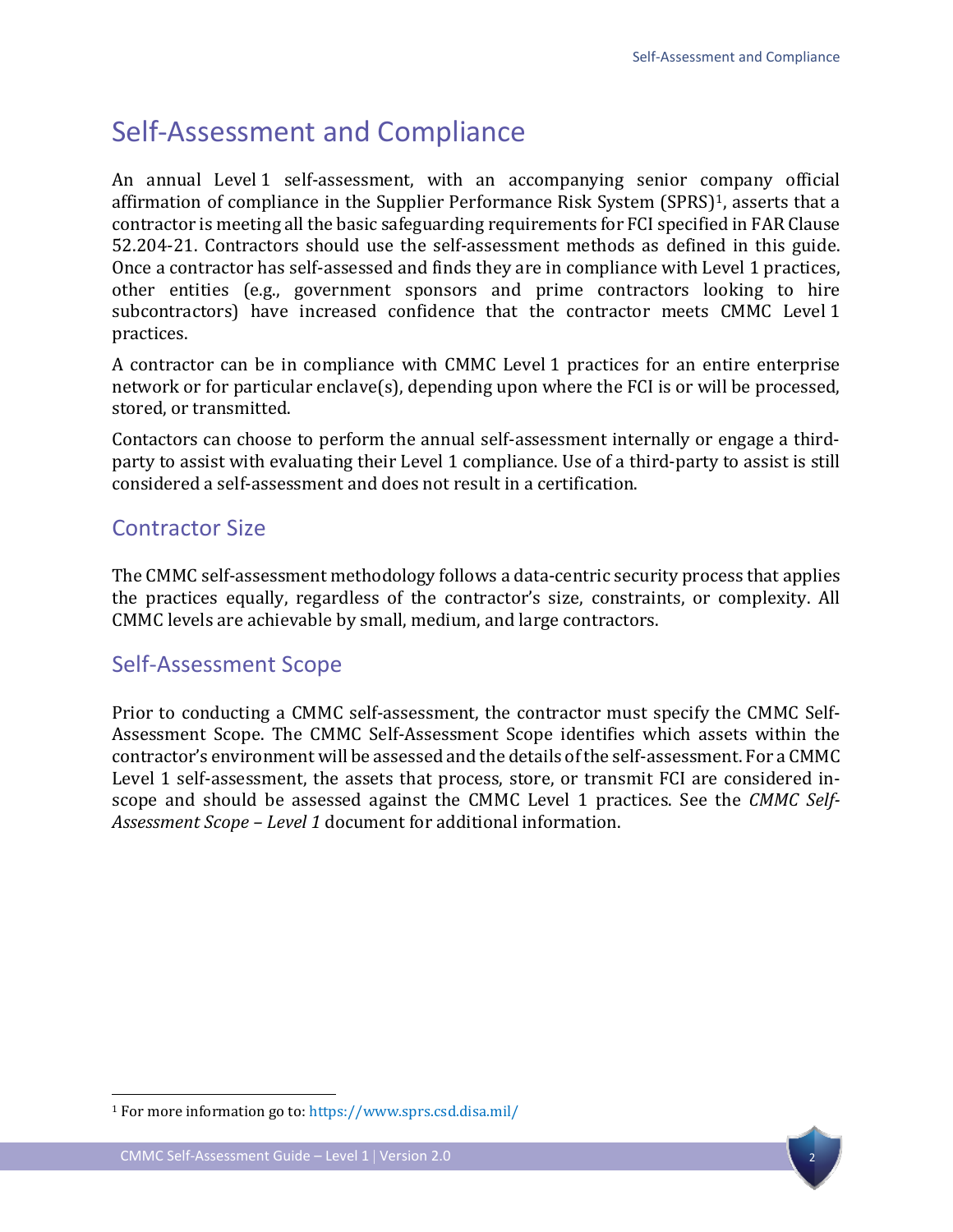# <span id="page-6-0"></span>CMMC-Specific Terms

The CMMC framework has specific terms that align with its practices. While some terms may have other definitions in open forums and within [National Institute of Standards and](https://www.nist.gov/publications)  [Technology \(NIST\)](https://www.nist.gov/publications) documentation, it is important to understand these terms as they apply to the CMMC framework. These definitions and sources also appear in the *CMMC Glossary and Acronyms*; they are repeated here for emphasis as it is important to know the specific definition intended by CMMC when interpreting the Level 1 practices presented later in the document.

The specific terms associated with CMMC Level 1 are:

- **Asset (Organizational Asset):** Anything that has value to an organization, including, but not limited to: another organization, person, computing device, information technology (IT) system, IT network, IT circuit, software (both an installed instance and a physical instance), virtual computing platform (common in cloud and virtualized computing), and related hardware (e.g., locks, cabinets, keyboards) [NISTIR 7693, NISTIR 7694]. Understanding *assets*is critical to identifying the CMMC Self-Assessment Scope; for more information, see *CMMC Self-Assessment Scope – Level 1*.
- **Component:** A discrete identifiable information technology *asset* that represents a building block of a system and may include hardware, software, and firmware [NIST SP 800-171 Rev 2 under system component NIST SP 800-128]. A *component* is one type of *asset*.
- **Information System (IS):** A discrete set of information resources organized for the collection, processing, maintenance, use, sharing, dissemination, or disposition of information [NIST 800-171 Rev 2]. An *IS* is one type of *asset*.
- **Monitor:** The act of continual checking, supervising, critically observing, or determining the status in order to identify change from the performance level required or expected at an *organizationally defined* frequency and rate [NIST SP 800-160 (adapted)].
- **Organizationally Defined:** As determined by the contractor being assessed. This can be applied to a frequency or rate at which something occurs within a given time period, or it could be associated with describing the configuration of a contractor's solution [CMMC].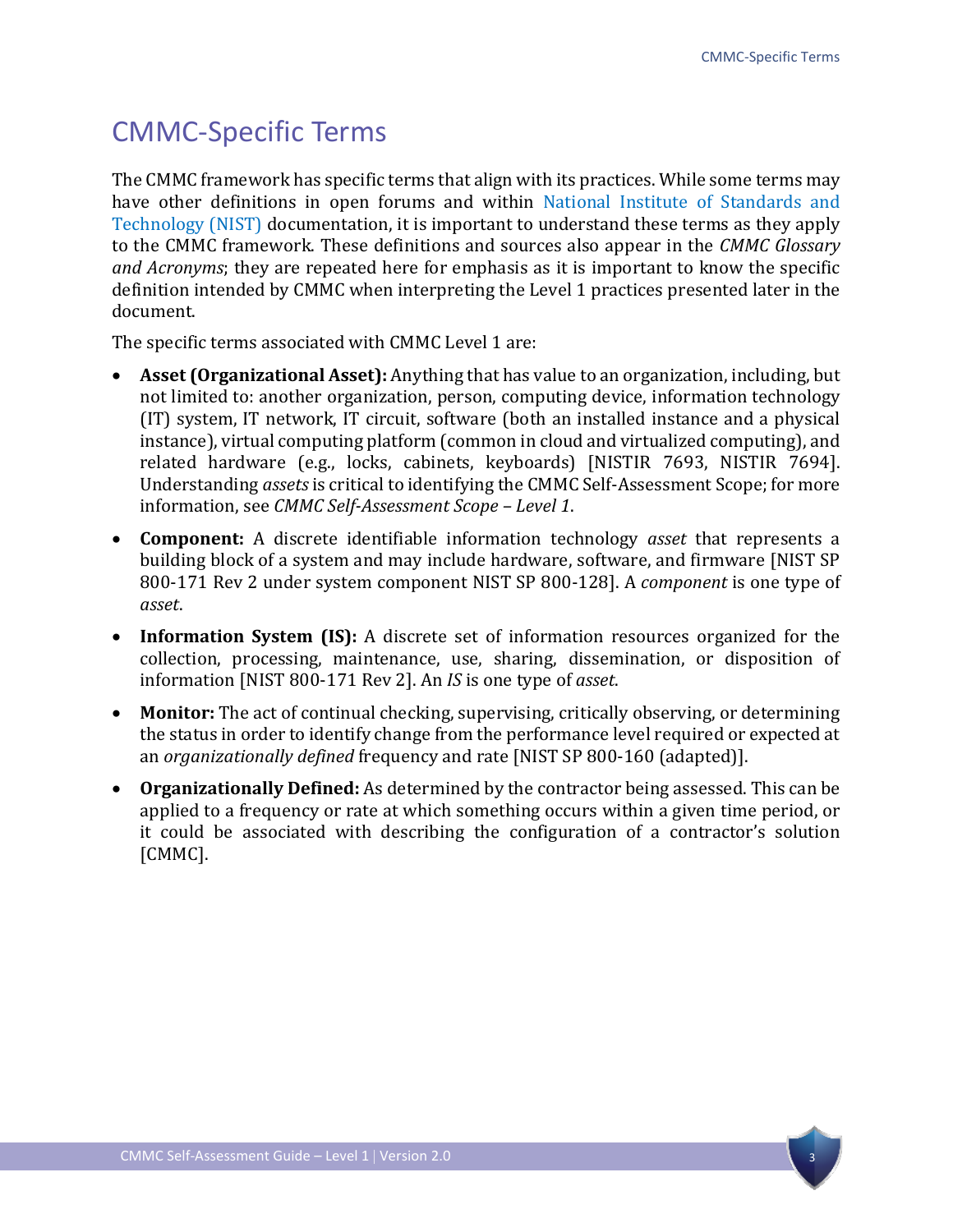## <span id="page-7-0"></span>Assessment Criteria and Methodology

The *CMMC Self-Assessment Guide – Level 1* leverages the assessment procedure described in NIST Special Publication (SP) 800-171A Section 2.1[2](#page-7-1) as modified below in brackets:

*An assessment procedure consists of an assessment objective and a set of potential assessment methods and assessment objects that can be used to conduct the assessment. Each assessment objective includes a determination statement related to the [CMMC practice] that is the subject of the assessment. The determination statements are linked to the content of the [CMMC practice] to ensure traceability of the assessment results to the requirements. The application of an assessment procedure to a practice produces assessment findings. These findings reflect, or are subsequently used, to help determine if the practice has been satisfied.*

*Assessment objects identify the specific items being assessed and can include specifications, mechanisms, activities, and individuals.* 

- *Specifications are the document-based artifacts (e.g., policies, procedures, security plans, security requirements, functional specifications, and architectural designs) associated with a system.*
- *Mechanisms are the specific hardware, software, or firmware safeguards employed within a system.*
- *Activities are the protection-related actions supporting a system that involve people (e.g., conducting system backup operations, exercising a contingency plan, and monitoring network traffic).*
- *Individuals, or groups of individuals, are people applying the specifications, mechanisms, or activities described above.*

*The assessment methods define the nature and the extent of the [Self-Assessor's] actions. The methods include* examine*,* interview*, and* test*.* 

- *The examine method is the process of reviewing, inspecting, observing, studying, or analyzing assessment objects (i.e., specifications, mechanisms, activities). The purpose of the* examine *method is to facilitate understanding, achieve clarification, or obtain evidence.*
- *The* interview *method is the process of holding discussions with individuals or groups of individuals to facilitate understanding, achieve clarification, or obtain evidence.*
- *And finally, the* test *method is the process of exercising assessment objects (i.e., activities, mechanisms) under specified conditions to compare actual with expected behavior.*

<span id="page-7-1"></span><sup>2</sup> NIST SP 800-171A, *Assessing Security Requirements for Controlled Unclassified Information,* June 2018.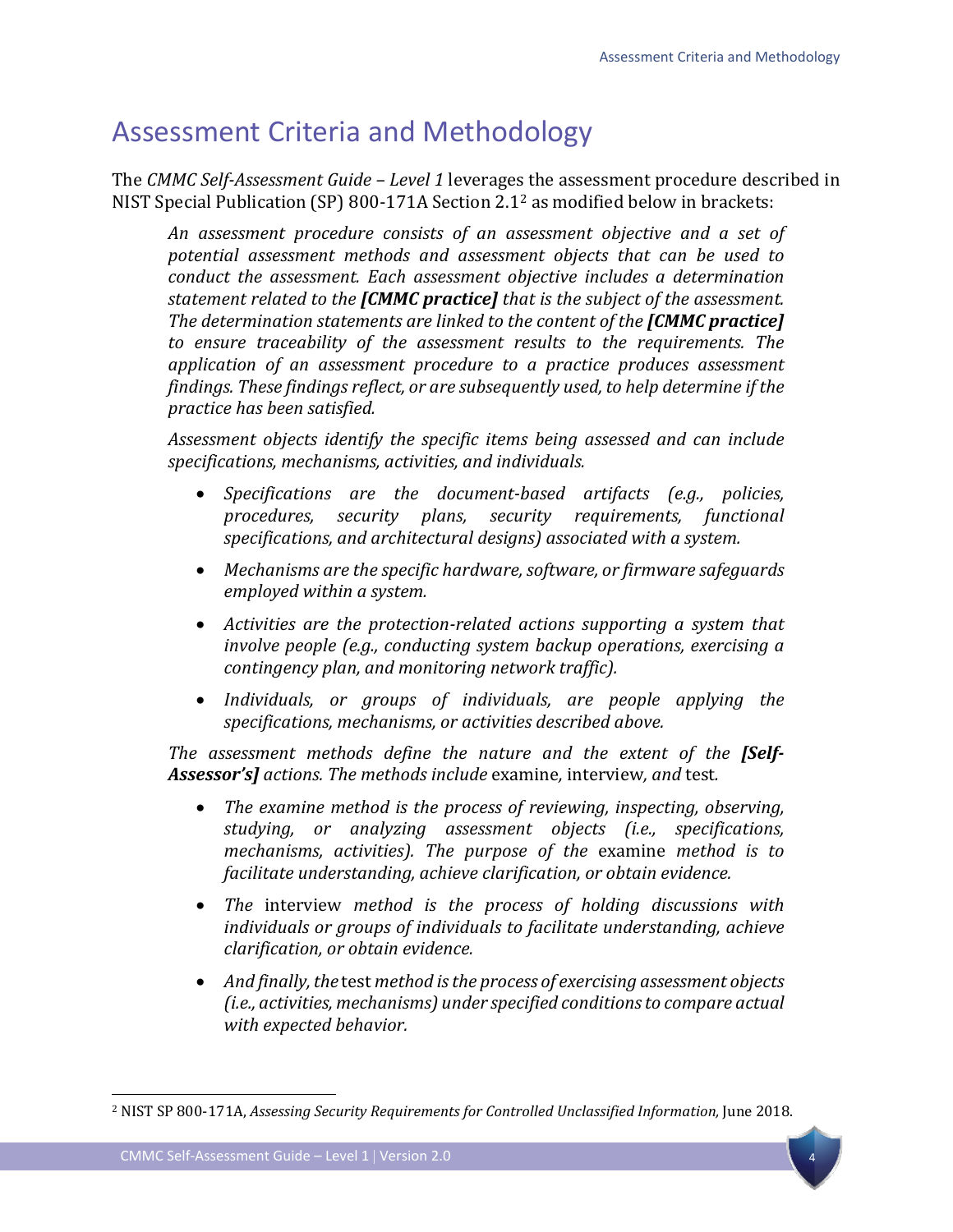*In all three assessment methods, the results are used in making specific determinations called for in the determination statements and thereby achieving the objectives for the assessment procedure.*

The guidance specified in NIST 800-171A focuses on Controlled Unclassified Information (CUI). Since CMMC Level 1 focuses on safeguarding FCI, the applicable self-assessment objectives for Level 1 are updated to address FCI in lieu of CUI.

## <span id="page-8-0"></span>Criteria

Self-assessment objectives are provided for each Level 1 practice and are based on existing criteria (i.e., NIST SP 800-171A) modified for FCI in lieu of CUI. The criteria are authoritative and provide a basis to conduct a self-assessment of a practice.

## <span id="page-8-1"></span>Methodology

The primary result of a self-assessment is a self-assessment report, which contains the findings associated with the self-assessment.

To verify and validate that a contractor is meeting CMMC practices, evidence needs to exist demonstrating that the contractor has fulfilled the objectives of the Level 1 practices. Because different self-assessment objectives can be met in different ways (e.g., through documentation, computer configuration, network configuration, or training) a variety of techniques may be used, including any of the three assessment methods described above from NIST SP 800-171A, to determine if the contractor meets the intent of the Level 1 practices.

Follow the guidance in NIST SP 800-171A when determining which self-assessment methods to use:

*Organizations are not expected to employ all assessment methods and objects contained within the assessment procedures identified in this publication. Rather, organizations have the flexibility to determine the level of effort needed and the assurance required for an assessment (e.g., which assessment methods and assessment objects are deemed to be the most useful in obtaining the desired results). This determination is made based on how the organization [contractor] can accomplish the assessment objectives in the most cost-effective manner and with sufficient confidence to support the determination that the [FCI] requirements have been satisfied.* 

For more detailed information on assessment methods, see NIST SP 800-171A Appendix D.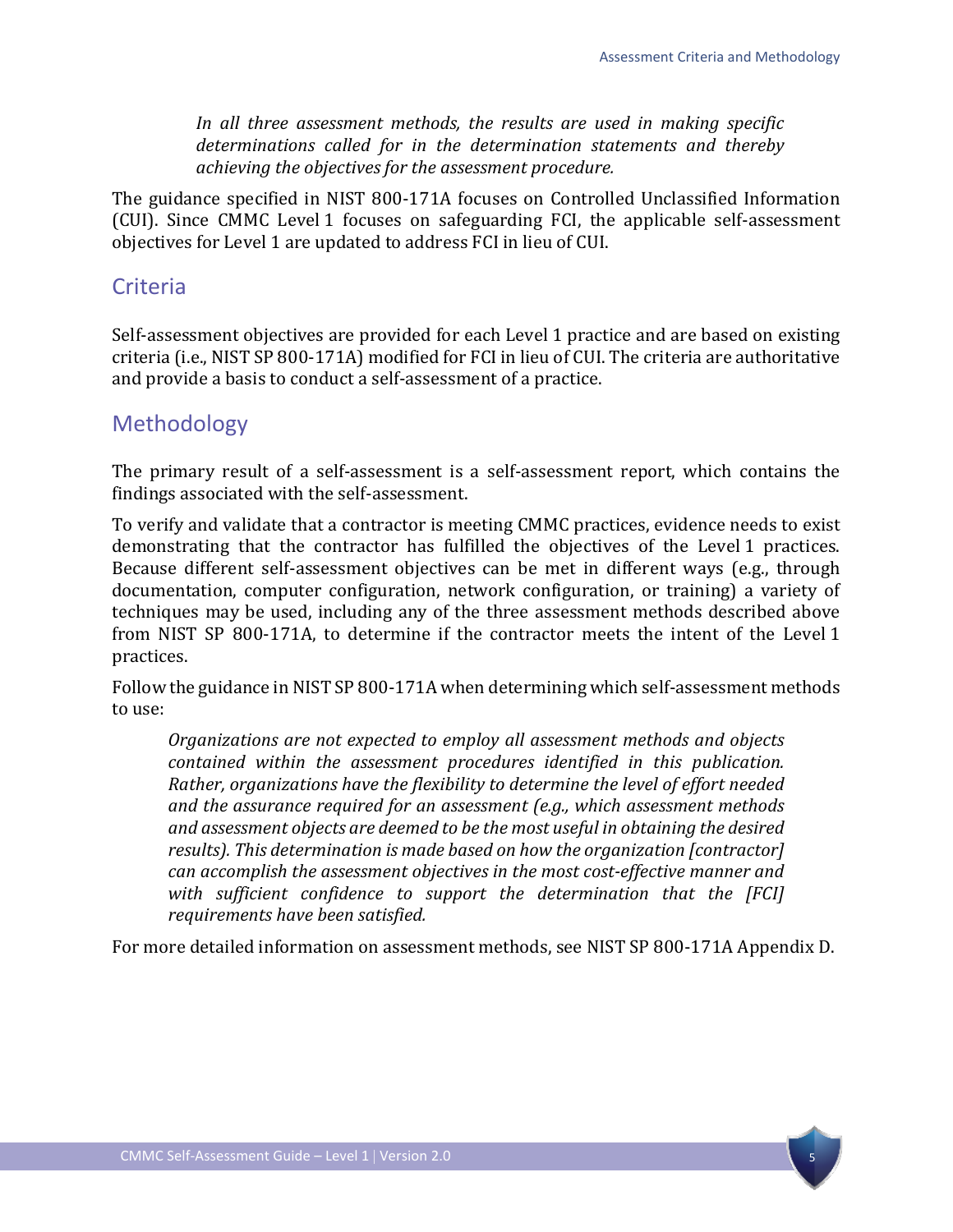#### Who Is Interviewed

Interviews of applicable staff (possibly at different organizational levels) determine if Level 1 practices are implemented as well as if adequate resourcing, training, and planning have occurred for individuals to perform the practices.

#### What Is Examined

Examination includes reviewing, inspecting, observing, studying, or analyzing assessment objects. The objects can be documents, mechanisms, or activities.

For some practices, review documentation to determine if assessment objectives are met. Interviews with staff may identify the documents the contractor uses. Documents need to be in their final forms; drafts of policies or documentation are not eligible to be used as evidence because they are not yet official and are still subject to change. Common types of documents that can be used as evidence include applicable:

- policy, process, and procedure documents;
- training materials;
- plans and planning documents; and
- system, network, and data flow diagrams.

This list of documents is not exhaustive or prescriptive. A contractor may not have these specific documents, and other documents may be used for evidence of compliance.

In other cases, the practice is best self-assessed by observing that safeguards are in place by viewing hardware, associated configuration information, or observing staff following a process.

#### What Is Tested

Testing is an important part of the self-assessment process. Interviews tell what the contractor staff believe to be true, documentation provides evidence of intent, and testing demonstrates what has or has not been done. For example, contractor staff may talk about how users are identified, documentation may provide details on how users are identified, but seeing a demonstration of identifying users provides evidence that the practice is met. Not all practices will require testing.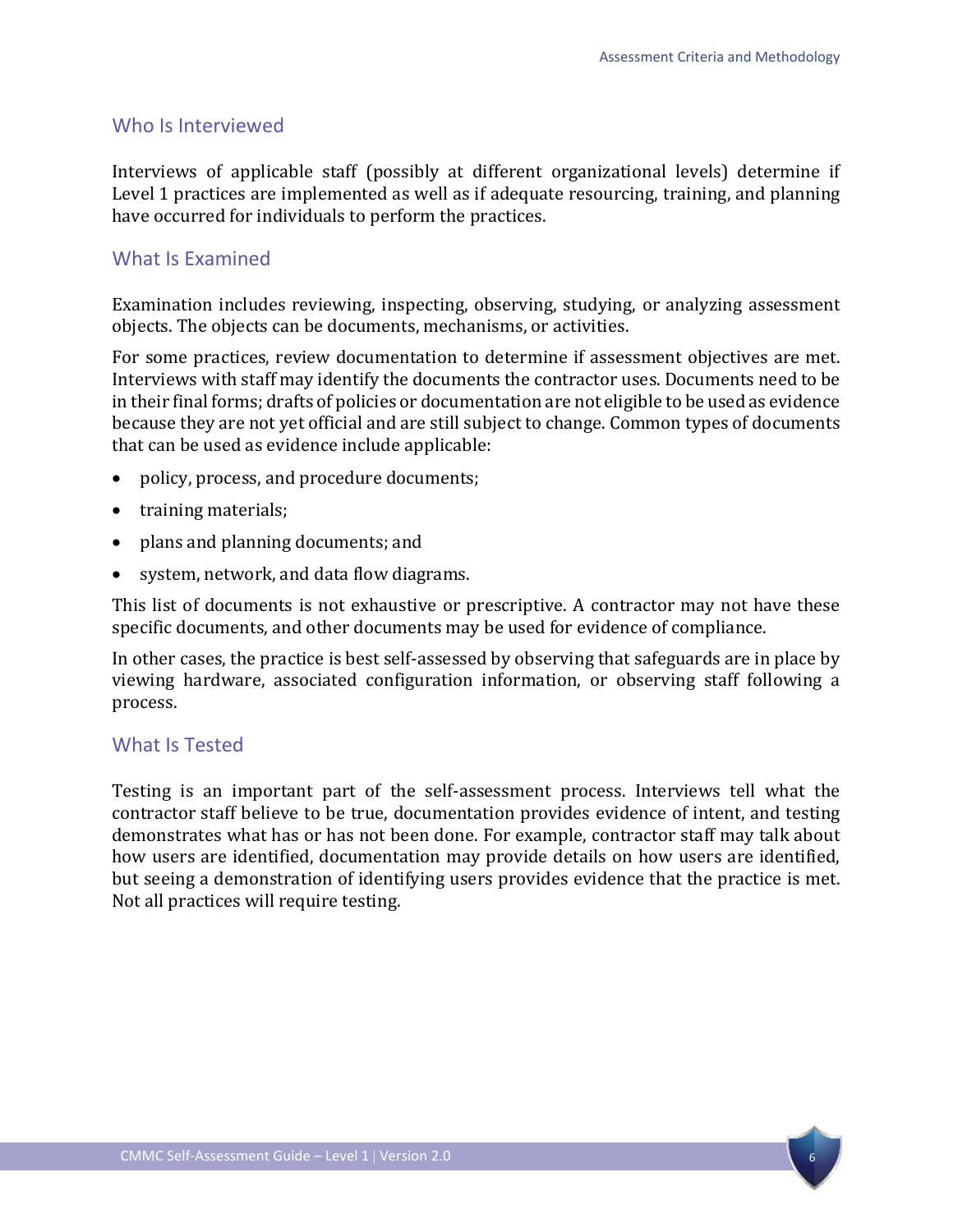## <span id="page-10-0"></span>Practice Findings

The self-assessment of a CMMC practice results in one of three possible findings: MET, NOT MET, or NOT APPLICABLE. To demonstrate CMMC Level 1 compliance, the contractor will need a finding of MET or NOT APPLICABLE on all Level 1 practices.

- **MET**: The contractor successfully meets the practice. For each practice marked MET, include statements that indicate the response conforms to all objectives and document the appropriate evidence to support the response.
- **NOT MET**: The contractor has not met the practice. For each practice marked NOT MET, include statements that explain why and document the appropriate evidence showing that the contractor does not conform fully to all of the objectives.
- **NOT APPLICABLE (N/A)**: The practice does not apply for the self-assessment. For each practice marked N/A, include a statement that explains why the practice does not apply to the contractor. For example, SC.L1-3.13.5 might be N/A if there are no publicly accessible systems.

A contractor can inherit practice objectives. A practice objective that is inherited is met because adequate evidence is provided that the enterprise or another entity, such as an External Service Provider (ESP), performs the practice objective. An ESP may be external people, technology, or facilities that the contractor uses, including cloud service providers, managed service providers, managed security service providers, or cybersecurity-as-aservice providers.

Evidence from the enterprise or the entity from which the objectives are inherited should show they are applicable to in-scope assets and that the assessment objectives are met. For each practice objective that is inherited, include statements that indicate how they were evaluated and from whom they are inherited. If the contractor cannot demonstrate adequate evidence for all assessment objectives, through either contractor evidence or evidence of inheritance, the contractor will receive a NOT MET for the practice.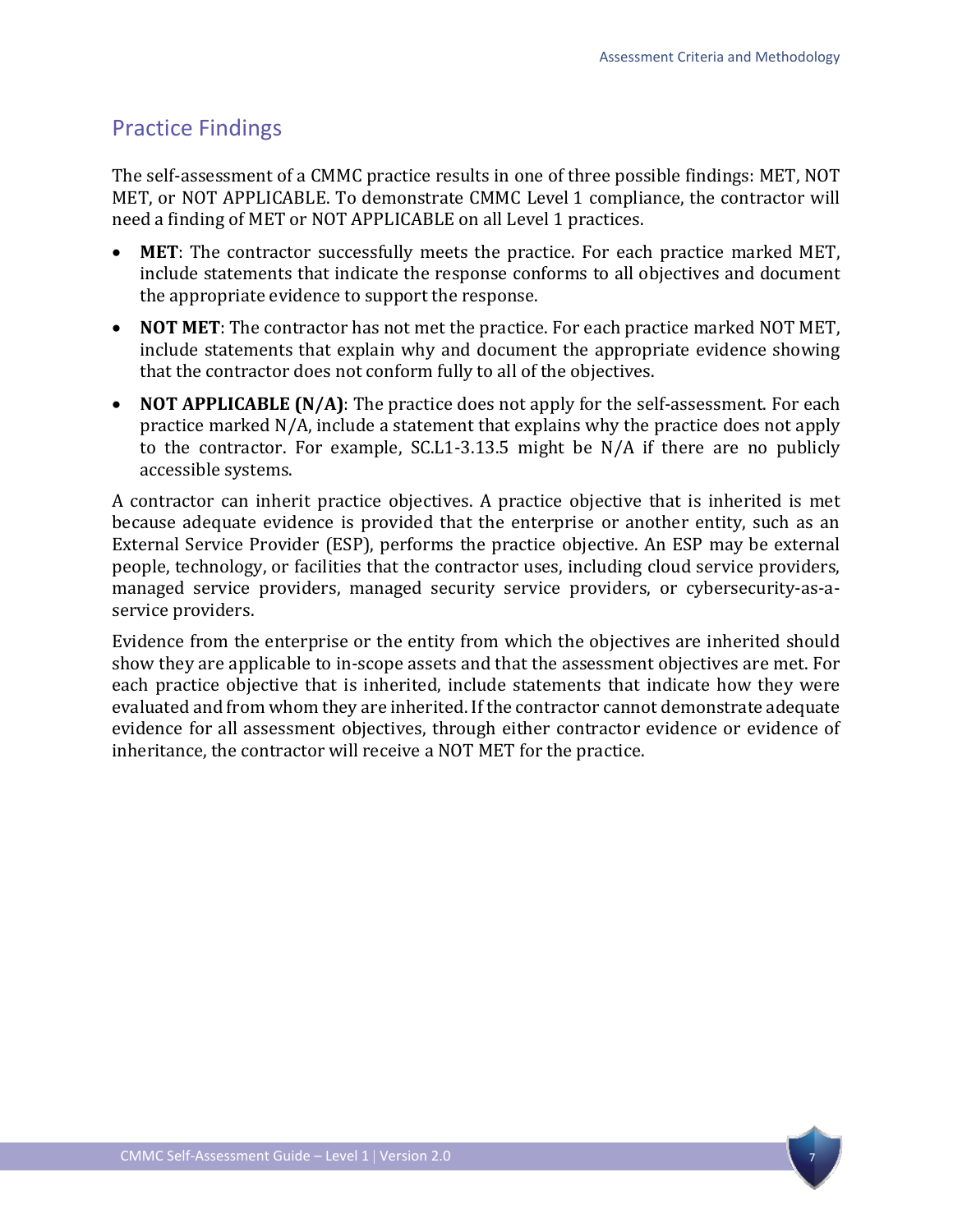# <span id="page-11-0"></span>Practice Descriptions

## <span id="page-11-1"></span>**Introduction**

This section provides detailed information for how to self-assess each CMMC practice. The section is organized by domain and then practices. Each practice description contains the following elements:

- **Practice Number, Name, and Statement:** Headed by the practice identification number in the format, DD.L#-REQ(e.g., AC.L1-3.1.1); followed by the practice short name identifier, meant to be used for quick reference only; and finally followed by the complete CMMC practice statement.
- **Assessment Objectives [NIST SP 800-171A]:** Identifies the specific set of objectives that must be met to receive MET for the practice as defined in NIST SP 800-171A.
- **Potential Assessment Methods and Objects [NIST SP 800-171A]:** Defines the nature and the extent of the self-assessment actions as defined in NIST SP 800-171A. The methods include *examine*, *interview*, and *test*. Self-assessment objects identify the items being assessed and can include specifications, mechanisms, activities, and individuals.
- **Discussion [NIST SP 800-171 R2]:** Contains discussion from the associated NIST SP 800- 171 security requirement. CMMC Level 1 aligns with FAR Clause 52.204-21, which focuses on FCI, and the NIST text has been modified to reflect this.
- **Further Discussion:**
	- $\circ$  Expands the NIST content to provide more information on the practice intent.
	- $\circ$  Contains examples illustrating how the staff of contractors might apply the practices. These examples provide insight but are not intended to be prescriptive of how the practice must be implemented, nor comprehensive of all assessment objectives necessary to achieve the practice. The assessment objectives met within the example are referenced by letter in a bracket (e.g., [a,d] for objectives "a" and "d") within the text.
	- o Provides potential assessment considerations. These may include common considerations for assessing the practice and potential questions that may be asked when assessing the objectives, including, in some cases, questions from NIST Handbook 162[3](#page-11-2).
- **Key References:** Lists the related basic safeguarding requirement from FAR Clause 52.204-21 and the security requirement from NIST SP 800-171 Rev 2. The *CMMC Model Overview, Appendix B: Source Mapping* provides additional references.



<span id="page-11-2"></span><sup>3</sup> NIST Handbook 162, *NIST MEP Cybersecurity Self-Assessment Handbook For Assessing NIST SP 800-171 Security Requirements in Response to DFARS Cybersecurity Requirements*, November 2017.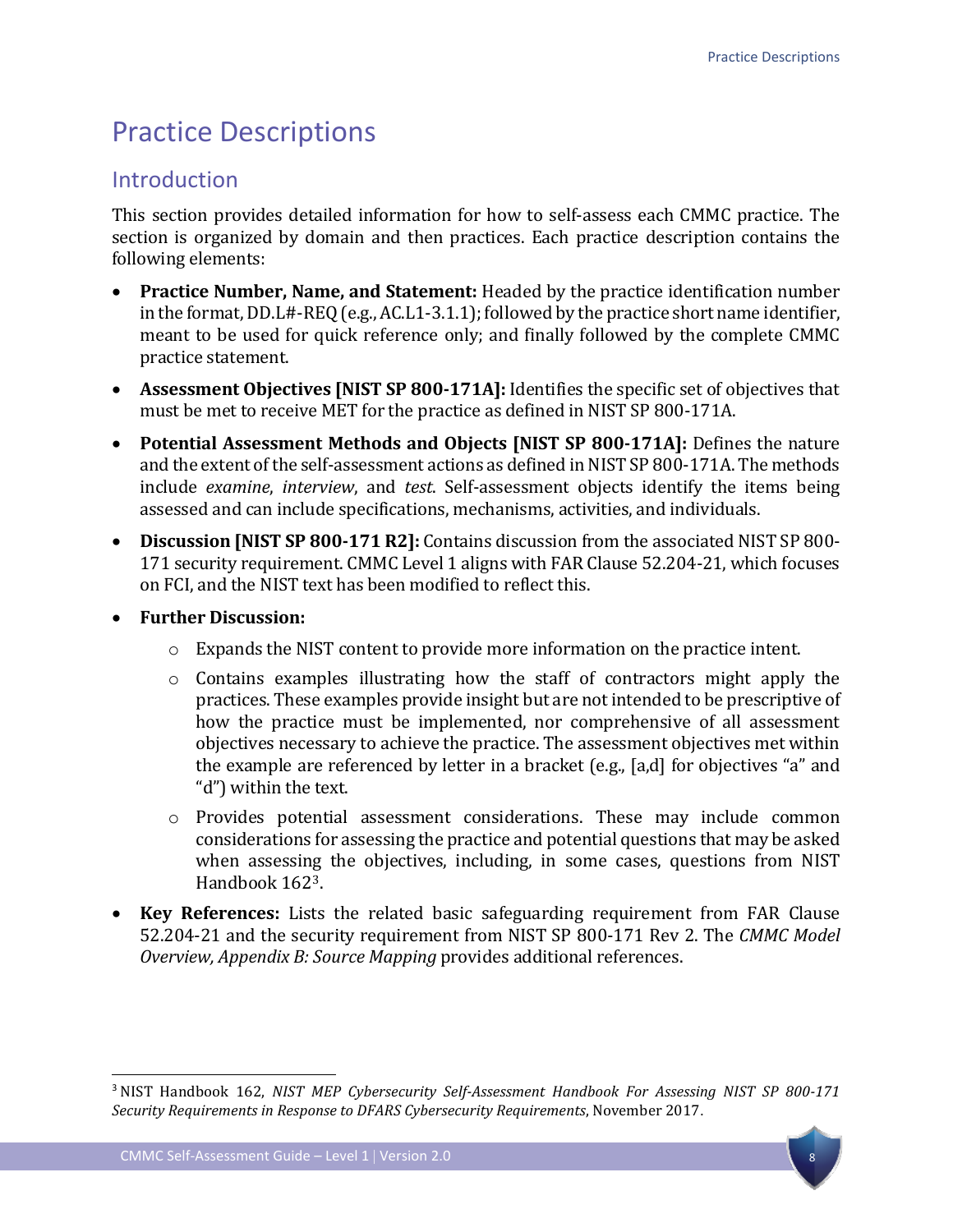# <span id="page-12-0"></span>Access Control (AC)

## <span id="page-12-1"></span>**AC.L1-3.1.1 – AUTHORIZED ACCESS CONTROL**

Limit information system access to authorized users, processes acting on behalf of authorized users, or devices (including other information systems).

## **ASSESSMENT OBJECTIVES [NIST SP 800-171A]**

#### Determine if:

- [a] authorized users are identified;
- [b] processes acting on behalf of authorized users are identified;
- [c] devices (and other systems) authorized to connect to the system are identified;
- [d] system access is limited to authorized users;
- [e] system access is limited to processes acting on behalf of authorized users; and
- [f] system access is limited to authorized devices (including other systems).

## **POTENTIAL ASSESSMENT METHODS AND OBJECTS [NIST SP 800-171A]**

#### **Examine**

[SELECT FROM: Access control policy; procedures addressing account management; system security plan; system design documentation; system configuration settings and associated documentation; list of active system accounts and the name of the individual associated with each account; notifications or records of recently transferred, separated, or terminated employees; list of conditions for group and role membership; list of recently disabled system accounts along with the name of the individual associated with each account; access authorization records; account management compliance reviews; system monitoring records; system audit logs and records; list of devices and systems authorized to connect to organizational systems; other relevant documents or records].

#### **Interview**

[SELECT FROM: Personnel with account management responsibilities; system or network administrators; personnel with information security responsibilities].

#### **Test**

[SELECT FROM: Organizational processes for managing system accounts; mechanisms for implementing account management].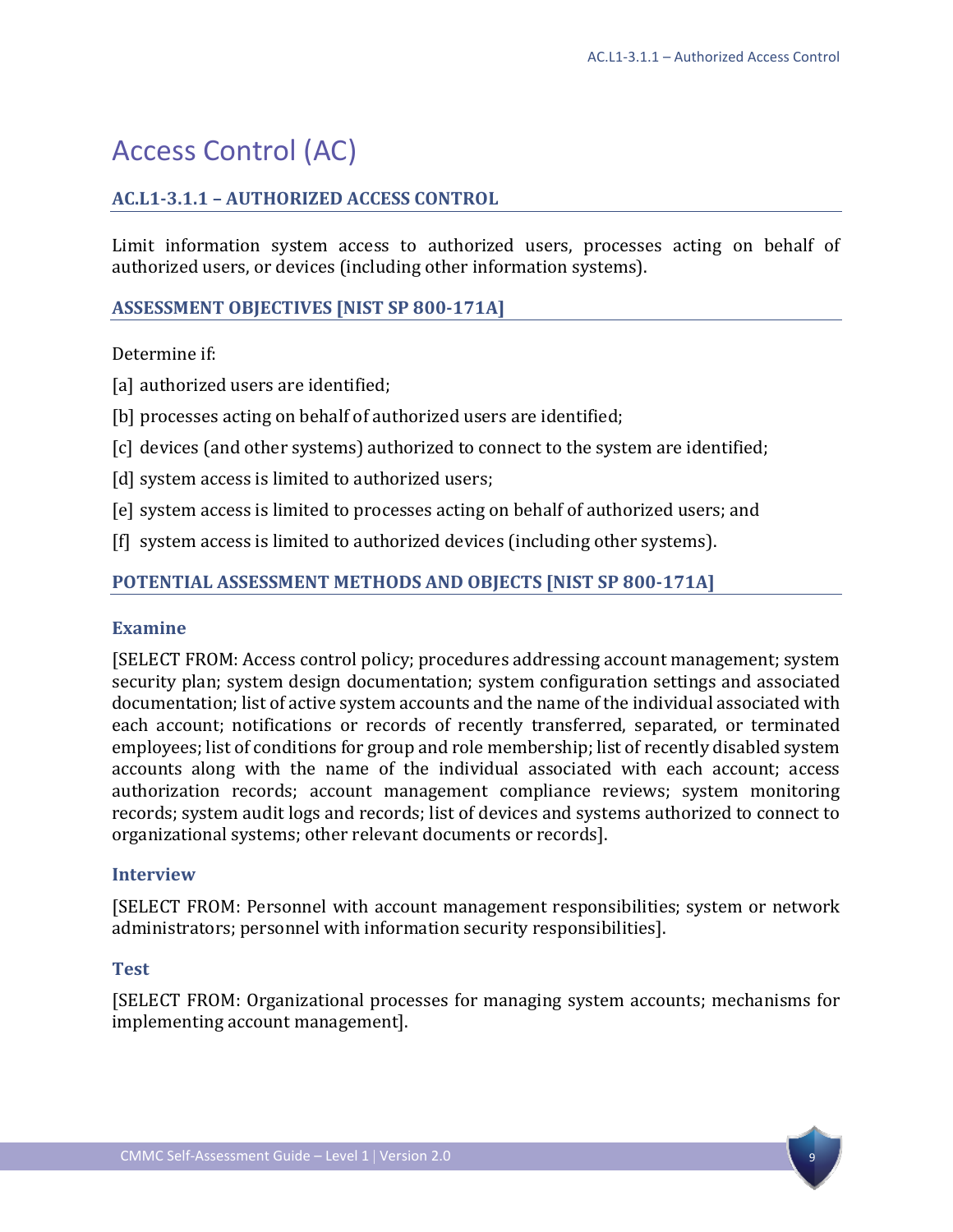## **DISCUSSION [NIST SP 800-171 R2]**

Access control policies (e.g., identity- or role-based policies, control matrices, and cryptography) control access between active entities or subjects (i.e., users or processes acting on behalf of users) and passive entities or objects (e.g., devices, files, records, and domains) in systems. Access enforcement mechanisms can be employed at the application and service level to provide increased information security. Other systems include systems internal and external to the organization. This requirement focuses on account management for systems and applications. The definition of and enforcement of access authorizations, other than those determined by account type (e.g., privileged verses *[sic]* non-privileged) are addressed in requirement 3.1.2 (AC.L1-3.1.2).

#### **FURTHER DISCUSSION**

Identify users, processes, and devices that are allowed to use company computers and can log on to the company network. Automated updates and other automatic processes should be associated with the user who initiated (authorized) the process. Limit the devices (e.g., printers) that can be accessed by company computers. Set up your system so that only authorized users, processes, and devices can access the company network.

This practice, AC.L1-3.1.1, controls system access based on user, process, or device identity. AC.L1-3.1.1 leverages IA.L1-3.5.1 which provides a vetted and trusted identity for access control.

#### **Example 1**

Your company maintains a list of all personnel authorized to use company information systems [a]. This list is used to support identification and authentication activities conducted by IT when authorizing access to systems [a,d].

#### **Example 2**

 $\overline{a}$ 

A coworker wants to buy a new multi-function printer/scanner/fax device and make it available on the company network. You explain that the company controls system and device access to the network, and will prevent network access by unauthorized systems and devices [c]. You help the coworker submit a ticket that asks for the printer to be granted access to the network, and appropriate leadership approves the device [f].

#### **Potential Assessment Considerations**

- Is a list of authorized users maintained that defines their identities and roles [a]?
- Are account requests authorized before system access is granted  $[d,e,f]$ ?<sup>[4](#page-13-0)</sup>



<span id="page-13-0"></span><sup>4</sup> NIST Handbook 162 Section 3.1.1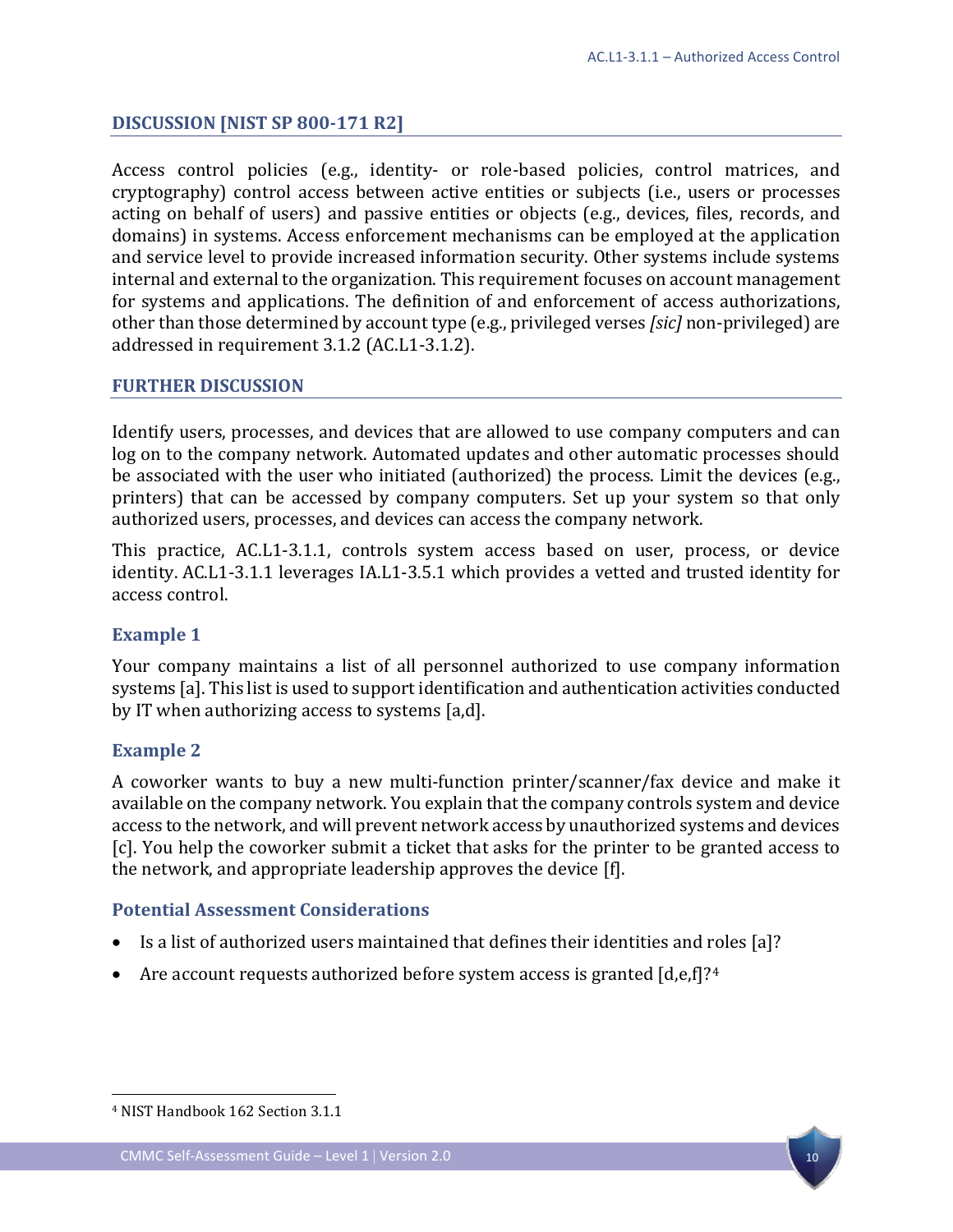- FAR Clause 52.204-21 b.1.i
- NIST SP 800-171 Rev 2 3.1.1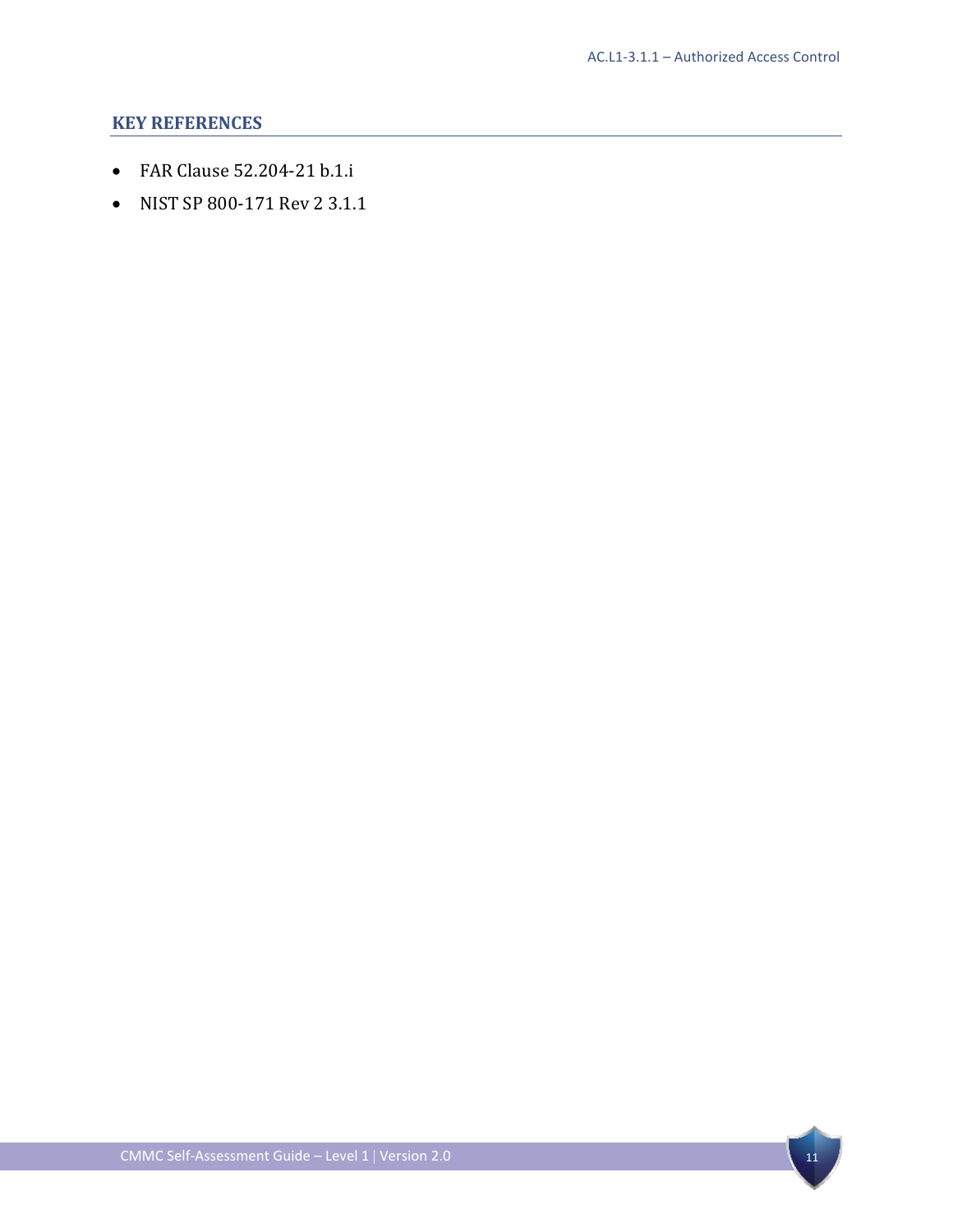## <span id="page-15-0"></span>**AC.L1-3.1.2 – TRANSACTION & FUNCTION CONTROL**

Limit information system access to the types of transactions and functions that authorized users are permitted to execute.

## **ASSESSMENT OBJECTIVES [NIST SP 800-171A]**

Determine if:

- [a] the types of transactions and functions that authorized users are permitted to execute are defined; and
- [b] system access is limited to the defined types of transactions and functions for authorized users.

## **POTENTIAL ASSESSMENT METHODS AND OBJECTS [NIST SP 800-171A]**

#### **Examine**

[SELECT FROM: Access control policy; procedures addressing access enforcement; system security plan; system design documentation; list of approved authorizations including remote access authorizations; system audit logs and records; system configuration settings and associated documentation; other relevant documents or records].

#### **Interview**

[SELECT FROM: Personnel with access enforcement responsibilities; system or network administrators; personnel with information security responsibilities; system developers].

#### **Test**

[SELECT FROM: Mechanisms implementing access control policy].

#### **DISCUSSION [NIST SP 800-171 R2]**

Organizations may choose to define access privileges or other attributes by account, by type of account, or a combination of both. System account types include individual, shared, group, system, anonymous, guest, emergency, developer, manufacturer, vendor, and temporary. Other attributes required for authorizing access include restrictions on time-of-day, day-ofweek, and point-of -origin. In defining other account attributes, organizations consider system-related requirements (e.g., system upgrades scheduled maintenance,) and mission or business requirements, (e.g., time zone differences, customer requirements, remote access to support travel requirements).

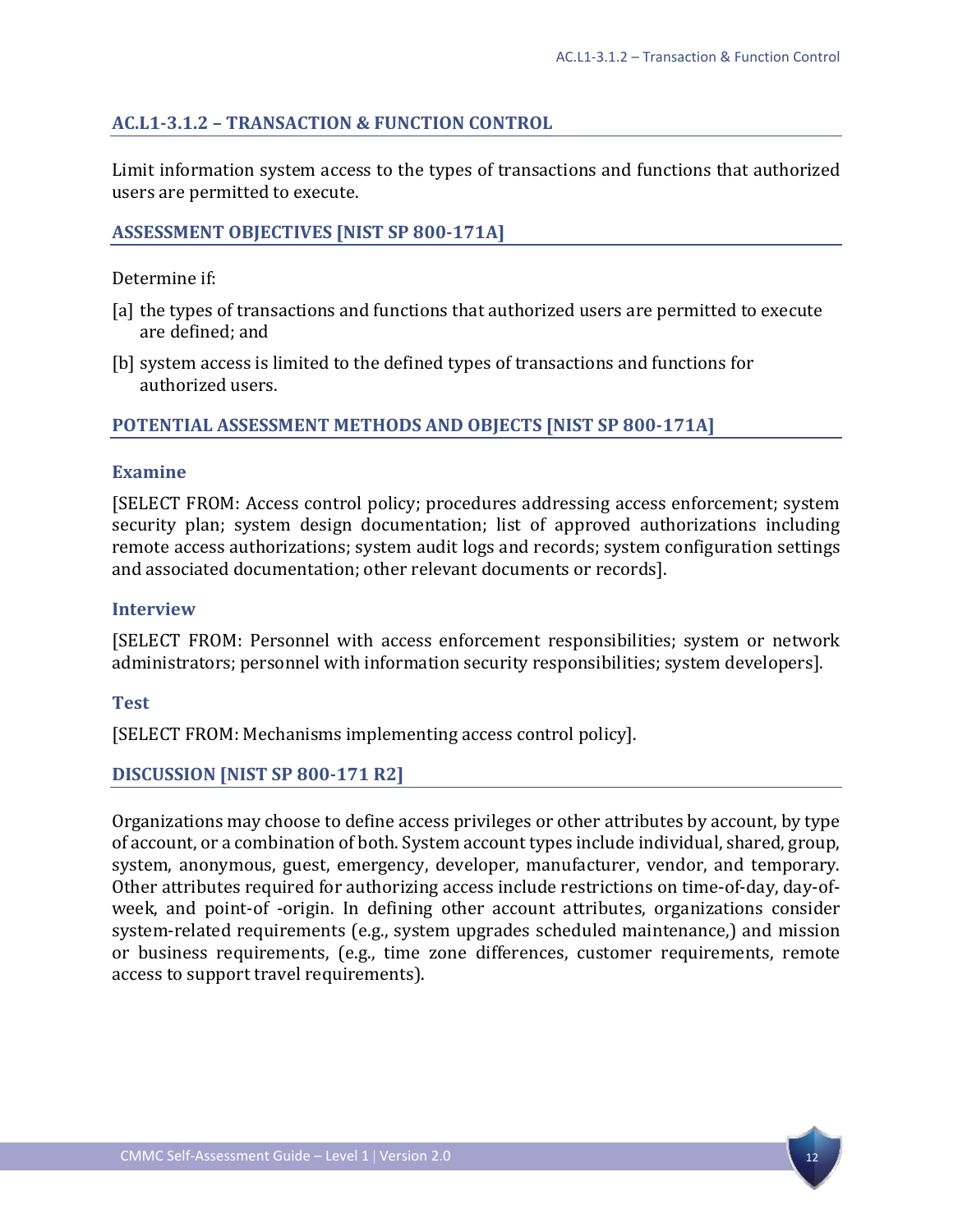## **FURTHER DISCUSSION**

Limit users to only the information systems, roles, or applications they are permitted to use and are needed for their roles and responsibilities. Limit access to applications and data based on the authorized users' roles and responsibilities. Common types of functions a user can be assigned are create, read, update, and delete.

#### **Example**

You supervise the team that manages DoD contracts for your company. Members of your team need to access the contract information to perform their work properly. Because some of that data contains FCI, you work with IT to set up your group's systems so that users can be assigned access based on their specific roles [a]. Each role limits whether an employee has read-access or create/read/delete/update -access [b]. Implementing this access control restricts access to FCI information unless specifically authorized.

## **Potential Assessment Considerations**

- Are access control lists used to limit access to applications and data based on role and/or identity [a]?<sup>[5](#page-16-0)</sup>
- Is access for authorized users restricted to those parts of the system they are explicitly permitted to use (e.g., a person who only performs word-processing cannot access developer tools) [b]?[6](#page-16-1)

## **KEY REFERENCES**

- FAR Clause 52.204-21 b.1.ii
- NIST SP 800-171 Rev 2 3.1.2

 $\overline{a}$ 



<span id="page-16-0"></span><sup>5</sup> NIST Handbook 162 Section 3.1.2

<span id="page-16-1"></span><sup>6</sup> NIST Handbook 162 section 3.1.2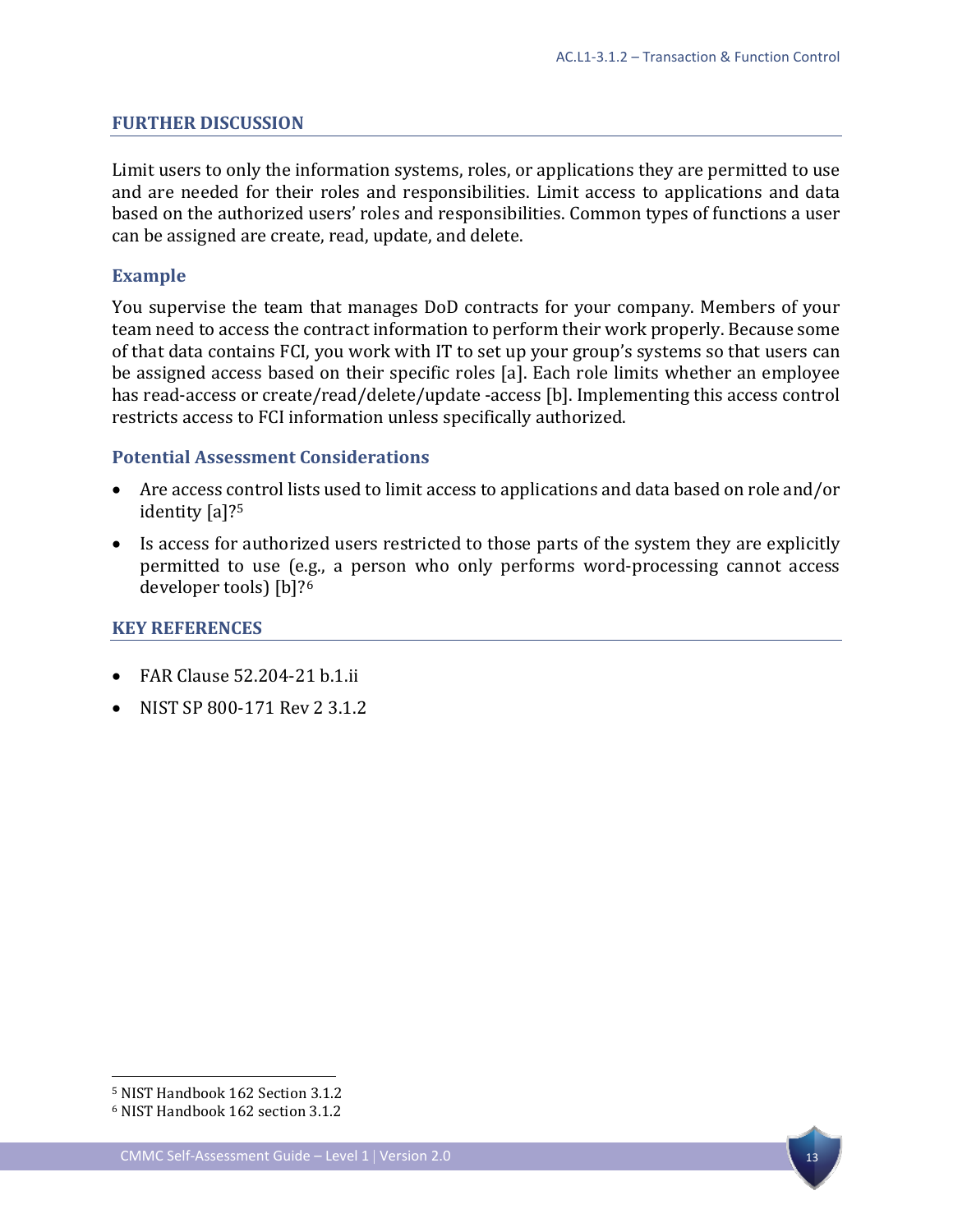## <span id="page-17-0"></span>**AC.L1-3.1.20 – EXTERNAL CONNECTIONS**

Verify and control/limit connections to and use of external information systems.

## **ASSESSMENT OBJECTIVES [NIST SP 800-171A]**

Determine if:

- [a] connections to external systems are identified;
- [b] the use of external systems is identified;
- [c] connections to external systems are verified;
- [d] the use of external systems is verified;
- [e] connections to external systems are controlled/limited; and
- [f] the use of external systems is controlled/limited.

## **POTENTIAL ASSESSMENT METHODS AND OBJECTS [NIST SP 800-171A]**

#### **Examine**

[SELECT FROM: Access control policy; procedures addressing the use of external systems; terms and conditions for external systems; system security plan; list of applications accessible from external systems; system configuration settings and associated documentation; system connection or processing agreements; account management documents; other relevant documents or records].

#### **Interview**

[SELECT FROM: Personnel with responsibilities for defining terms and conditions for use of external systems to access organizational systems; system or network administrators; personnel with information security responsibilities].

#### **Test**

[SELECT FROM: Mechanisms implementing terms and conditions on use of external systems].

#### **DISCUSSION [NIST SP 800-171 R2]**

External systems are systems or components of systems for which organizations typically have no direct supervision and authority over the application of security requirements and controls or the determination of the effectiveness of implemented controls on those systems. External systems include personally owned systems, components, or devices and privatelyowned computing and communications devices resident in commercial or public facilities. This requirement also addresses the use of external systems for the processing, storage, or transmission of FCI, including accessing cloud services (e.g., infrastructure as a service, platform as a service, or software as a service) from organizational systems.

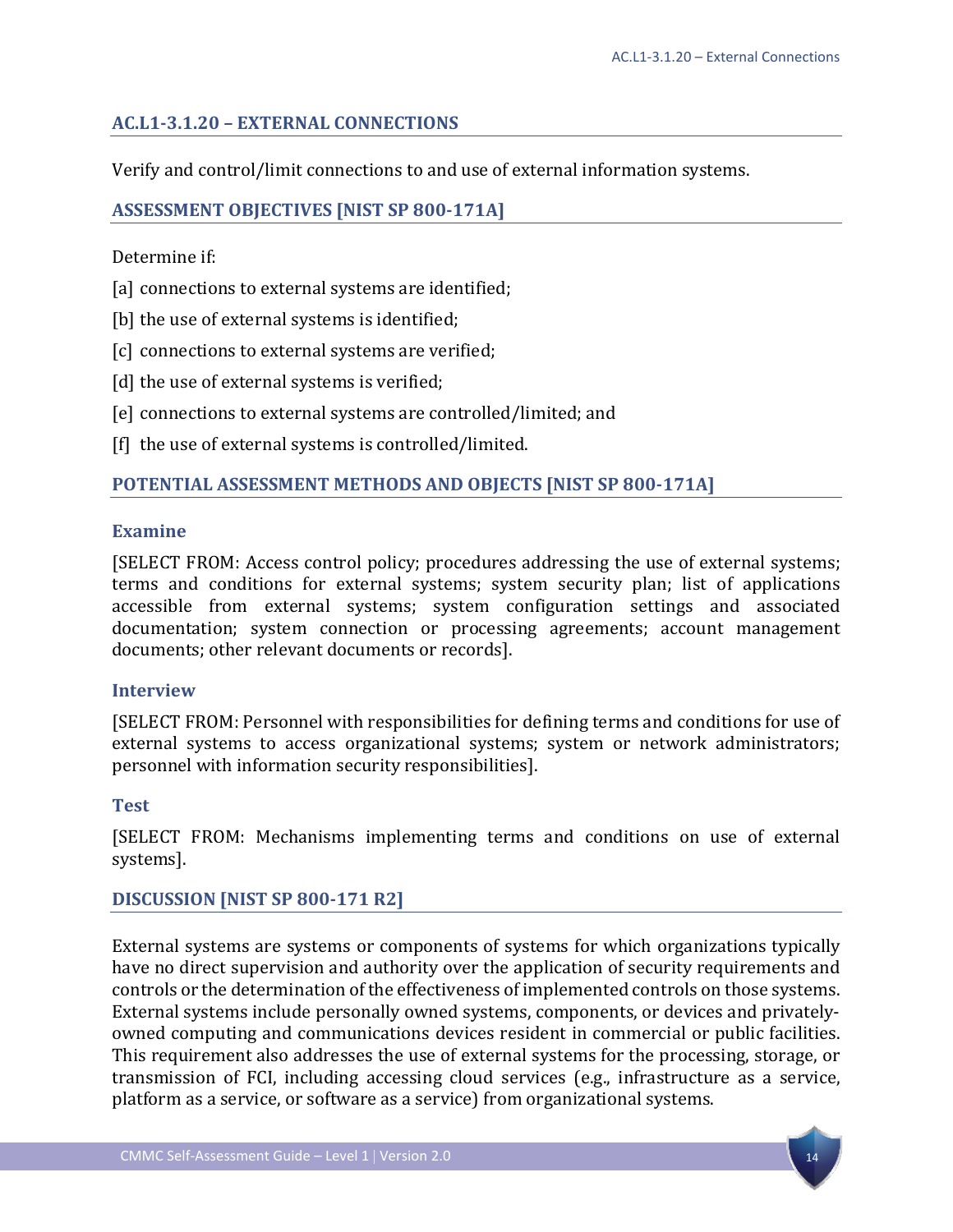Organizations establish terms and conditions for the use of external systems in accordance with organizational security policies and procedures. Terms and conditions address as a minimum, the types of applications that can be accessed on organizational systems from external systems. If terms and conditions with the owners of external systems cannot be established, organizations may impose restrictions on organizational personnel using those external systems.

This requirement recognizes that there are circumstances where individuals using external systems (e.g., contractors, coalition partners) need to access organizational systems. In those situations, organizations need confidence that the external systems contain the necessary controls so as not to compromise, damage, or otherwise harm organizational systems. Verification that the required controls have been effectively implemented can be achieved by third-party, independent assessments, attestations, or other means, depending on the assurance or confidence level required by organizations.

Note that while "external" typically refers to outside of the organization's direct supervision and authority, that is not always the case. Regarding the protection of FCI across an organization, the organization may have systems that process FCI and others that do not. And among the systems that process FCI there are likely access restrictions for FCI that apply between systems. Therefore, from the perspective of a given system, other systems within the organization may be considered "external" to that system.

#### **FURTHER DISCUSSION**

Control and manage connections between your company network and outside networks. Outside networks could include the public internet, one of your own company's networks that falls outside of your CMMC Assessment Scope (e.g., an isolated lab), or a network that does not belong to your company. Tools to accomplish include firewalls and connection allow/deny lists. External systems not controlled by your company could be running applications that are prohibited or blocked. Control and limit access to corporate networks from personally owned devices such as laptops, tablets, and phones. You may choose to limit how and when your network is connected to outside systems or only allow certain employees to connect to outside systems from network resources.

#### **Example**

You and your coworkers are working on a big proposal and will put in extra hours over the weekend to get it done. Part of the proposal includes FCI. Because FCI should not be shared publicly, you remind your coworkers of the policy requirement to use their company laptops, not personal laptops or tablets, when working on the proposal over the weekend [b,f]. You also remind everyone to work from the cloud environment that is approved for processing and storing FCI rather than the other collaborative tools that may be used for other projects  $[b,f].$ 

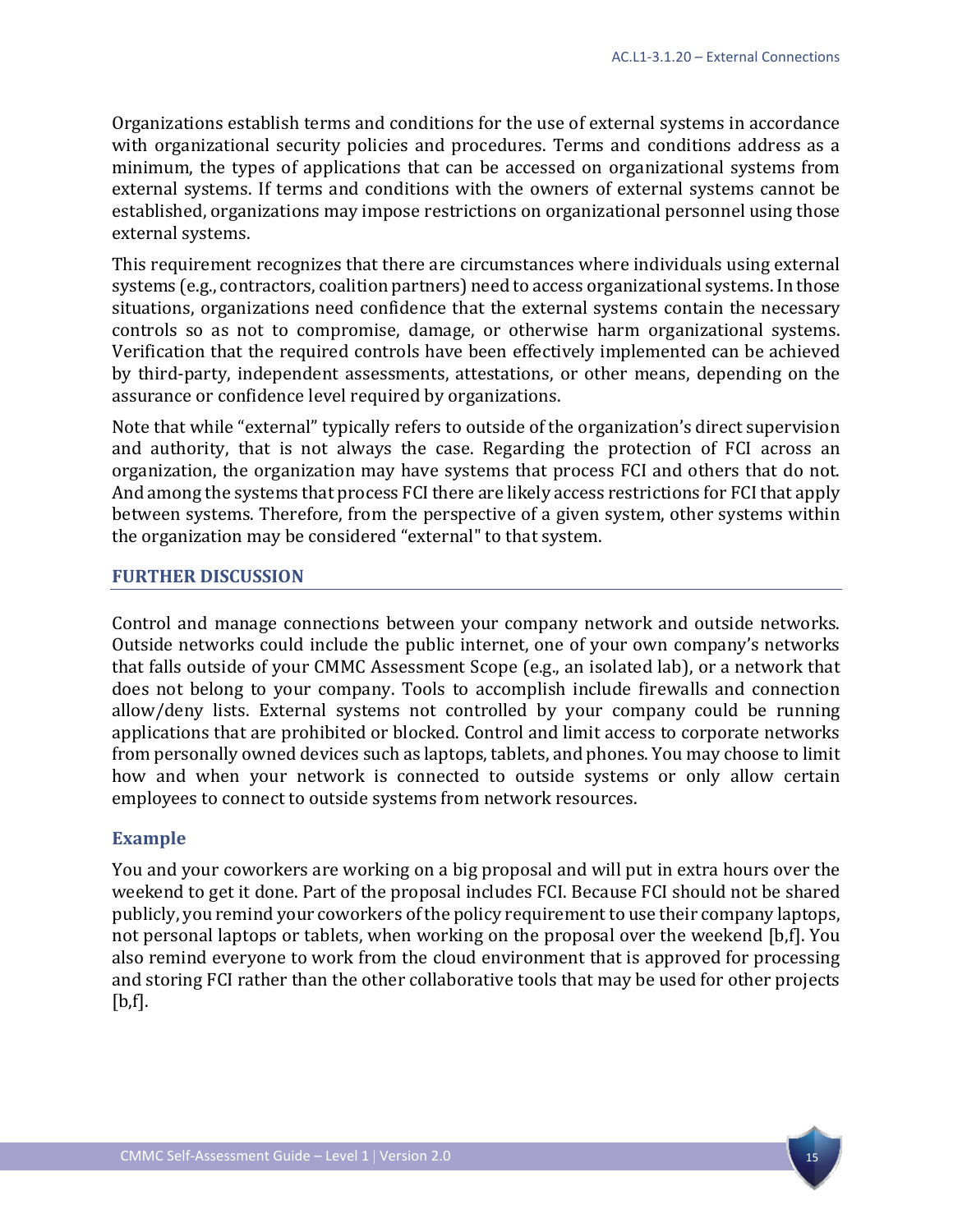## **Potential Assessment Considerations**

- Are all connections to external systems outside of the assessment scope identified [a]?
- Are external systems (e.g., systems managed by contractors, partners, or vendors; personal devices) that are permitted to connect to or make use of organizational systems identified [b]?
- Are methods employed to ensure that only authorized connections are being made to external systems (e.g., requiring log-ins or certificates, access from a specific IP address, or access via VPN) [c,e]?
- Are methods employed to confirm that only authorized external systems are connecting (e.g., if employees are receiving company email on personal cell phones, is the contractor checking to verify that only known/expected devices are connecting) [d]?
- Is the use of external systems limited, including by policy or physical control [f]?

- FAR Clause 52.204-21 b.1.iii
- NIST SP 800-171 Rev 2 3.1.20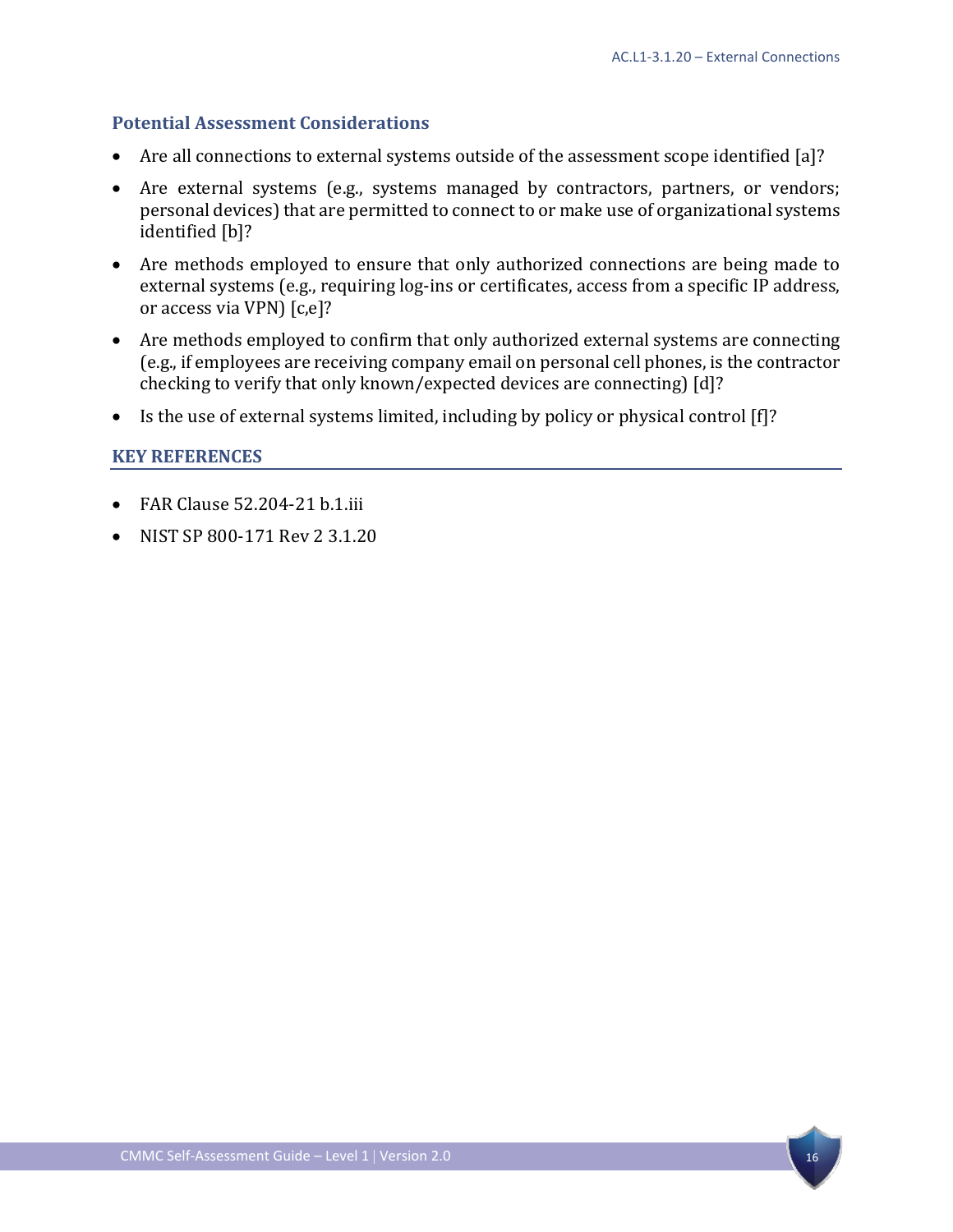## <span id="page-20-0"></span>**AC.L1-3.1.22 – CONTROL PUBLIC INFORMATION**

Control information posted or processed on publicly accessible information systems.

## **ASSESSMENT OBJECTIVES [NIST SP 800-171A]**

Determine if:

- [a] individuals authorized to post or process information on publicly accessible systems are identified;
- [b] procedures to ensure FCI is not posted or processed on publicly accessible systems are identified;
- [c] a review process is in place prior to posting of any content to publicly accessible systems;
- [d] content on publicly accessible systems is reviewed to ensure that it does not include FCI; and
- [e] mechanisms are in place to remove and address improper posting of FCI.

#### **POTENTIAL ASSESSMENT METHODS AND OBJECTS [NIST SP 800-171A]**

#### **Examine**

[SELECT FROM: Access control policy; procedures addressing publicly accessible content; system security plan; list of users authorized to post publicly accessible content on organizational systems; training materials and/or records; records of publicly accessible information reviews; records of response to nonpublic information on public websites; system audit logs and records; security awareness training records; other relevant documents or records].

#### **Interview**

[SELECT FROM: Personnel with responsibilities for managing publicly accessible information posted on organizational systems; personnel with information security responsibilities].

#### **Test**

[SELECT FROM: Mechanisms implementing management of publicly accessible content].

## **DISCUSSION [NIST SP 800-171 R2]**

In accordance with laws, Executive Orders, directives, policies, regulations, or standards, the public is not authorized access to nonpublic information (e.g., information protected under the Privacy Act, FCI, and proprietary information). This requirement addresses systems that are controlled by the organization and accessible to the public, typically without identification or authentication. Individuals authorized to post FCI onto publicly accessible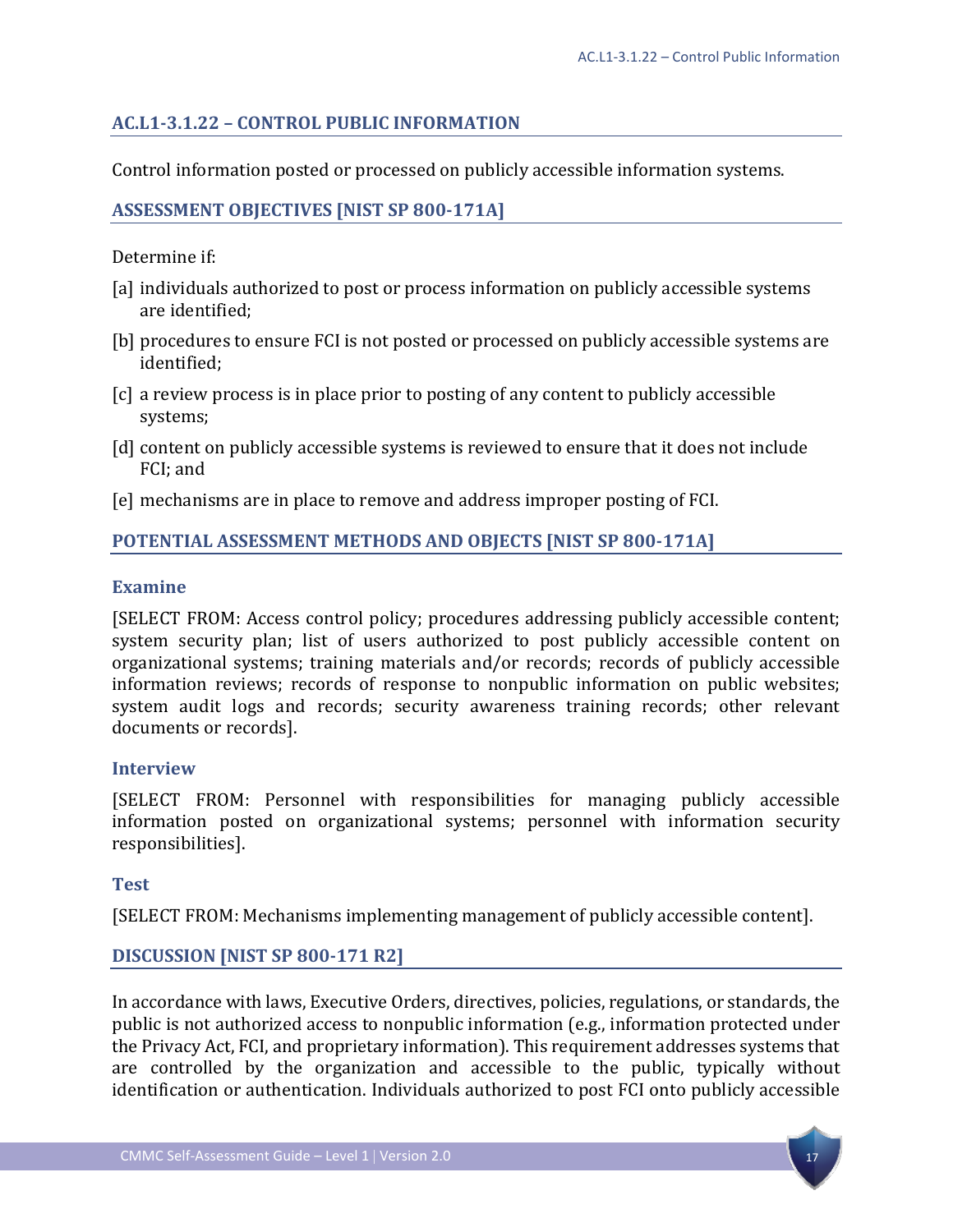systems are designated. The content of information is reviewed prior to posting onto publicly accessible systems to ensure that nonpublic information is not included.

#### **FURTHER DISCUSSION**

Do not allow FCI to become public – always safeguard the confidentiality of FCI by controlling the posting of FCI on company-controlled websites or public forums, and the exposure of FCI in public presentations or on public displays. It is important to know which users are allowed to publish information on publicly accessible systems, like your company website, and implement a review process before posting such information. If FCI is discovered on a publicly accessible system, procedures should be in place to remove that information and alert the appropriate parties.

#### **Example**

Your company decides to start issuing press releases about its projects in an effort to reach more potential customers. Your company receives FCI from the government as part of its DoD contract. Because you recognize the need to manage controlled information, including FCI, you meet with the employees who write the releases and post information to establish a review process [c]. It is decided that you will review press releases for FCI before posting it on the company website [a,d]. Only certain employees will be authorized to post to the website [a].

#### **Potential Assessment Considerations**

• Does information on externally facing systems (e.g., publicly accessible) have a documented approval chain for public release [c]?

- FAR Clause 52.204-21 b.1.iv
- NIST SP 800-171 Rev 2 3.1.22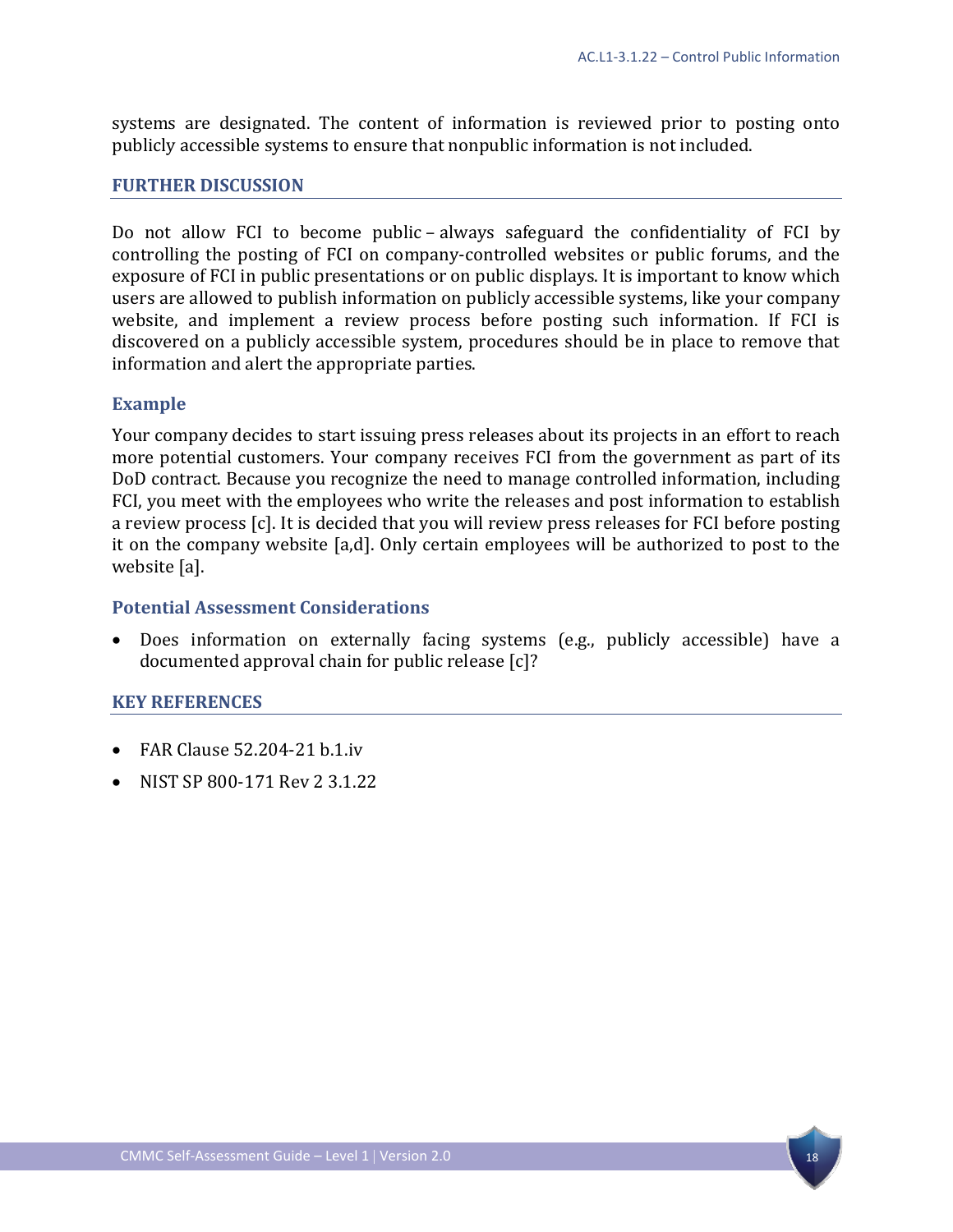# <span id="page-22-0"></span>Identification and Authentication (IA)

## <span id="page-22-1"></span>**IA.L1-3.5.1 – IDENTIFICATION**

Identify information system users, processes acting on behalf of users, or devices.

## **ASSESSMENT OBJECTIVES [NIST SP 800-171A]**

## Determine if:

- [a] system users are identified;
- [b] processes acting on behalf of users are identified; and
- [c] devices accessing the system are identified.

## **POTENTIAL ASSESSMENT METHODS AND OBJECTS [NIST SP 800-171A]**

## **Examine**

[SELECT FROM: Identification and authentication policy; procedures addressing user identification and authentication; system security plan, system design documentation; system configuration settings and associated documentation; system audit logs and records; list of system accounts; other relevant documents or records].

#### **Interview**

[SELECT FROM: Personnel with system operations responsibilities; personnel with information security responsibilities; system or network administrators; personnel with account management responsibilities; system developers].

## **Test**

[SELECT FROM: Organizational processes for uniquely identifying and authenticating users; mechanisms supporting or implementing identification and authentication capability].

## **DISCUSSION [NIST SP 800-171 R2]**

Common device identifiers include media access control (MAC), Internet Protocol (IP) addresses, or device-unique token identifiers. Management of individual identifiers is not applicable to shared system accounts. Typically, individual identifiers are the user names associated with the system accounts assigned to those individuals. Organizations may require unique identification of individuals in group accounts or for detailed accountability of individual activity. In addition, this requirement addresses individual identifiers that are not necessarily associated with system accounts. Organizational devices requiring identification may be defined by type, by device, or by a combination of type/device. NIST SP 800-63-3 provides guidance on digital identities.

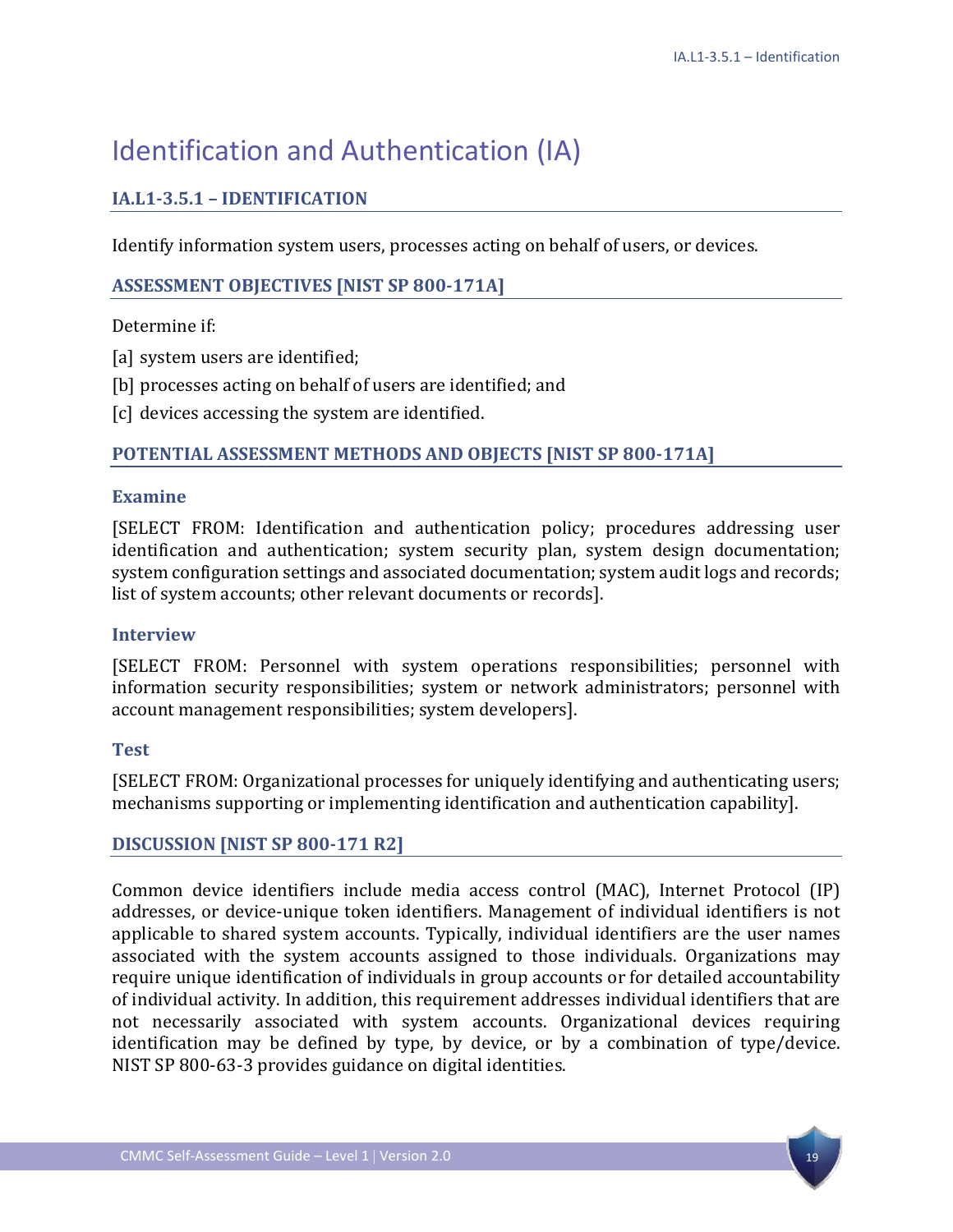#### **FURTHER DISCUSSION**

Make sure to assign individual, unique identifiers (e.g., user names) to all users and processes that access company systems. Authorized devices also should have unique identifiers. Unique identifiers can be as simple as a short set of alphanumeric characters (e.g., SW001 could refer to a network switch, SW002 could refer to a different network switch).

This practice, IA.L1-3.5.1, provides a vetted and trusted identity that supports the access control mechanism required by AC.L1-3.1.1.

#### **Example**

You want to make sure that all employees working on a project can access important information about it. Because this is work for the DoD and may contain FCI, you also need to prevent employees who are not working on that project from being able to access the information. You assign each employee is assigned a unique user ID, which they use to log into the system [a].

## **Potential Assessment Considerations**

- Are unique identifiers issued to individual users (e.g., usernames) [a]?
- Are the processes and service accounts that an authorized user initiates identified (e.g., scripts, automatic updates, configuration updates, vulnerability scans) [b]?
- Are unique device identifiers used for devices that access the system identified [c]?

- FAR Clause 52.204-21 b.1.v
- NIST SP 800-171 Rev 2 3.5.1

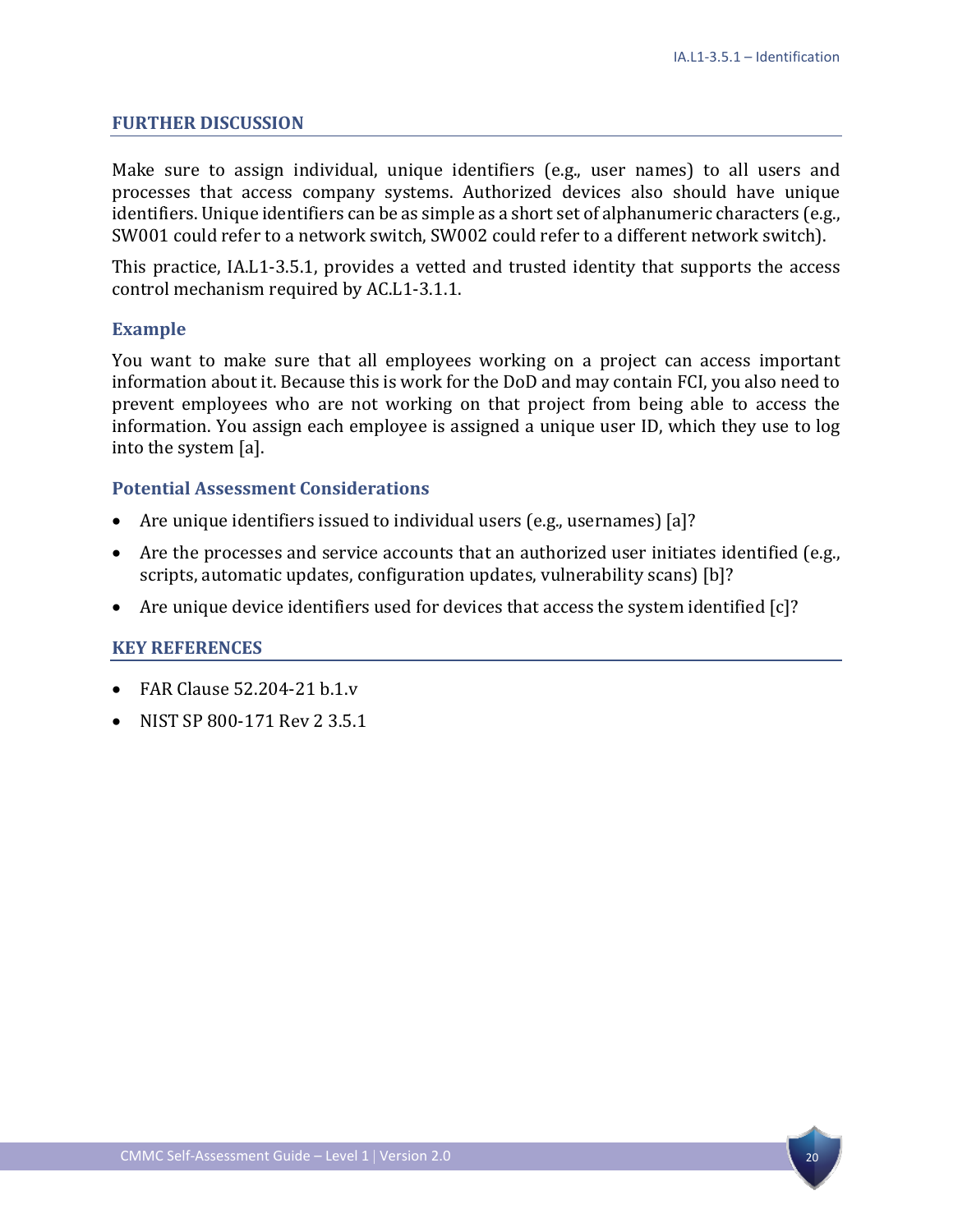## <span id="page-24-0"></span>**IA.L1-3.5.2 – AUTHENTICATION**

Authenticate (or verify) the identities of those users, processes, or devices, as a prerequisite to allowing access to organizational information systems.

#### **ASSESSMENT OBJECTIVES [NIST SP 800-171A]**

Determine if:

- [a] the identity of each user is authenticated or verified as a prerequisite to system access;
- [b] the identity of each process acting on behalf of a user is authenticated or verified as a prerequisite to system access; and
- [c] the identity of each device accessing or connecting to the system is authenticated or verified as a prerequisite to system access.

## **POTENTIAL ASSESSMENT METHODS AND OBJECTS [NIST SP 800-171A]**

#### **Examine**

[SELECT FROM: Identification and authentication policy; system security plan; procedures addressing authenticator management; procedures addressing user identification and authentication; system design documentation; list of system authenticator types; system configuration settings and associated documentation; change control records associated with managing system authenticators; system audit logs and records; other relevant documents or records].

#### **Interview**

[SELECT FROM: Personnel with authenticator management responsibilities; personnel with information security responsibilities; system or network administrators].

#### **Test**

[SELECT FROM: Mechanisms supporting or implementing authenticator management capability].

#### **DISCUSSION [NIST SP 800-171 R2]**

Individual authenticators include the following: passwords, key cards, cryptographic devices, and one-time password devices. Initial authenticator content is the actual content of the authenticator, for example, the initial password. In contrast, the requirements about authenticator content include the minimum password length. Developers ship system components with factory default authentication credentials to allow for initial installation and configuration. Default authentication credentials are often well known, easily discoverable, and present a significant security risk.

Systems support authenticator management by organization-defined settings and restrictions for various authenticator characteristics including minimum password length,

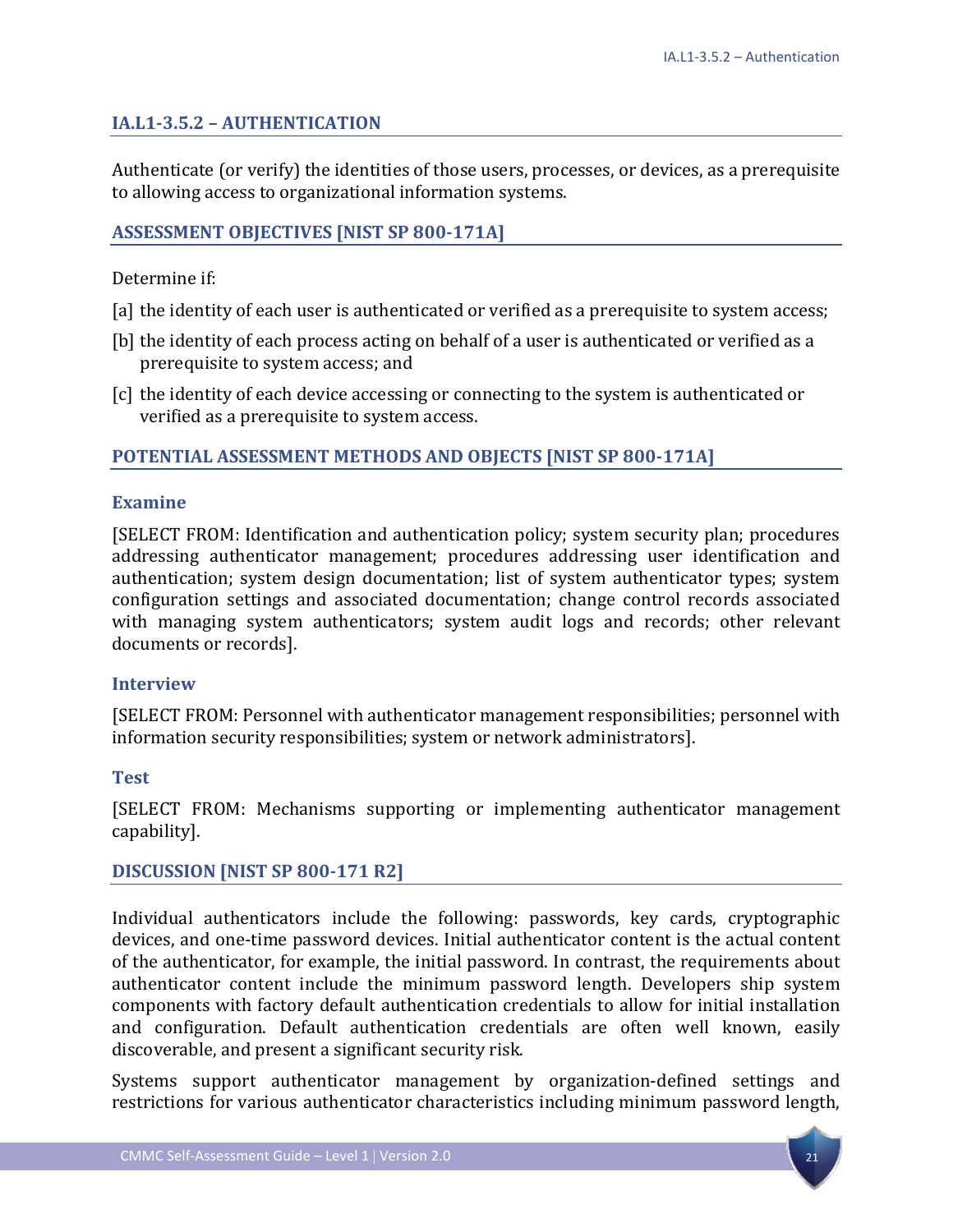validation time window for time synchronous one-time tokens, and number of allowed rejections during the verification stage of biometric authentication. Authenticator management includes issuing and revoking, when no longer needed, authenticators for temporary access such as that required for remote maintenance. Device authenticators include certificates and passwords.

NIST SP 800-63-3 provides guidance on digital identities.

## **FURTHER DISCUSSION**

Before you let a person or a device have access to your system, verify that the user or device is who or what it claims to be. This verification is called authentication. The most common way to verify identity is using a username and a hard-to-guess password.

Some devices ship with default usernames and passwords. For example, some devices ship so that when you first log on to the device, the username is "admin" and the password is "admin". When you have devices with this type of default username and password, immediately change the default password to a unique password you create. Default passwords may be well known to the public, easily found in a search, or easy to guess, allowing an unauthorized person to access your system.

## **Example 1**

You are in charge of purchasing. You know that some laptops come with a default username and password. You notify IT that all default passwords should be reset prior to laptop use [a]. You ask IT to explain the importance of resetting default passwords and convey how easily they are discovered using internet searches during next week's cybersecurity awareness training.

## **Example 2**

Your company decides to use cloud services for email and other capabilities. Upon reviewing this practice, you realize every user or device that connects to the cloud service must be authenticated. As a result, you work with your cloud service provider to ensure that only properly authenticated users and devices are allowed to connect to the system [a,c].

## **Potential Assessment Considerations**

- Are unique authenticators used to verify user identities (e.g., passwords) [a]?
- An example of a process acting on behalf of users could be a script that logs in as a person or service account [b]. Can the contractor show that it maintains a record of all of those service accounts for use when reviewing log data or responding to an incident?
- Are user credentials authenticated in system processes (e.g., credentials binding, certificates, tokens) [b]?
- Are device identifiers used in authentication processes (e.g., MAC address, nonanonymous computer name, certificates) [c]?

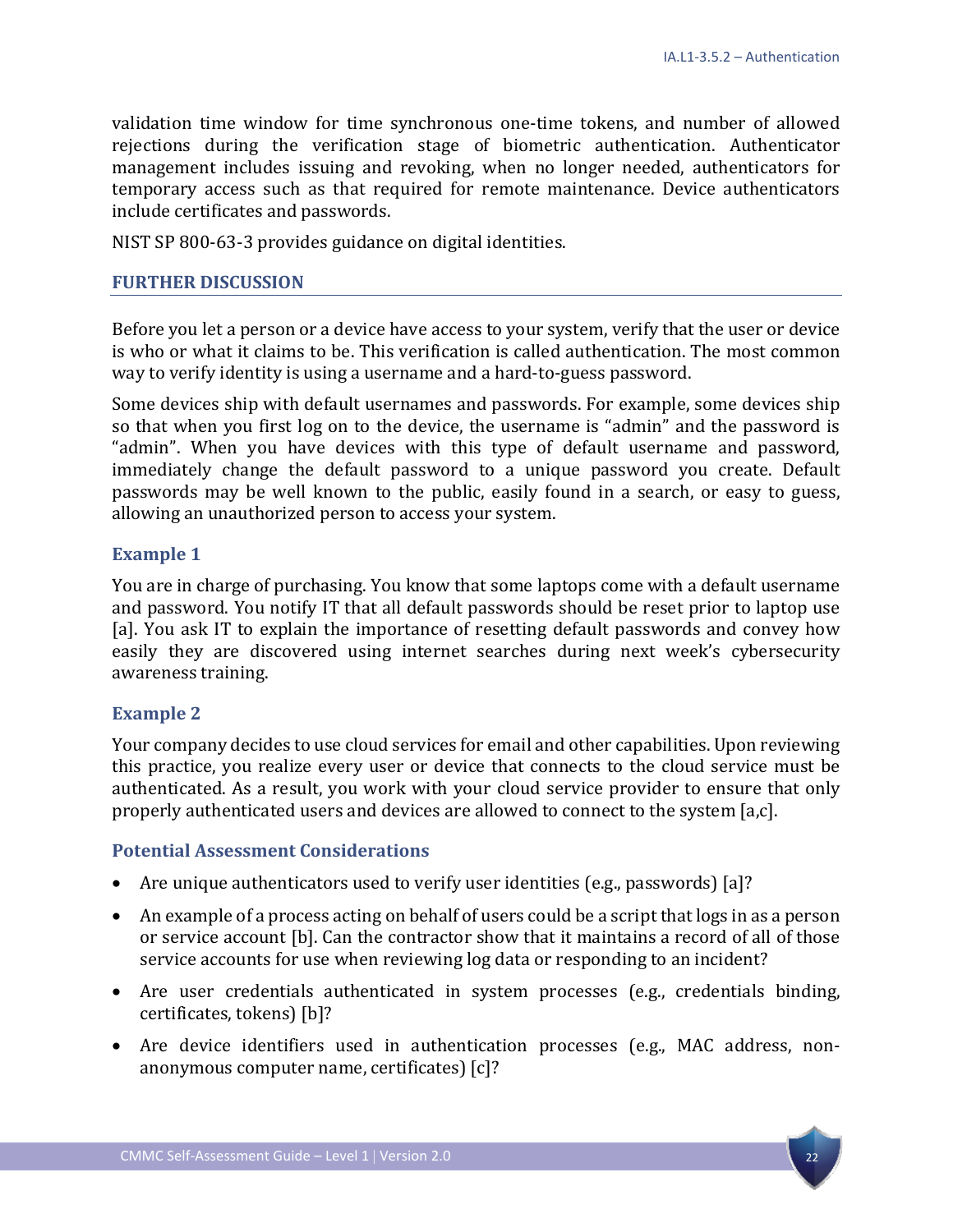- FAR Clause 52.204-21 b.1.vi
- NIST SP 800-171 Rev 2 3.5.2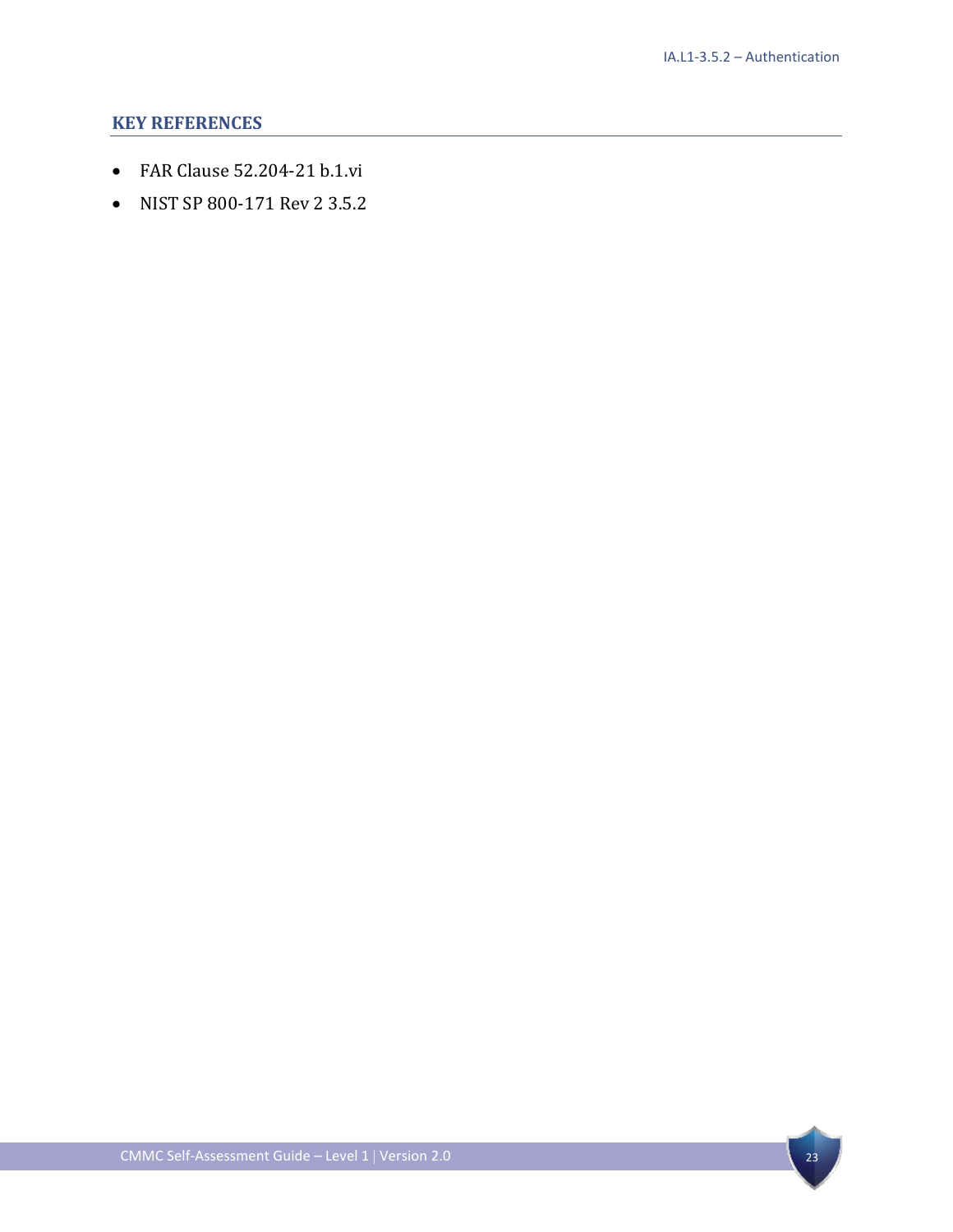# <span id="page-27-0"></span>Media Protection (MP)

## <span id="page-27-1"></span>**MP.L1-3.8.3 – MEDIA DISPOSAL**

Sanitize or destroy information system media containing Federal Contract Information before disposal or release for reuse.

## **ASSESSMENT OBJECTIVES [NIST SP 800-171A]**

Determine if:

[a] system media containing FCI is sanitized or destroyed before disposal; and

[b] system media containing FCI is sanitized before it is released for reuse.

## **POTENTIAL ASSESSMENT METHODS AND OBJECTS [NIST SP 800-171A]**

#### **Examine**

[SELECT FROM: System media protection policy; procedures addressing media sanitization and disposal; applicable standards and policies addressing media sanitization; system security plan; media sanitization records; system audit logs and records; system design documentation; system configuration settings and associated documentation; other relevant documents or records].

#### **Interview**

[SELECT FROM: Personnel with media sanitization responsibilities; personnel with information security responsibilities; system or network administrators].

#### **Test**

[SELECT FROM: Organizational processes for media sanitization; mechanisms supporting or implementing media sanitization].

#### **DISCUSSION [NIST SP 800-171 R2]**

This requirement applies to all system media, digital and non-digital, subject to disposal or reuse. Examples include: digital media found in workstations, network components, scanners, copiers, printers, notebook computers, and mobile devices; and non-digital media such as paper and microfilm. The sanitization process removes information from the media such that the information cannot be retrieved or reconstructed. Sanitization techniques, including clearing, purging, cryptographic erase, and destruction, prevent the disclosure of information to unauthorized individuals when such media is released for reuse or disposal. Organizations determine the appropriate sanitization methods, recognizing that destruction may be necessary when other methods cannot be applied to the media requiring sanitization.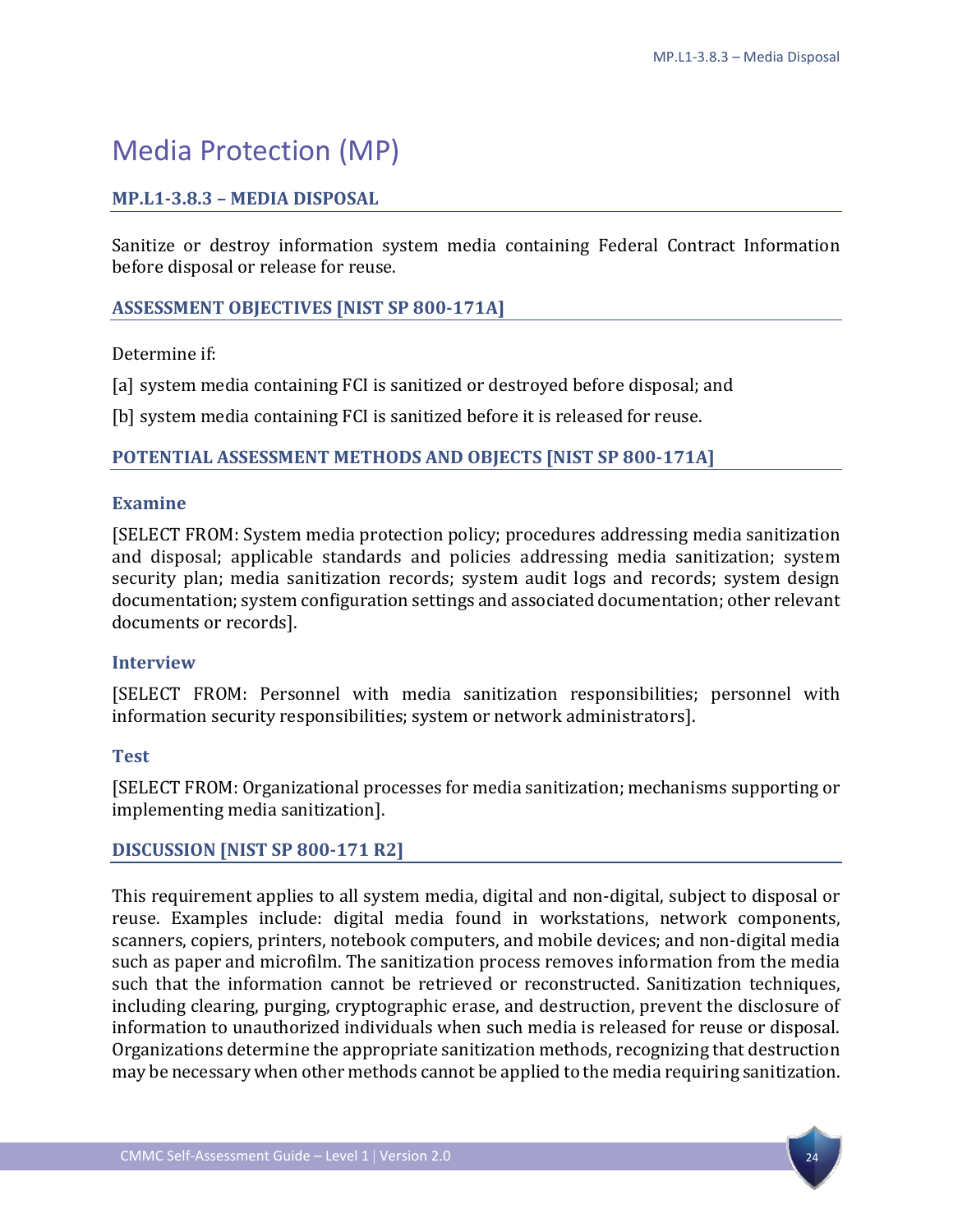Organizations use discretion on the employment of sanitization techniques and procedures for media containing information that is in the public domain or publicly releasable or deemed to have no adverse impact on organizations or individuals if released for reuse or disposal. Sanitization of non-digital media includes destruction, removing FCI from documents, or redacting selected sections or words from a document by obscuring the redacted sections or words in a manner equivalent in effectiveness to removing the words or sections from the document. NARA policy and guidance control sanitization processes for federal contract information. NIST SP 800-88 provides guidance on media sanitization.

## **FURTHER DISCUSSION**

"Media" refers to a broad range of items that store information, including paper documents, disks, tapes, digital photography, USB drives, CDs, DVDs, and mobile phones. It is important to know what information is on media so that you can handle it properly. If there is FCI, you or someone in your company should either:

- shred or destroy the device before disposal so it cannot be read; or
- clean or purge the information, if you want to reuse the device.

See NIST Special Publication 800-88, Revision 1, *Guidelines for Media Sanitization*, for more information.

## **Example**

As you pack for an office move, you find some old CDs in a file cabinet. You determine that one has information about an old project your company did for the DoD. You shred the CD rather than simply throwing it in the trash [a].

## **Potential Assessment Considerations**

• Is all managed data storage erased, encrypted, or destroyed using mechanisms to ensure that no usable data is retrievable [a,b]?[7](#page-28-0)

#### **KEY REFERENCES**

- FAR Clause 52.204-21 b.1.vii
- NIST SP 800-171 Rev 2 3.8.3

 $\overline{a}$ 

<span id="page-28-0"></span><sup>7</sup> NIST Handbook 162 Section 3.8.3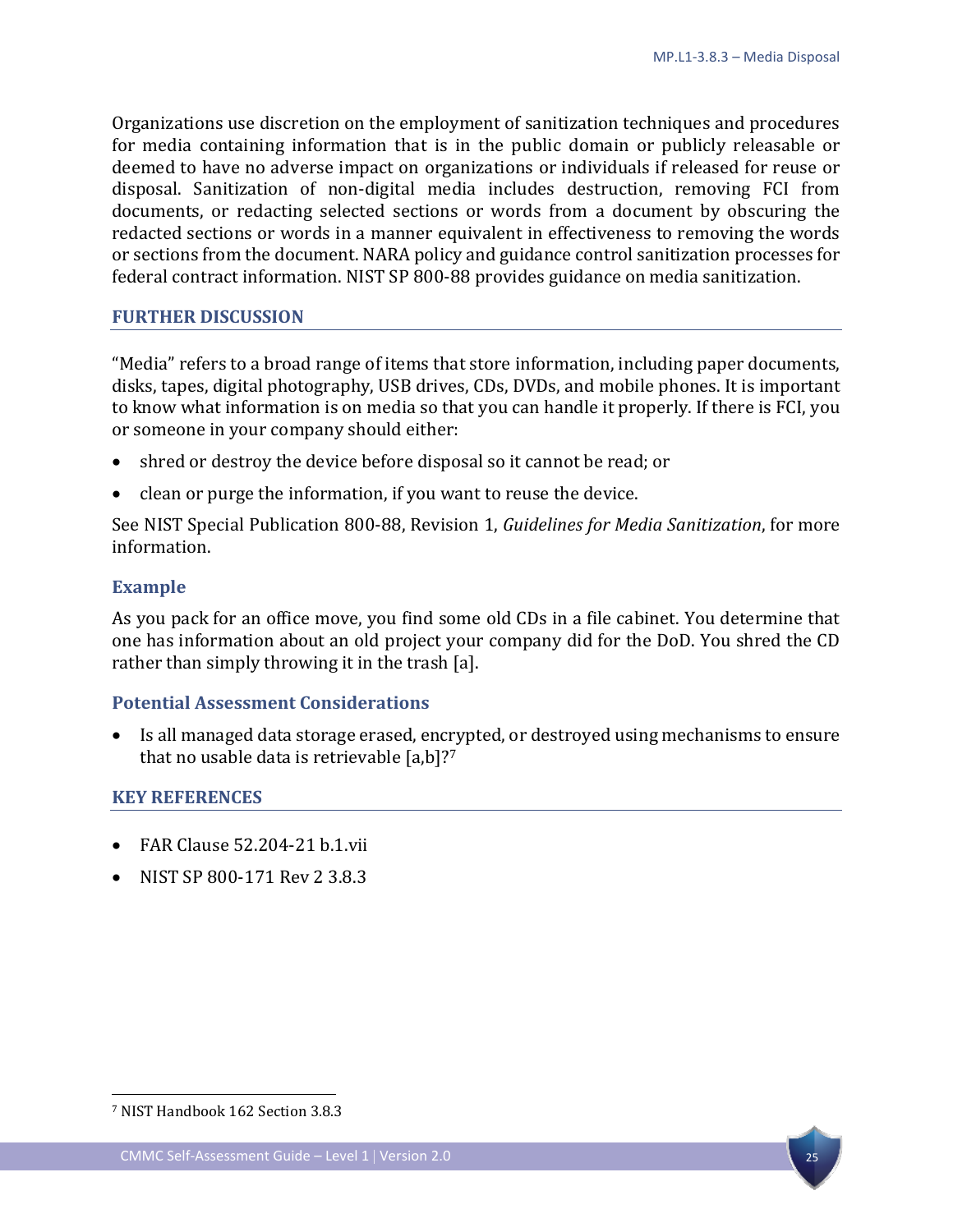# <span id="page-29-0"></span>Physical Protection (PE)

## <span id="page-29-1"></span>**PE.L1-3.10.1 – LIMIT PHYSICAL ACCESS**

Limit physical access to organizational information systems, equipment, and the respective operating environments to authorized individuals.

## **ASSESSMENT OBJECTIVES [NIST SP 800-171A]**

## Determine if:

[a] authorized individuals allowed physical access are identified;

[b] physical access to organizational systems is limited to authorized individuals;

[c] physical access to equipment is limited to authorized individuals; and

[d] physical access to operating environments is limited to authorized individuals.

## **POTENTIAL ASSESSMENT METHODS AND OBJECTS [NIST SP 800-171A]**

## **Examine**

[SELECT FROM: Physical and environmental protection policy; procedures addressing physical access authorizations; system security plan; authorized personnel access list; authorization credentials; physical access list reviews; physical access termination records and associated documentation; other relevant documents or records].

## **Interview**

[SELECT FROM: Personnel with physical access authorization responsibilities; personnel with physical access to system facility; personnel with information security responsibilities].

## **Test**

[SELECT FROM: Organizational processes for physical access authorizations; mechanisms supporting or implementing physical access authorizations].

## **DISCUSSION [NIST SP 800-171 R2]**

This requirement applies to employees, individuals with permanent physical access authorization credentials, and visitors. Authorized individuals have credentials that include badges, identification cards, and smart cards. Organizations determine the strength of authorization credentials needed consistent with applicable laws, directives, policies, regulations, standards, procedures, and guidelines. This requirement applies only to areas within facilities that have not been designated as publicly accessible.

Limiting physical access to equipment may include placing equipment in locked rooms or other secured areas and allowing access to authorized individuals only, and placing

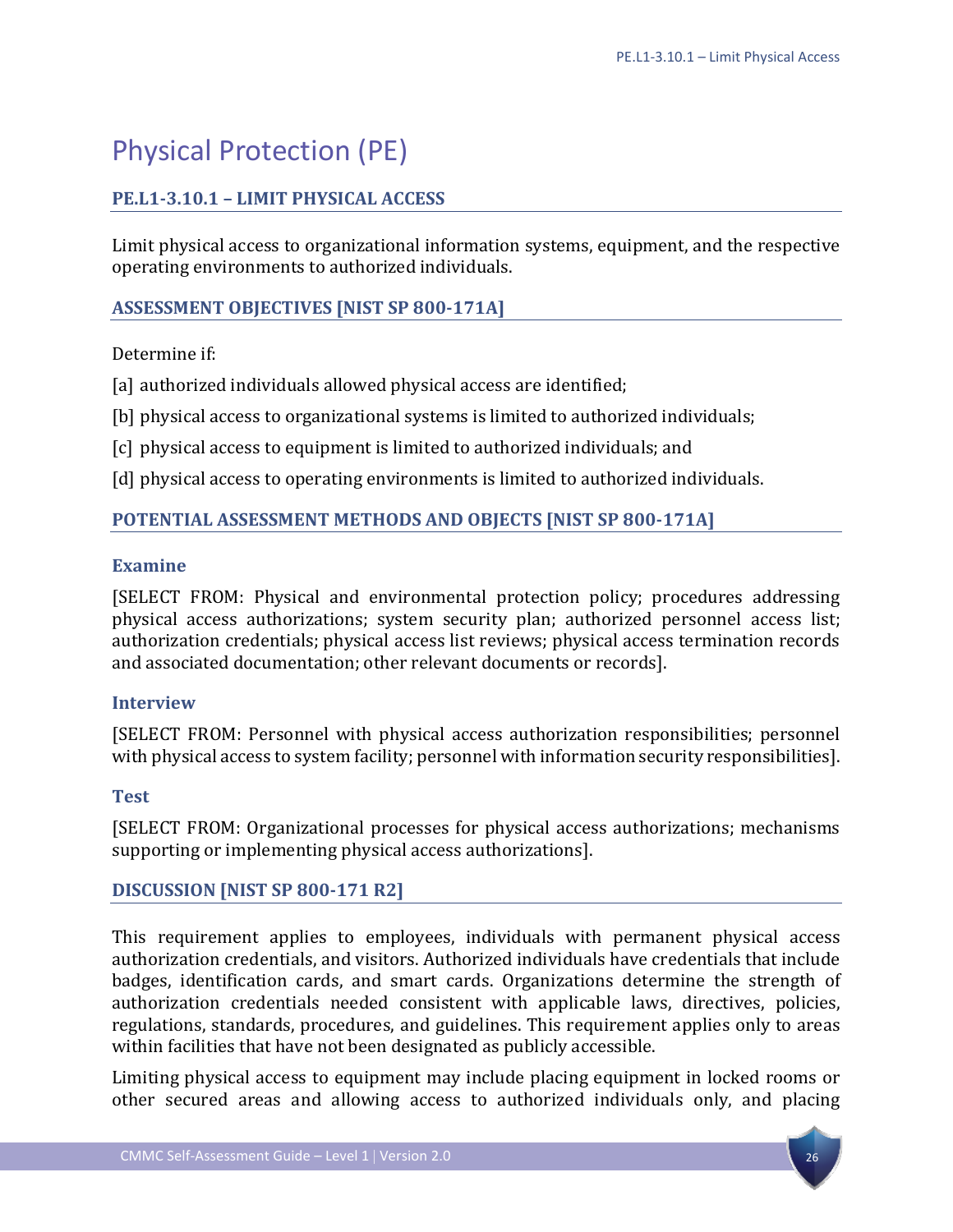equipment in locations that can be monitored by organizational personnel. Computing devices, external disk drives, networking devices, monitors, printers, copiers, scanners, facsimile machines, and audio devices are examples of equipment.

#### **FURTHER DISCUSSION**

This addresses the company's physical space (e.g., office, testing environments, equipment rooms), technical assets, and non-technical assets that need to be protected from unauthorized physical access. Specific environments are limited to authorized employees, and access is controlled with badges, electronic locks, physical key locks, etc.

Output devices, such as printers, are placed in areas where their use does not expose data to unauthorized individuals. Lists of personnel with authorized access are developed and maintained, and personnel are issued appropriate authorization credentials.

#### **Example**

You manage a DoD project that requires special equipment used only by project team members [b,c]. You work with the facilities manager to put locks on the doors to the areas where the equipment is stored and used [b,c,d]. Project team members are the only individuals issued with keys to the space. This restricts access to only those employees who work on the DoD project and require access to that equipment.

#### **Potential Assessment Considerations**

- Are lists of personnel with authorized access developed and maintained, and are appropriate authorization credentials issued [a]?[8](#page-30-0)
- Has the facility/building manager designated building areas as "sensitive" and designed physical security protections (e.g., guards, locks, cameras, card readers) to limit physical access to the area to only authorized employees [b,c,d]?[9](#page-30-1)
- Are output devices such as printers placed in areas where their use does not expose data to unauthorized individuals [c]?[10](#page-30-2)

#### **KEY REFERENCES**

- FAR Clause 52.204-21 b.1.viii
- NIST SP 800-171 Rev 2 3.10.1

 $\overline{a}$ 



<span id="page-30-0"></span><sup>8</sup> NIST Handbook 162 Section 3.10.1

<span id="page-30-1"></span><sup>9</sup> NIST Handbook 162 Section 3.10.1

<span id="page-30-2"></span><sup>10</sup> NIST Handbook 162 Section 3.10.1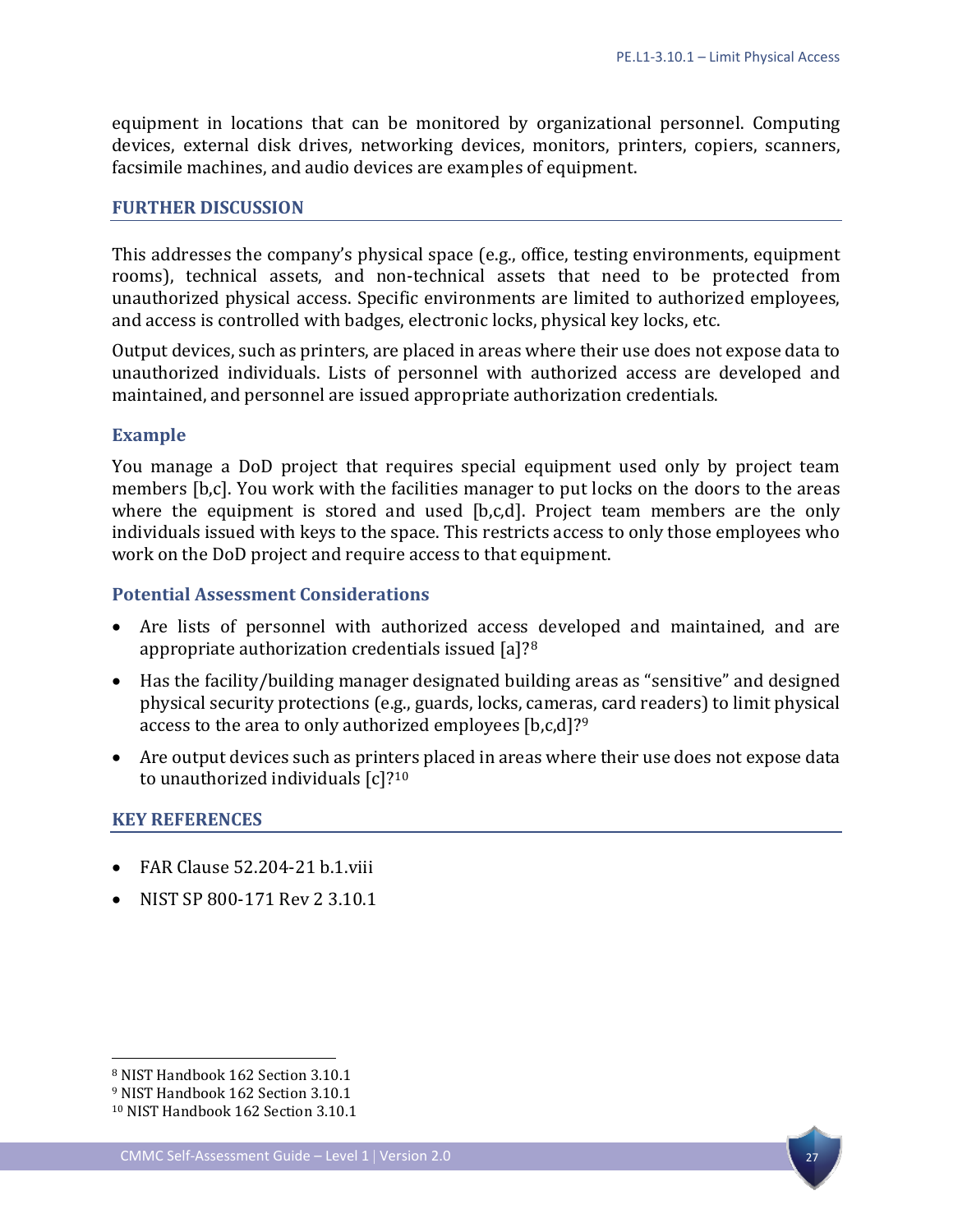## <span id="page-31-0"></span>**PE.L1-3.10.3 – ESCORT VISITORS**

Escort visitors and monitor visitor activity.

## **ASSESSMENT OBJECTIVES [NIST SP 800-171A]**

Determine if:

[a] visitors are escorted; and

[b] visitor activity is monitored.

## **POTENTIAL ASSESSMENT METHODS AND OBJECTS [NIST SP 800-171A]**

#### **Examine**

[SELECT FROM: Physical and environmental protection policy; procedures addressing physical access control; system security plan; physical access control logs or records; inventory records of physical access control devices; system entry and exit points; records of key and lock combination changes; storage locations for physical access control devices; physical access control devices; list of security safeguards controlling access to designated publicly accessible areas within facility; other relevant documents or records].

#### **Interview**

[SELECT FROM: Personnel with physical access control responsibilities; personnel with information security responsibilities].

#### **Test**

[SELECT FROM: Organizational processes for physical access control; mechanisms supporting or implementing physical access control; physical access control devices].

#### **DISCUSSION [NIST SP 800-171 R2]**

Individuals with permanent physical access authorization credentials are not considered visitors. Audit logs can be used to monitor visitor activity.

#### **FURTHER DISCUSSION**

Do not allow visitors, even those people you know well, to walk around your facility without an escort. Make sure that all non-employees wear special visitor badges and/or are escorted by an employee at all times while on the property.

#### **Example**

Coming back from a meeting, you see the friend of a coworker walking down the hallway near your office. You know this person well and trust them, but are not sure why they are in the building. You stop to talk, and the person explains that they are meeting a coworker for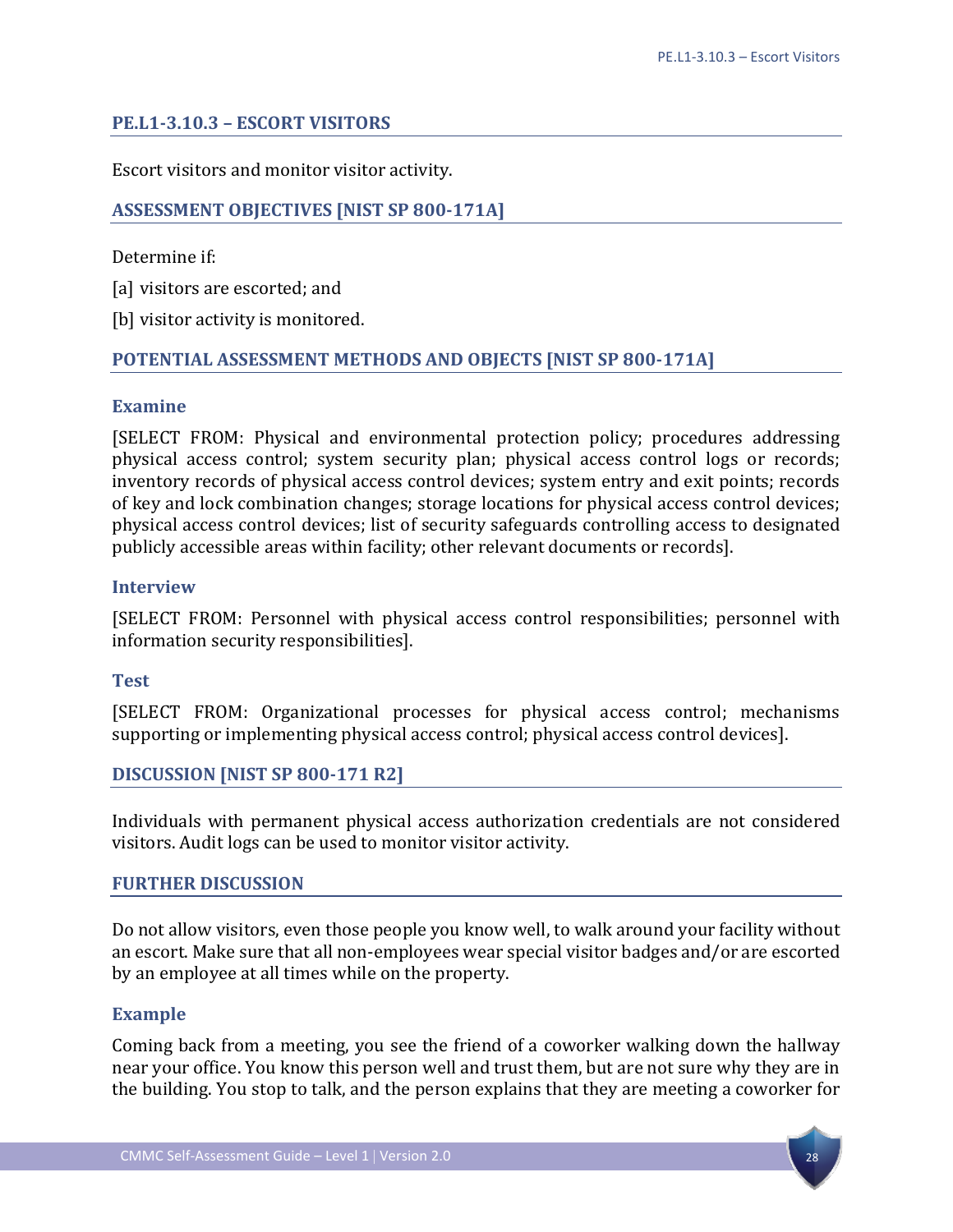lunch, but cannot remember where the lunchroom is. You walk the person back to the reception area to get a visitor badge and wait until someone can escort them to the lunch room [a]. You report this incident, and the company decides to install a badge reader at the main door so visitors cannot enter without an escort [a].

#### **Potential Assessment Considerations**

- Are personnel required to accompany visitors to areas in a facility with physical access to organizational systems [a]?
- Are visitors clearly distinguishable from regular personnel [b]?
- Is visitor activity monitored (e.g., use of cameras or guards, reviews of secure areas upon visitor departure, review of visitor audit logs) [b]?

- FAR Clause 52.204-21 Partial b.1.ix
- NIST SP 800-171 Rev 2 3.10.3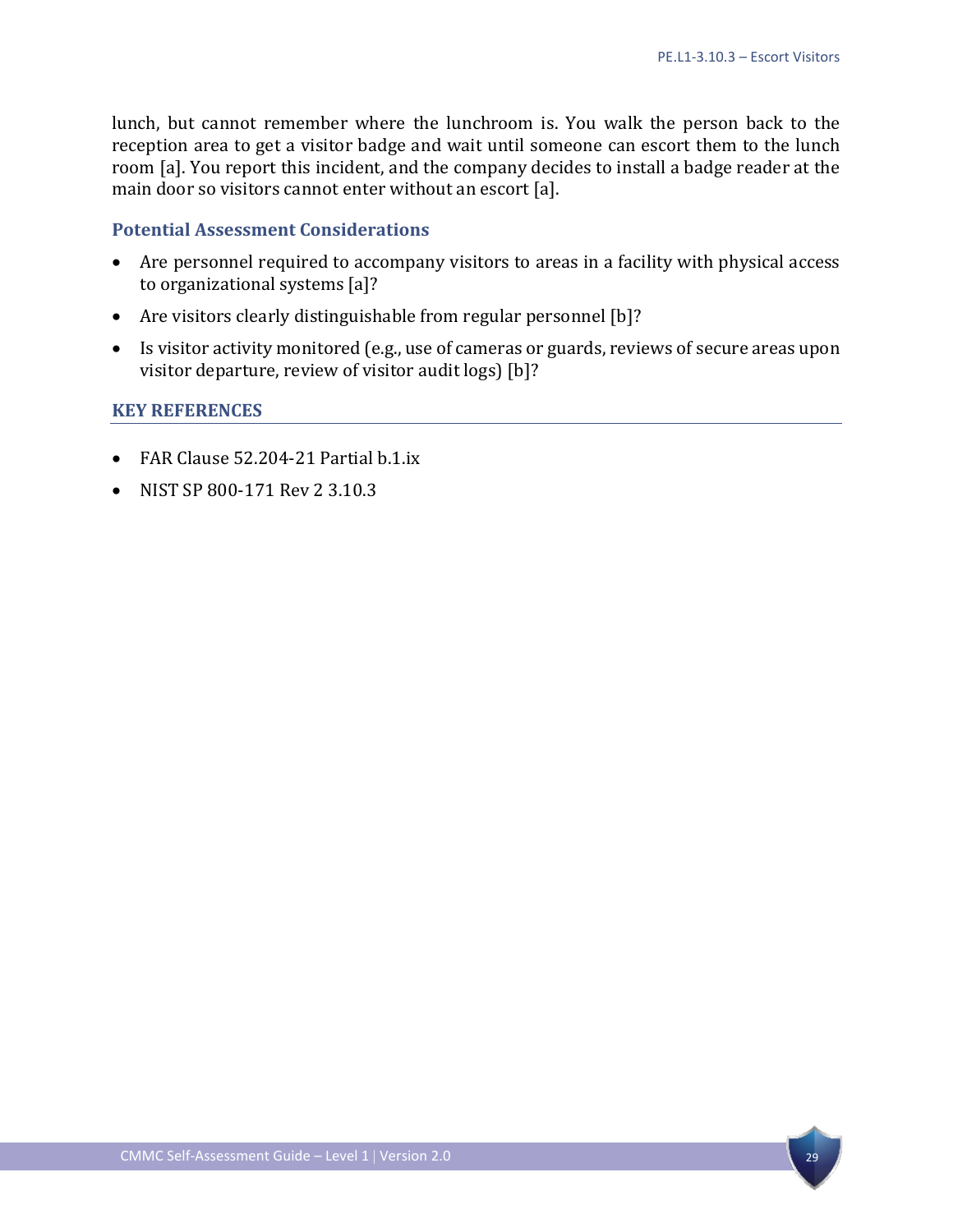## <span id="page-33-0"></span>**PE.L1-3.10.4 – PHYSICAL ACCESS LOGS**

Maintain audit logs of physical access.

## **ASSESSMENT OBJECTIVES [NIST SP 800-171A]**

Determine if:

[a] audit logs of physical access are maintained.

## **POTENTIAL ASSESSMENT METHODS AND OBJECTS [NIST SP 800-171A]**

#### **Examine**

[SELECT FROM: Physical and environmental protection policy; procedures addressing physical access control; system security plan; physical access control logs or records; inventory records of physical access control devices; system entry and exit points; records of key and lock combination changes; storage locations for physical access control devices; physical access control devices; list of security safeguards controlling access to designated publicly accessible areas within facility; other relevant documents or records].

## **Interview**

[SELECT FROM: Personnel with physical access control responsibilities; personnel with information security responsibilities].

#### **Test**

[SELECT FROM: Organizational processes for physical access control; mechanisms supporting or implementing physical access control; physical access control devices].

#### **DISCUSSION [NIST SP 800-171 R2]**

Organizations have flexibility in the types of audit logs employed. Audit logs can be procedural (e.g., written log of individuals accessing the facility), automated (e.g., capturing ID provided by a Personal Identity Verification (PIV) card), or some combination thereof. Physical access points can include facility access points, interior access points to systems or system components requiring supplemental access controls, or both. System components (e.g., workstations, notebook computers) may be in areas designated as publicly accessible with organizations safeguarding access to such devices.

#### **FURTHER DISCUSSION**

Make sure you have a record of who accesses your facility (e.g., office, plant, factory). You can do this in writing by having employees and visitors sign in and sign out or by electronic means such as badge readers. Whatever means you use, you need to retain the access records for the time period that your company has defined.

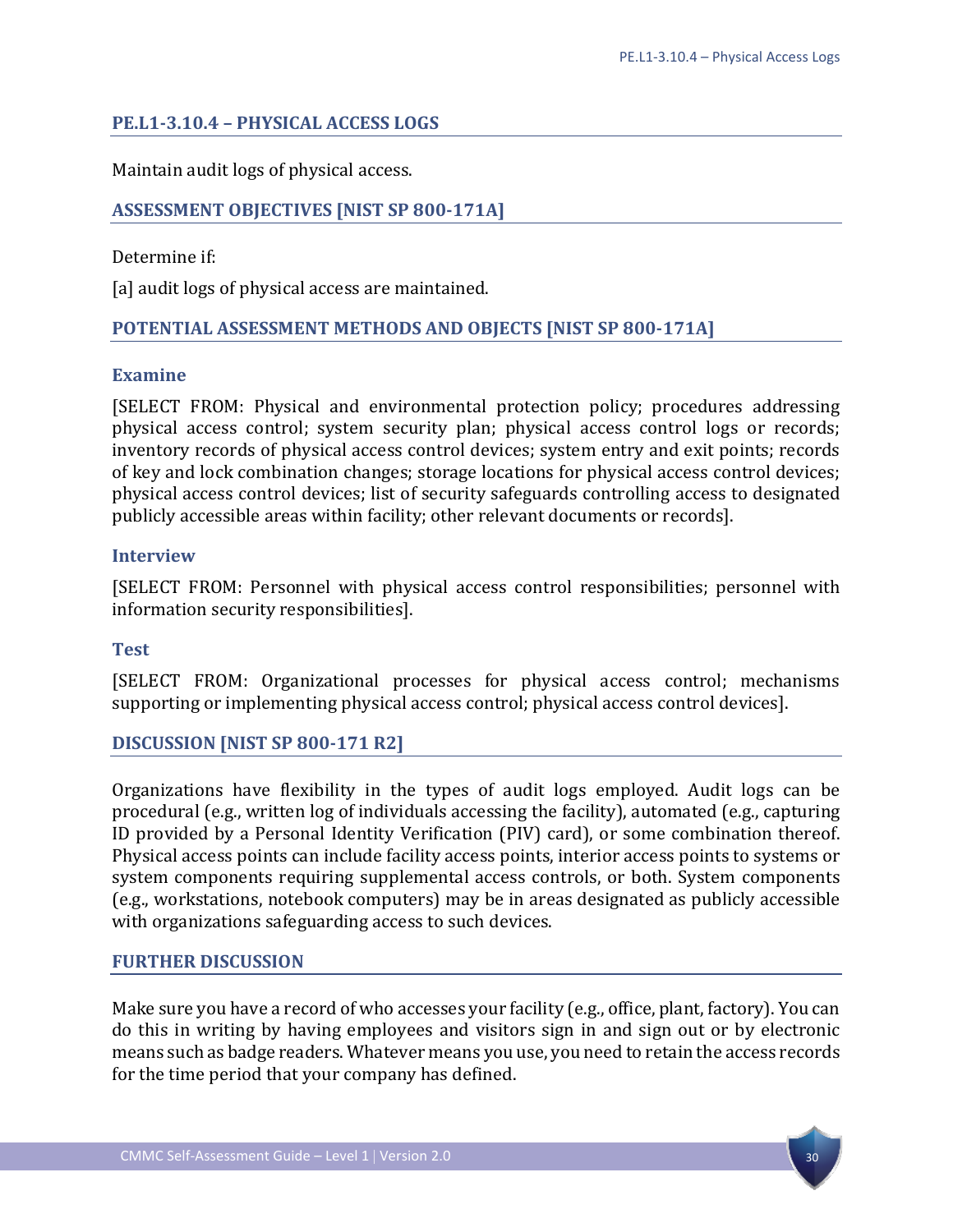## **Example**

You and your coworkers like to have friends and family join you for lunch at the office on Fridays. Your small company has just signed a contract with the DoD, however, and you now need to document who enters and leaves your facility. You work with the reception staff to ensure that all non-employees sign in at the reception area and sign out when they leave [a]. You retain those paper sign-in sheets in a locked filing cabinet for one year. Employees receive badges or key cards that enable tracking and logging access to company facilities.

## **Potential Assessment Considerations**

- Are logs of physical access to sensitive areas (both authorized access and visitor access) maintained per retention requirements [a]?<sup>[11](#page-34-0)</sup>
- Are visitor access records retained for as long as required  $[a]$ ?<sup>12</sup>

## **KEY REFERENCES**

- FAR Clause 52.204-21 Partial b.1.ix
- NIST SP 800-171 Rev 2 3.10.4

 $\overline{a}$ 



<span id="page-34-0"></span><sup>11</sup> NIST Handbook 162 Section 3.10.4

<span id="page-34-1"></span><sup>12</sup> NIST Handbook 162 Section 3.10.4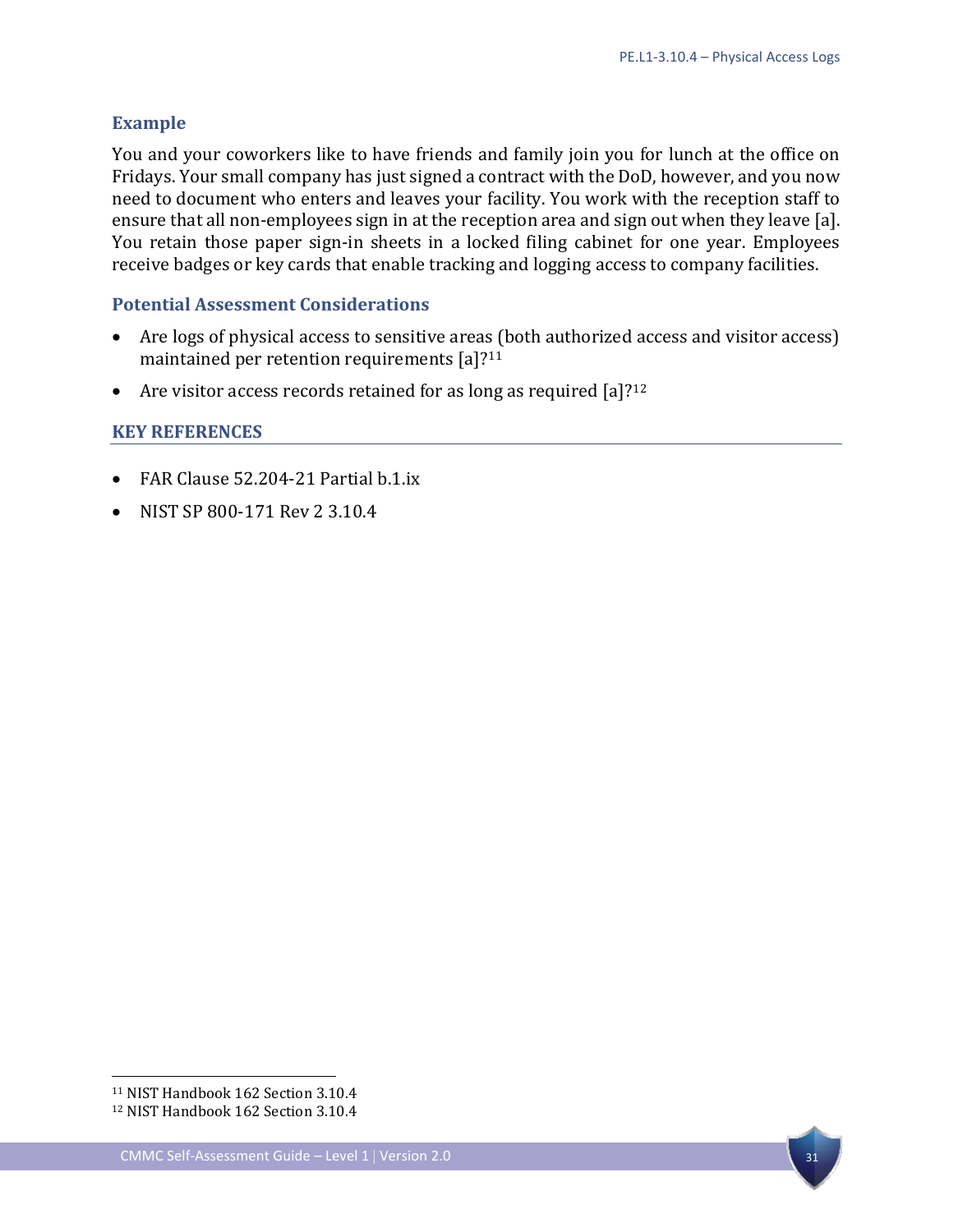## <span id="page-35-0"></span>**PE.L1-3.10.5 – MANAGE PHYSICAL ACCESS**

Control and manage physical access devices.

## **ASSESSMENT OBJECTIVES [NIST SP 800-171A]**

Determine if:

[a] physical access devices are identified;

[b] physical access devices are controlled; and

[c] physical access devices are managed.

## **POTENTIAL ASSESSMENT METHODS AND OBJECTS [NIST SP 800-171A]**

#### **Examine**

[SELECT FROM: Physical and environmental protection policy; procedures addressing physical access control; system security plan; physical access control logs or records; inventory records of physical access control devices; system entry and exit points; records of key and lock combination changes; storage locations for physical access control devices; physical access control devices; list of security safeguards controlling access to designated publicly accessible areas within facility; other relevant documents or records].

#### **Interview**

[SELECT FROM: Personnel with physical access control responsibilities; personnel with information security responsibilities].

#### **Test**

[SELECT FROM: Organizational processes for physical access control; mechanisms supporting or implementing physical access control; physical access control devices].

#### **DISCUSSION [NIST SP 800-171 R2]**

Physical access devices include keys, locks, combinations, and card readers.

#### **FURTHER DISCUSSION**

Identifying and controlling physical access devices (e.g., locks, badges, key cards) is just as important as monitoring and limiting who is able to physically access certain equipment. Physical access devices are only strong protection if you know who has them and what access they allow. Physical access devices can be managed using manual or automatic processes such a list of who is assigned what key, or updating the badge access system as personnel change roles.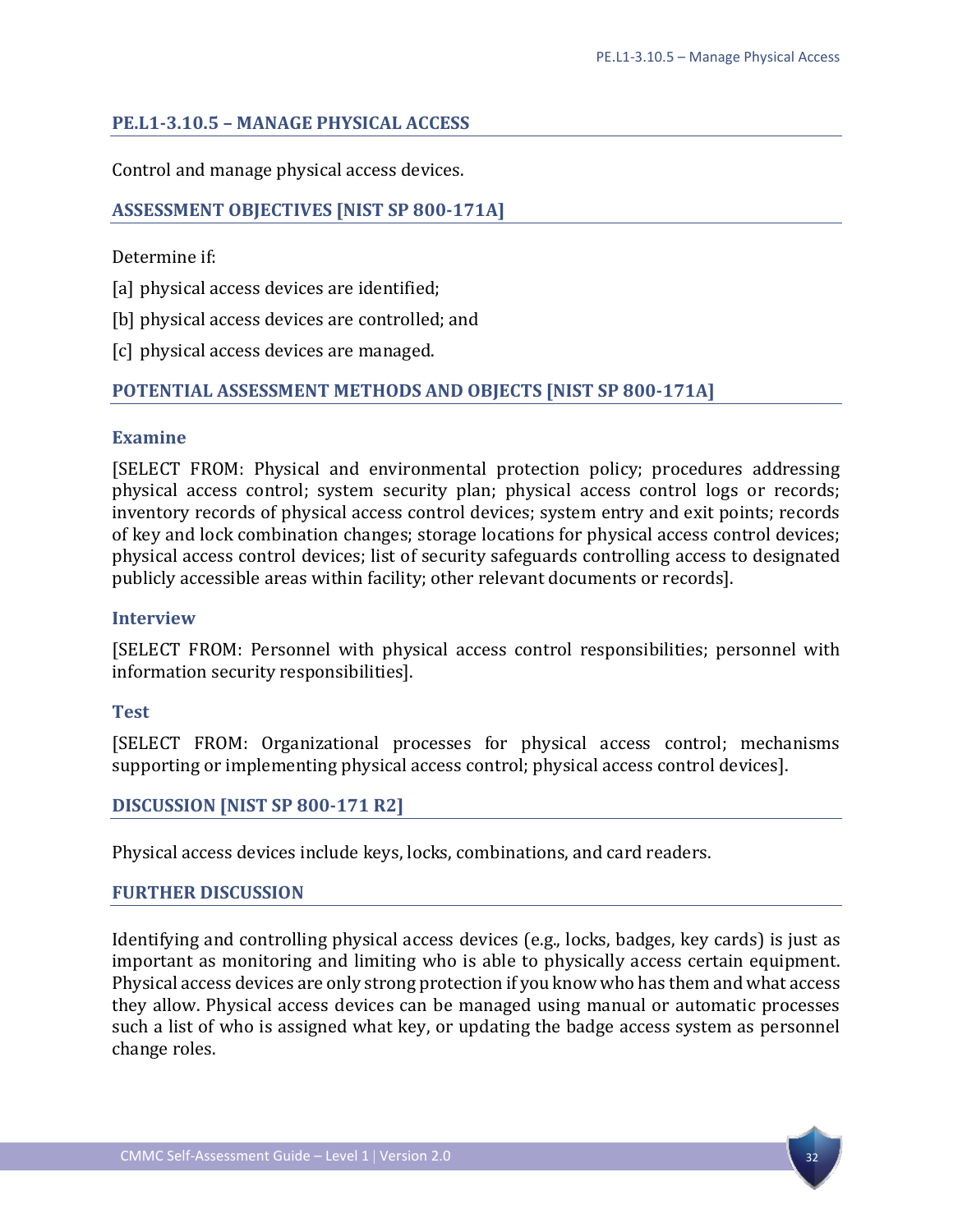#### **Example**

You are a facility manager. A team member retired today and returns their company keys to you. The project on which they were working requires access to areas that contain equipment with FCI. You receive the keys, check your electronic records against the serial numbers on the keys to ensure all have been returned, and mark each key returned [c].

#### **Potential Assessment Considerations**

- Are lists or inventories of physical access devices maintained (e.g., keys, facility badges, key cards) [a]?
- Is access to physical access devices limited (e.g., granted to, and accessible only by, authorized individuals) [b]?
- Are physical access devices managed (e.g., revoking key card access when necessary, changing locks as needed, maintaining access control devices and systems) [c]?

- FAR Clause 52.204-21 Partial b.1.ix
- NIST SP 800-171 Rev 2 3.10.5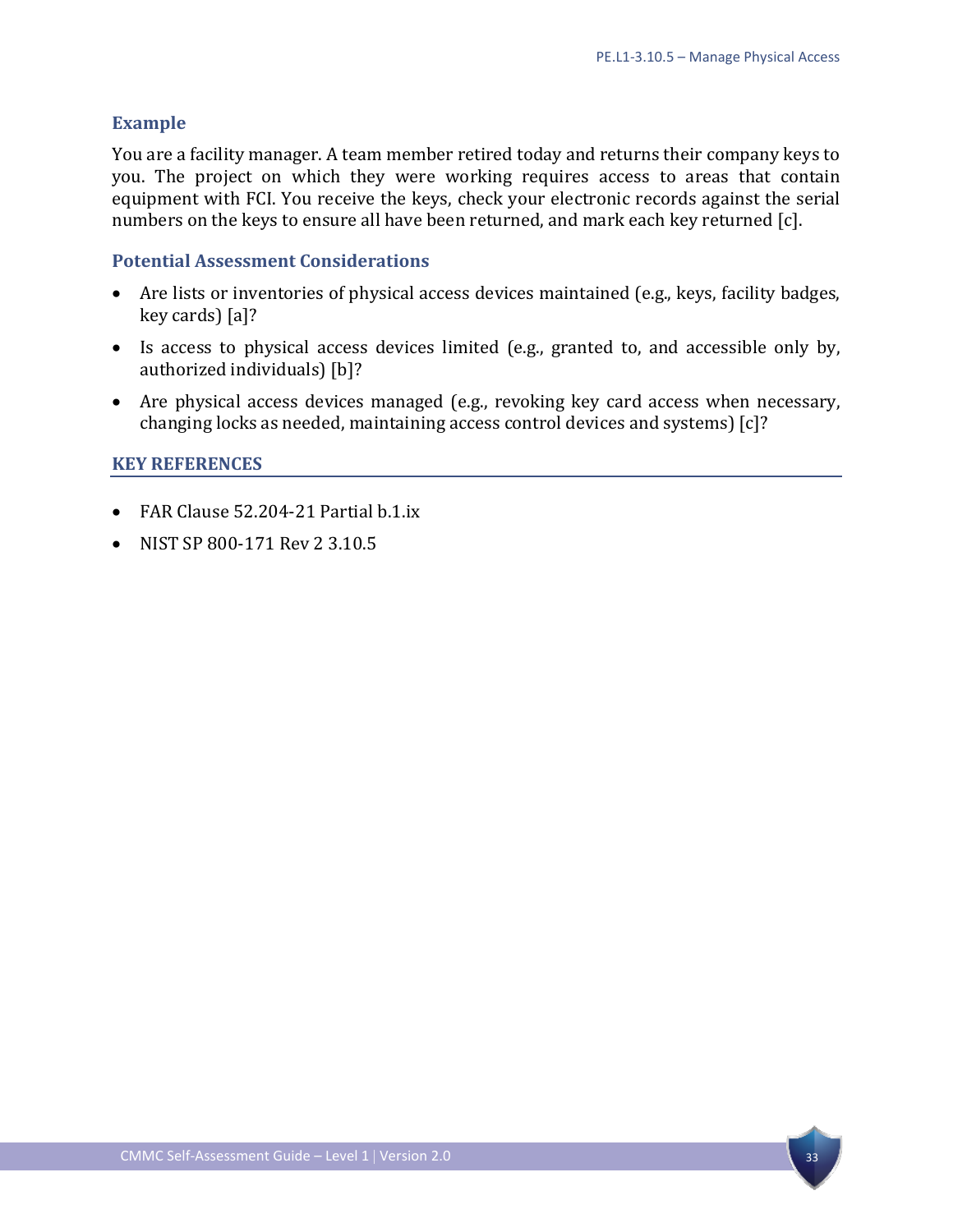# <span id="page-37-0"></span>System and Communications Protection (SC)

## <span id="page-37-1"></span>**SC.L1-3.13.1 – BOUNDARY PROTECTION**

Monitor, control, and protect organizational communications (i.e., information transmitted or received by organizational information systems) at the external boundaries and key internal boundaries of the information systems.

## **ASSESSMENT OBJECTIVES [NIST SP 800-171A]**

Determine if:

[a] the external system boundary is defined;

- [b] key internal system boundaries are defined;
- [c] communications are monitored at the external system boundary;
- [d] communications are monitored at key internal boundaries;
- [e] communications are controlled at the external system boundary;
- [f] communications are controlled at key internal boundaries;
- [g] communications are protected at the external system boundary; and
- [h] communications are protected at key internal boundaries.

## **POTENTIAL ASSESSMENT METHODS AND OBJECTS [NIST SP 800-171A]**

## **Examine**

[SELECT FROM: System and communications protection policy; procedures addressing boundary protection; system security plan; list of key internal boundaries of the system; system design documentation; boundary protection hardware and software; enterprise security architecture documentation; system audit logs and records; system configuration settings and associated documentation; other relevant documents or records].

#### **Interview**

[SELECT FROM: System or network administrators; personnel with information security responsibilities; system developers; personnel with boundary protection responsibilities].

## **Test**

[SELECT FROM: Mechanisms implementing boundary protection capability].

## **DISCUSSION [NIST SP 800-171 R2]**

Communications can be monitored, controlled, and protected at boundary components and by restricting or prohibiting interfaces in organizational systems. Boundary components include gateways, routers, firewalls, guards, network-based malicious code analysis and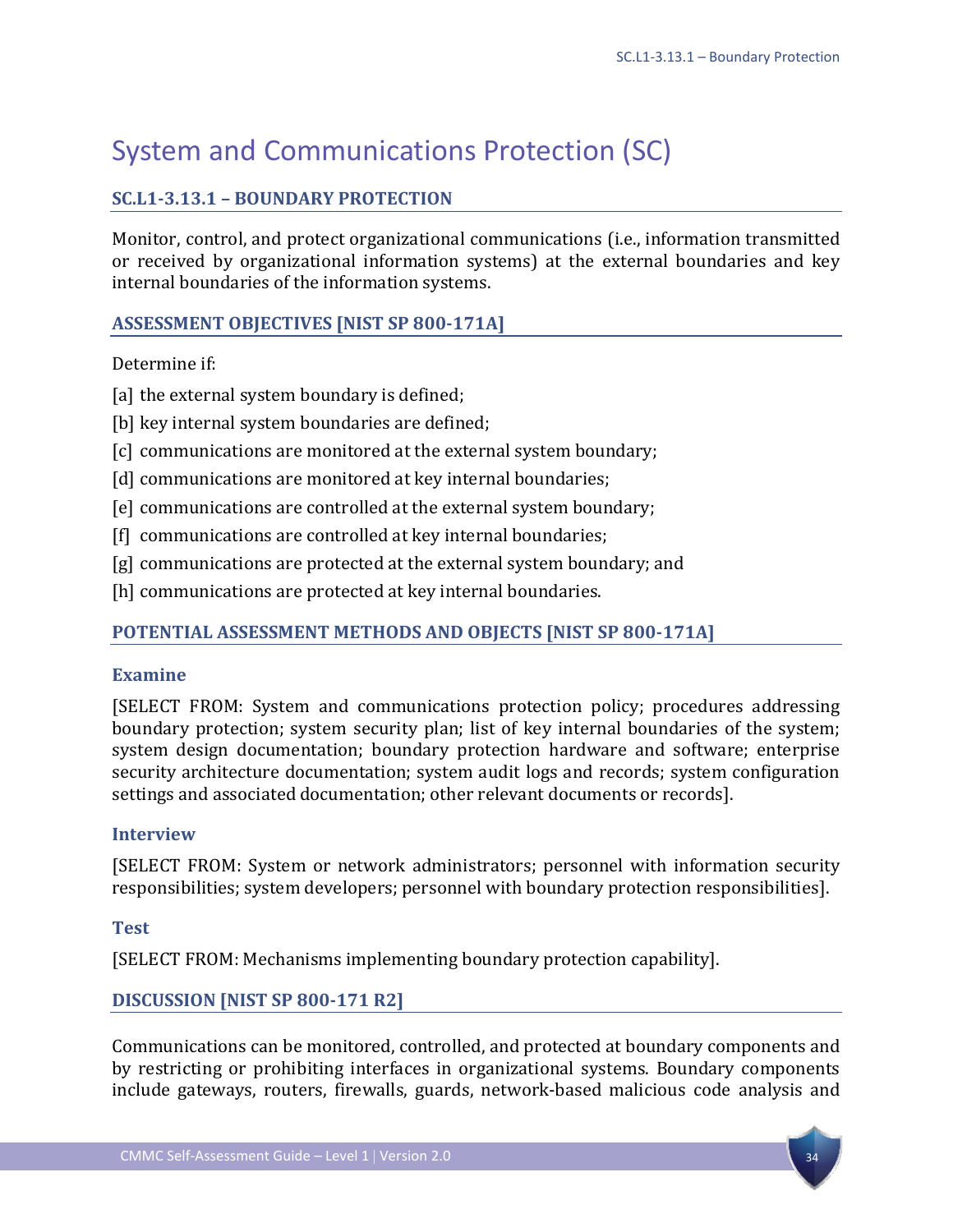virtualization systems, or encrypted tunnels implemented within a system security architecture (e.g., routers protecting firewalls or application gateways residing on protected subnetworks). Restricting or prohibiting interfaces in organizational systems includes restricting external web communications traffic to designated web servers within managed interfaces and prohibiting external traffic that appears to be spoofing internal addresses.

Organizations consider the shared nature of commercial telecommunications services in the implementation of security requirements associated with the use of such services. Commercial telecommunications services are commonly based on network components and consolidated management systems shared by all attached commercial customers and may also include third party-provided access lines and other service elements. Such transmission services may represent sources of increased risk despite contract security provisions. NIST SP 800-41 provides guidance on firewalls and firewall policy. NIST SP 800-125B provides guidance on security for virtualization technologies.

#### **FURTHER DISCUSSION**

Fences, locks, badges, and key cards help keep non-employees out of your physical facilities. Similarly, your company's IT network or system has boundaries that must be protected. Many companies use a web proxy and a firewall.

When an employee uses a company computer to go to a website, a web proxy makes the request on the user's behalf, looks at the web request, and decides if it should let the employee go to the website.

A firewall controls access from the inside and outside, protecting valuable information and resources stored on the company's network. A firewall stops unwanted traffic on the internet from passing through an outside "fence" to the company's networks and information systems. Internal boundaries determine where data can flow, for instance a software development environment may have its own boundary controlling, monitoring, and protecting the data that can leave that boundary.

You may want to monitor, control, or protect one part of the company network from another. This can also be accomplished with a firewall and limits the ability of attackers and disgruntled employees from entering sensitive parts of your internal network and causing damage.

#### **Example**

You are setting up the new network and want to keep your company's information and resources safe. You start by sketching out a simple diagram that identifies the external boundary of your network and any internal boundaries that are needed [a,b]. The first piece of equipment you install is the firewall, a device to separate your internal network from the internet. The firewall also has a feature that allows you to block access to potentially malicious websites, and you configure that service as well [a,c,e,g]. Some of your coworkers complain that they cannot get onto certain websites [c,e,g]. You explain that the new network blocks websites that are known for spreading malware. The firewall sends you a daily digest of blocked activity so that you can monitor the system for attack trends [c,d].

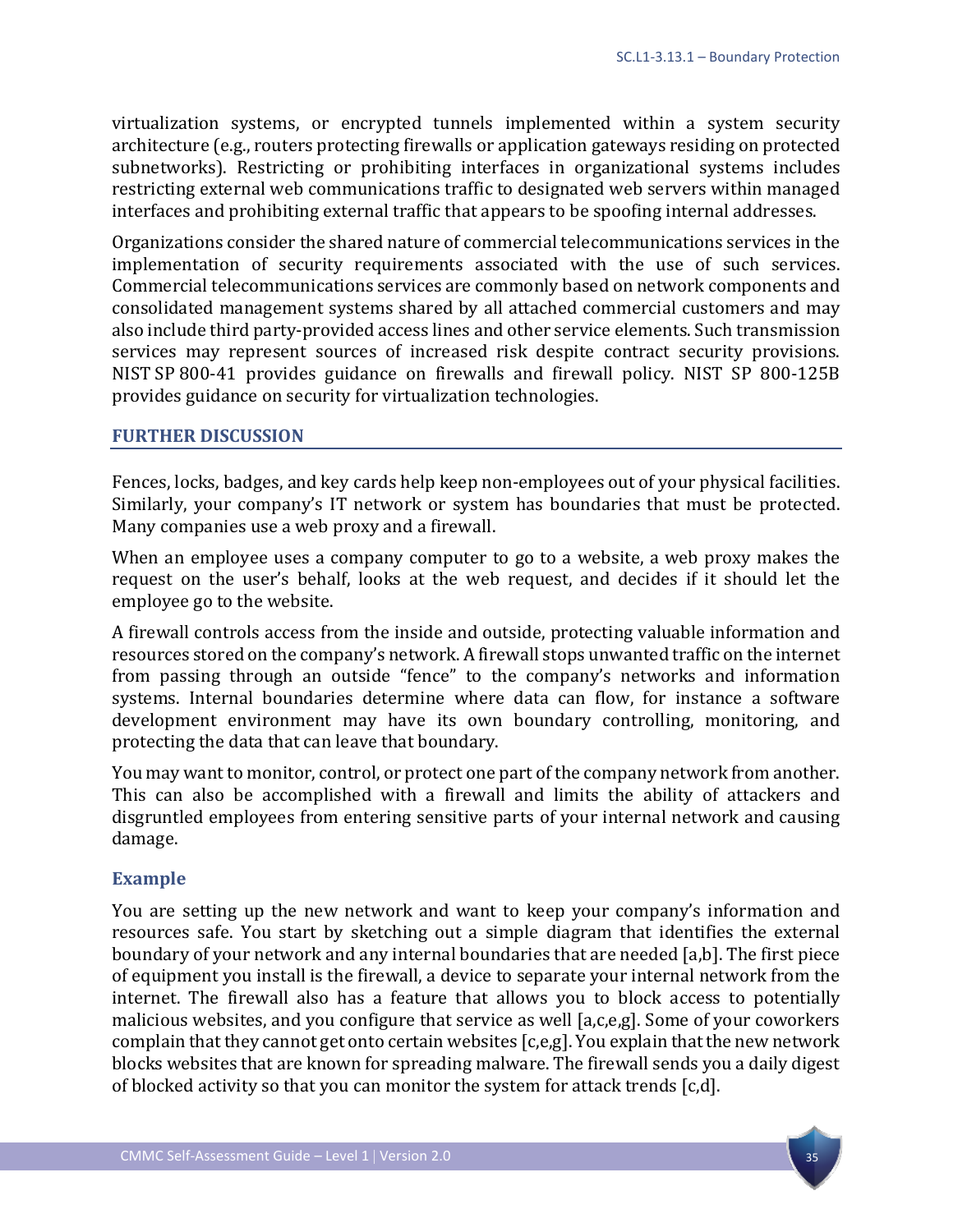## **Potential Assessment Considerations**

- What are the external system boundary components that make up the entry and exit points for data flow (e.g., firewalls, gateways, cloud service boundaries), behind which all system components that handle regulated data are contained? What are the supporting system components necessary for the protection of regulated data [a]?
- What are the internal system boundary components that make up the entry and exit points for key internal data flow (e.g., internal firewalls, routers, any devices that can bridge the connection between one segment of the system and another) that separate segments of the internal network – including devices that separate internal network segments such as development and production networks as well as a traditional DMZ at the edge of the network [b]?
- Is data flowing in and out of the external and key internal system boundaries monitored (e.g., connections are logged and able to be reviewed, suspicious traffic generates alerts)  $[c,d]$ ?
- Is data traversing the external and internal system boundaries controlled such that connections are denied by default and only authorized connections are allowed [e,f]?
- Is data flowing in and out of the external and key internal system boundaries protected (e.g., applying encryption when required or prudent, tunneling traffic as needed) [g,h]?

- FAR Clause 52.204-21 b.1.x
- NIST SP 800-171 Rev 2 3.13.1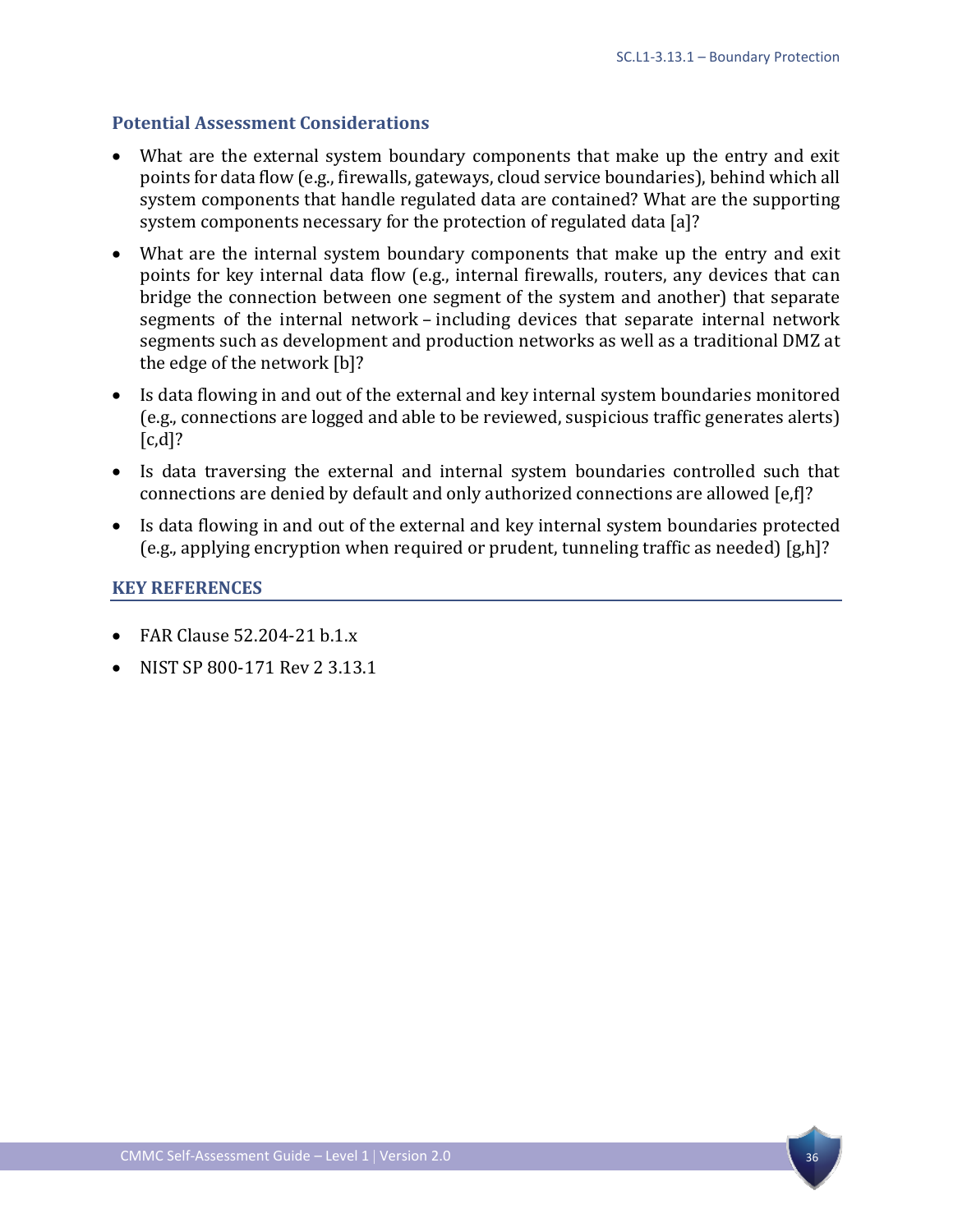## <span id="page-40-0"></span>**SC.L1-3.13.5 – PUBLIC-ACCESS SYSTEM SEPARATION**

Implement subnetworks for publicly accessible system components that are physically or logically separated from internal networks.

## **ASSESSMENT OBJECTIVES [NIST SP 800-171A]**

Determine if:

- [a] publicly accessible system components are identified; and
- [b] subnetworks for publicly accessible system components are physically or logically separated from internal networks.

## **POTENTIAL ASSESSMENT METHODS AND OBJECTS [NIST SP 800-171A]**

## **Examine**

[SELECT FROM: System and communications protection policy; procedures addressing boundary protection; system security plan; list of key internal boundaries of the system; system design documentation; boundary protection hardware and software; system configuration settings and associated documentation; enterprise security architecture documentation; system audit logs and records; other relevant documents or records].

#### **Interview**

[SELECT FROM: System or network administrators; personnel with information security responsibilities; system developers; personnel with boundary protection responsibilities].

#### **Test**

[SELECT FROM: Mechanisms implementing boundary protection capability].

#### **DISCUSSION [NIST SP 800-171 R2]**

Subnetworks that are physically or logically separated from internal networks are referred to as demilitarized zones (DMZs). DMZs are typically implemented with boundary control devices and techniques that include routers, gateways, firewalls, virtualization, or cloudbased technologies.

NIST SP 800-41 provides guidance on firewalls and firewall policy. SP 800-125B provides guidance on security for virtualization technologies.

#### **FURTHER DISCUSSION**

Separate the publicly accessible systems from the internal systems that need to be protected. Do not place internal systems on the same network as the publicly accessible systems and block access by default from DMZ networks to internal networks.

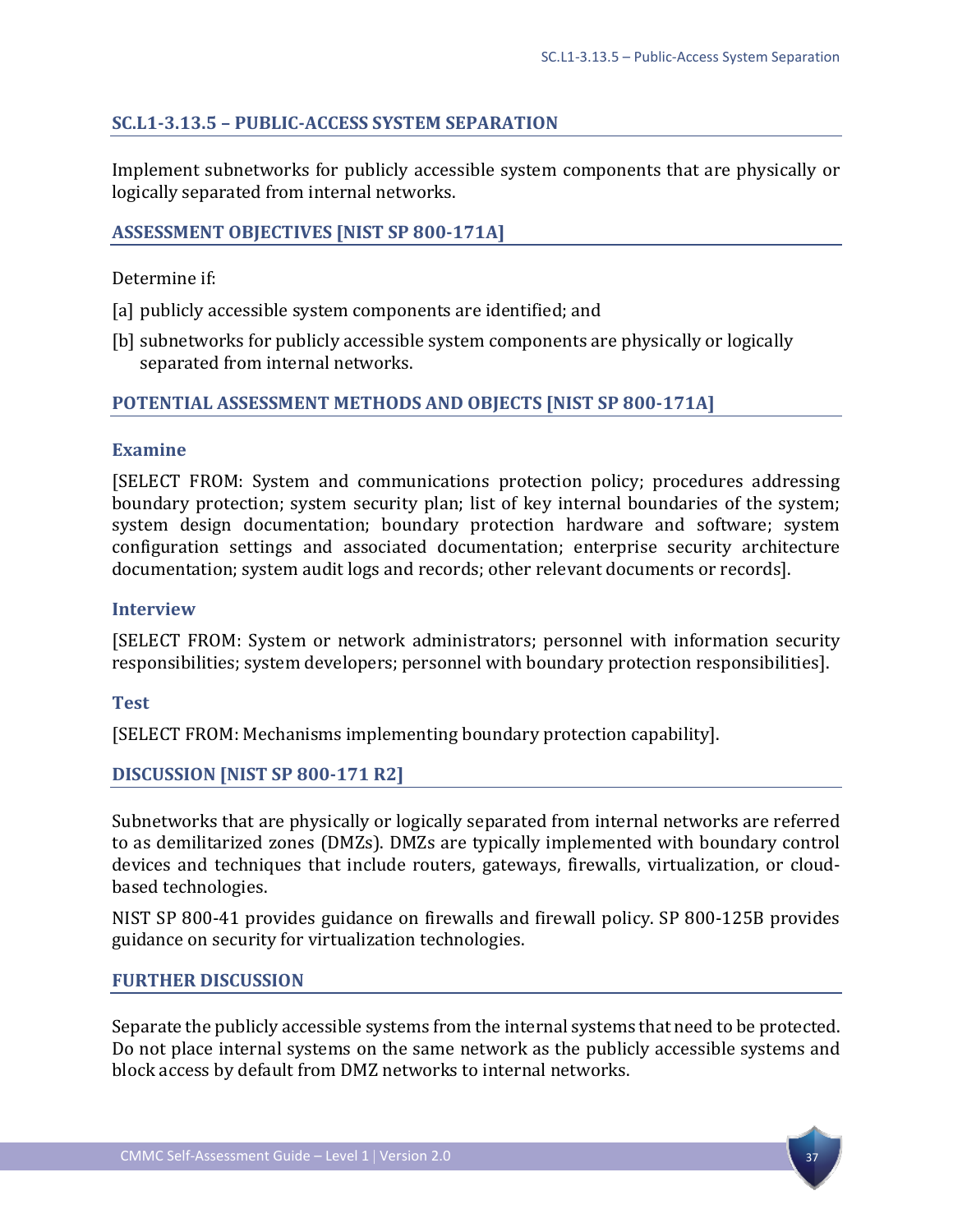One method of accomplishing this is to create a DMZ network, which enhances security by providing public access to a specific set of resources while preventing connections from those resources to the rest of the IT environment. Some contractors achieve a similar result through the use of a cloud computing environment that is separated from the rest of the company's infrastructure.

#### **Example**

The head of recruiting at your firm wants to launch a website to post job openings and allow the public to download an application form [a]. After some discussion, your team realizes it needs to use a firewall to create a perimeter network to do this [b]. You host the server separately from the company's internal network and make sure the network on which it resides is isolated with the proper firewall rules [b].

#### **Potential Assessment Considerations**

- Are any system components reachable by the public (e.g., internet-facing web servers, VPN gateways, publicly accessible cloud services) [a]?
- Are publicly accessible system components on physically or logically separated subnetworks (e.g., isolated subnetworks using separate, dedicated VLAN segments such as DMZs) [b]?

- FAR Clause 52.204-21 b.1.xi
- NIST SP 800-171 Rev 2 3.13.5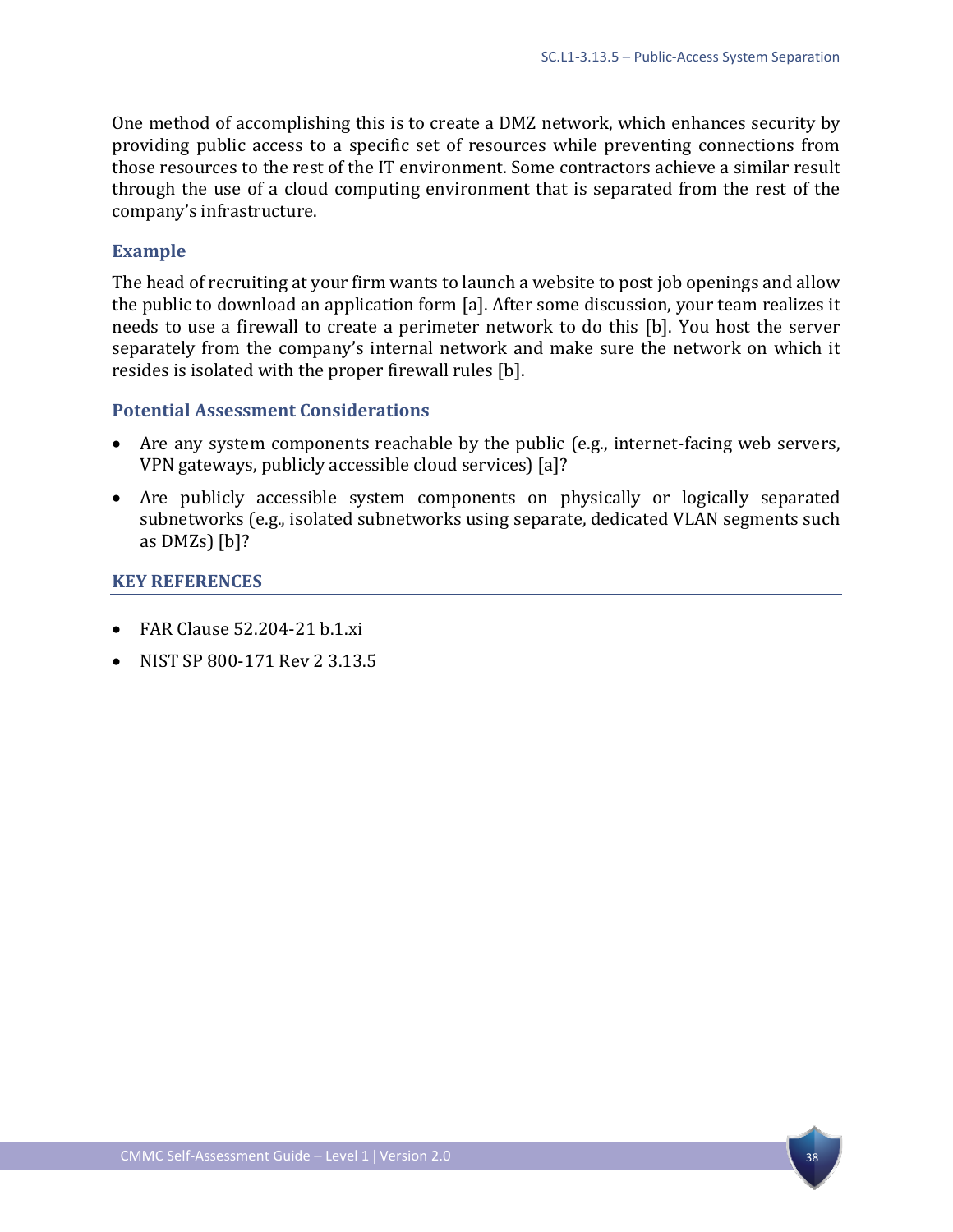# <span id="page-42-0"></span>System and Information Integrity (SI)

## <span id="page-42-1"></span>**SI.L1-3.14.1 – FLAW REMEDIATION**

Identify, report, and correct information and information system flaws in a timely manner.

## **ASSESSMENT OBJECTIVES [NIST SP 800-171A]**

## Determine if:

- [a] the time within which to identify system flaws is specified;
- [b] system flaws are identified within the specified time frame;
- [c] the time within which to report system flaws is specified;
- [d] system flaws are reported within the specified time frame;
- [e] the time within which to correct system flaws is specified; and
- [f] system flaws are corrected within the specified time frame.

## **POTENTIAL ASSESSMENT METHODS AND OBJECTS [NIST SP 800-171A]**

## **Examine**

[SELECT FROM: System and information integrity policy; procedures addressing flaw remediation; procedures addressing configuration management; system security plan; list of flaws and vulnerabilities potentially affecting the system; list of recent security flaw remediation actions performed on the system (e.g., list of installed patches, service packs, hot fixes, and other software updates to correct system flaws); test results from the installation of software and firmware updates to correct system flaws; installation/change control records for security-relevant software and firmware updates; other relevant documents or records].

## **Interview**

[SELECT FROM: System or network administrators; personnel with information security responsibilities; personnel installing, configuring, and maintaining the system; personnel with responsibility for flaw remediation; personnel with configuration management responsibility].

## **Test**

[SELECT FROM: Organizational processes for identifying, reporting, and correcting system flaws; organizational process for installing software and firmware updates; mechanisms supporting or implementing reporting, and correcting system flaws; mechanisms supporting or implementing testing software and firmware updates].

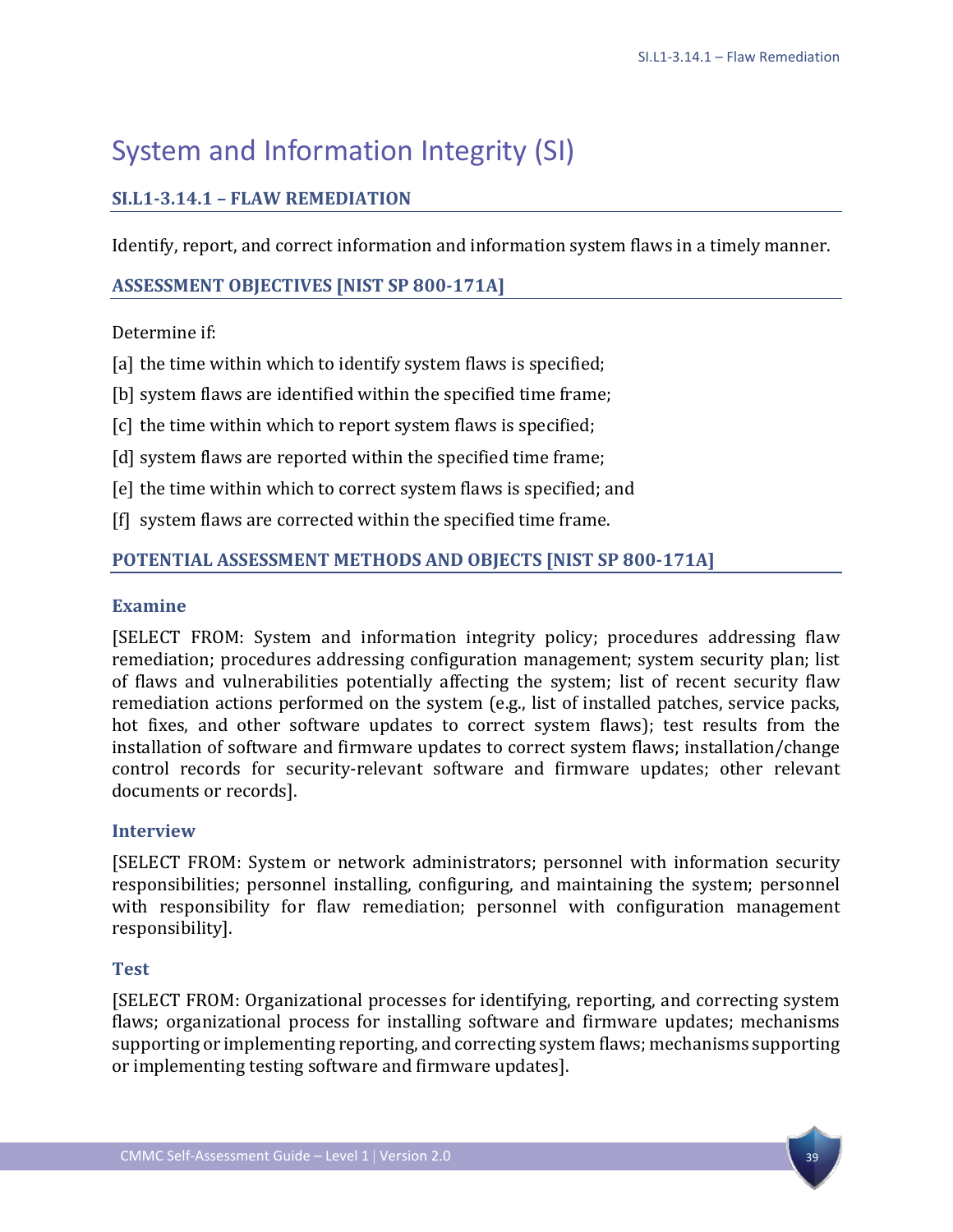## **DISCUSSION [NIST SP 800-171 R2]**

Organizations identify systems that are affected by announced software and firmware flaws including potential vulnerabilities resulting from those flaws and report this information to designated personnel with information security responsibilities. Security-relevant updates include patches, service packs, hot fixes, and anti-virus signatures. Organizations address flaws discovered during security assessments, continuous monitoring, incident response activities, and system error handling. Organizations can take advantage of available resources such as the Common Weakness Enumeration (CWE) database or Common Vulnerabilities and Exposures (CVE) database in remediating flaws discovered in organizational systems.

Organization-defined time periods for updating security-relevant software and firmware may vary based on a variety of factors including the criticality of the update (i.e., severity of the vulnerability related to the discovered flaw). Some types of flaw remediation may require more testing than other types of remediation. NIST SP 800-40 provides guidance on patch management technologies.

## **FURTHER DISCUSSION**

All software and firmware have potential flaws. Many vendors work to remedy those flaws by releasing vulnerability information and updates to their software and firmware. Contractors must have a process to review relevant vendor notifications and updates about problems or weaknesses. After reviewing the information, the contractor must implement a patch management process that allows for software and firmware flaws to be fixed without adversely affecting the system functionality. Contractors must define the time frames within which flaws are identified, reported, and corrected for all systems. Contractors should consider purchasing support from their vendors to ensure timely access to updates.

#### **Example**

You know that software vendors typically release patches, service packs, hot fixes, etc. and want to make sure your software is up to date. You develop a policy that requires checking vendor websites for flaw notifications every week [a]. The policy further requires that those flaws be assessed for severity and patched on end-user computers once each week and servers once each month [c,e]. Consistent with that policy, you configure the system to check for updates weekly or daily depending on the criticality of the software [b,e]. Your team reviews available updates and implements the applicable ones according to the defined schedule [f].

## **Potential Assessment Considerations**

- Is the time frame (e.g., a set number of days) within which system flaw identification activities (e.g., vulnerability scans, configuration scans, manual review) must be performed defined and documented [a]?
- Are system flaws (e.g., vulnerabilities, misconfigurations) identified in accordance with the specified time frame [b]?

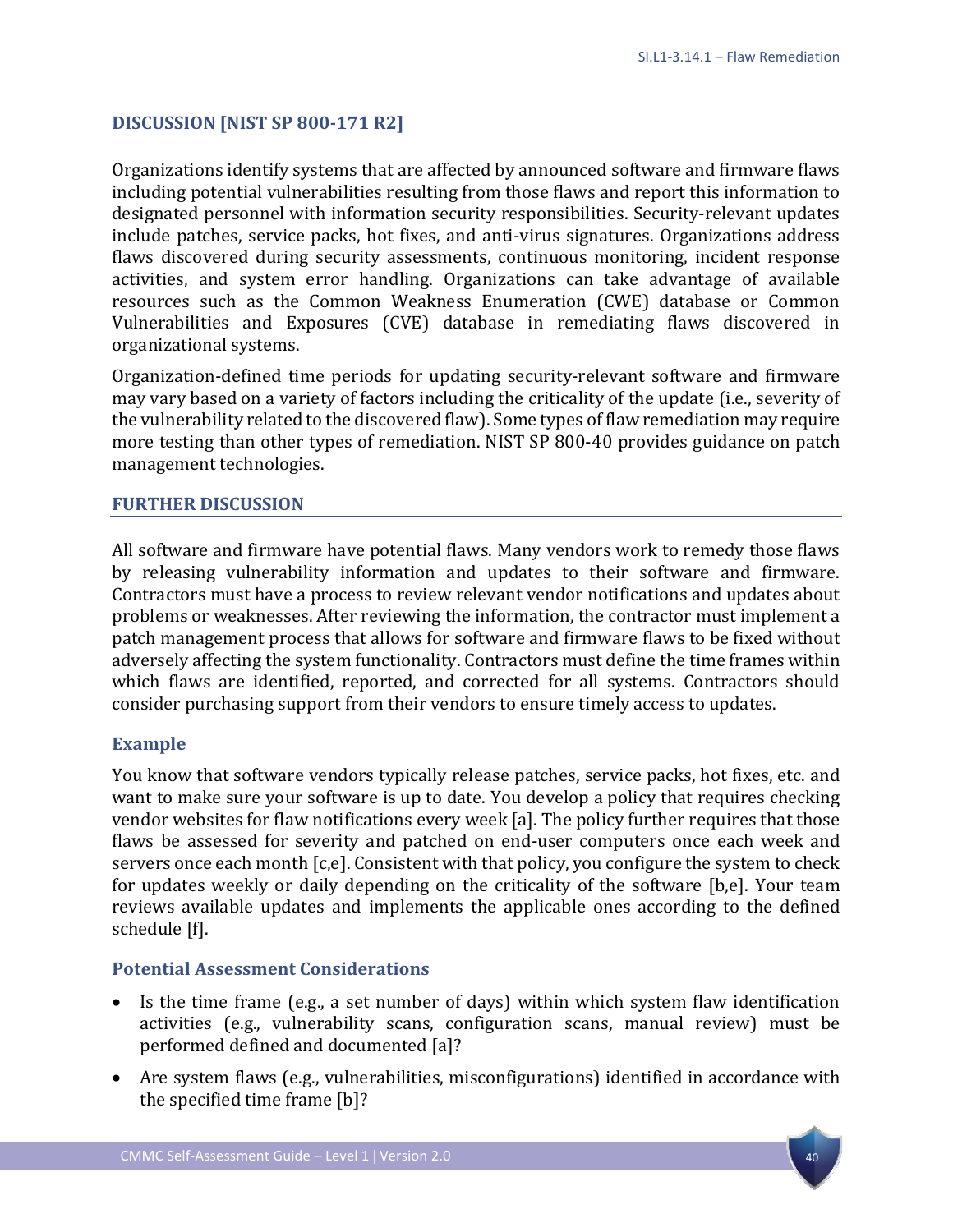- Is the time frame (e.g., a set number of days dependent on the assessed severity of a flaw) within which system flaws must be corrected defined and documented [e]?
- Are system flaws (e.g., applied security patches, made configuration changes, or implemented workarounds or mitigations) corrected in accordance with the specified time frame [f]?

- FAR Clause 52.204-21 b.1.xii
- NIST SP 800-171 Rev 2 3.14.1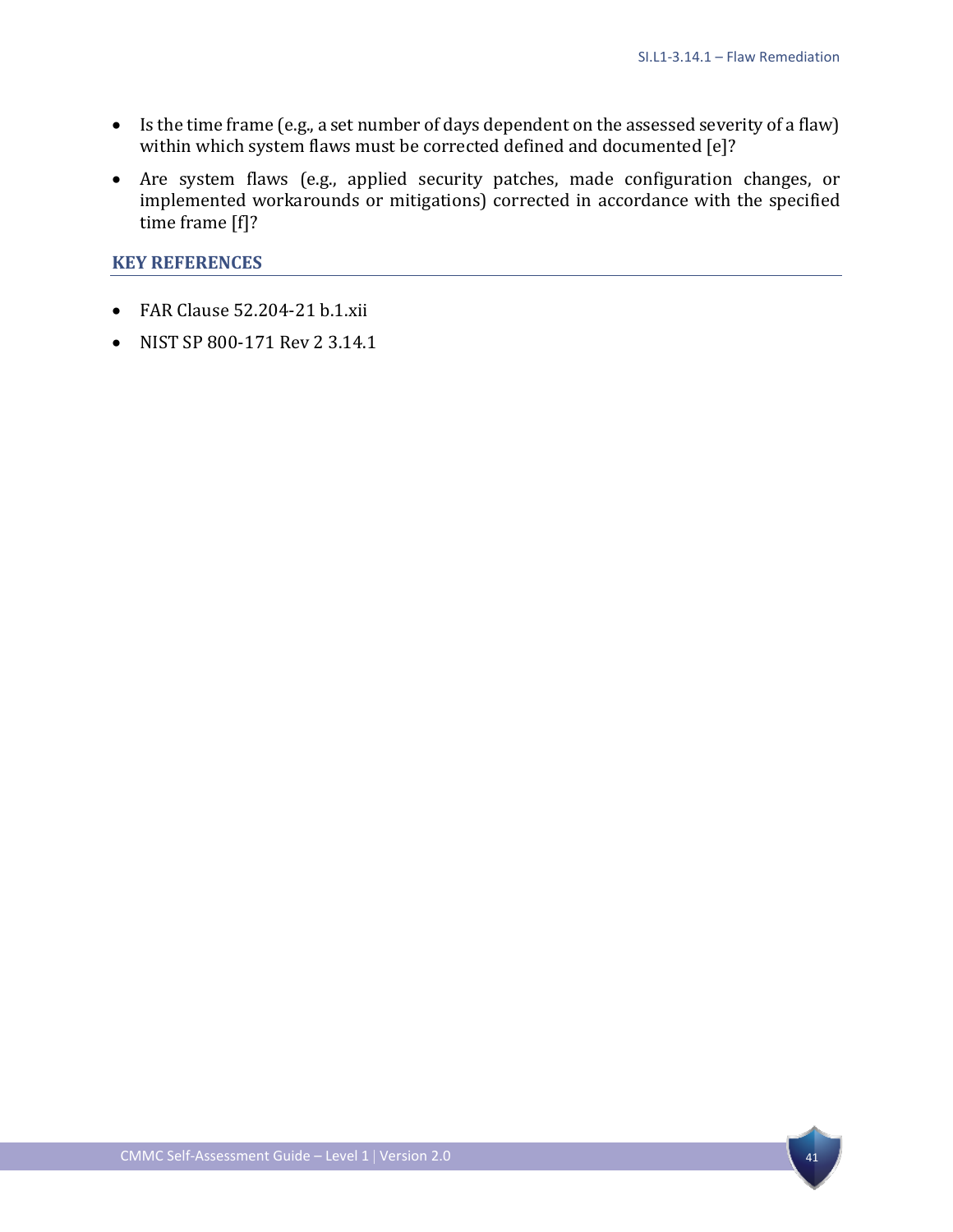## <span id="page-45-0"></span>**SI.L1-3.14.2 – MALICIOUS CODE PROECTION**

Provide protection from malicious code at appropriate locations within organizational information systems.

## **ASSESSMENT OBJECTIVES [NIST SP 800-171A]**

Determine if:

[a] designated locations for malicious code protection are identified; and

[b] protection from malicious code at designated locations is provided.

## **POTENTIAL ASSESSMENT METHODS AND OBJECTS [NIST SP 800-171A]**

#### **Examine**

[SELECT FROM: System and information integrity policy; configuration management policy and procedures; procedures addressing malicious code protection; records of malicious code protection updates; malicious code protection mechanisms; system security plan; system configuration settings and associated documentation; record of actions initiated by malicious code protection mechanisms in response to malicious code detection; scan results from malicious code protection mechanisms; system design documentation; system audit logs and records; other relevant documents or records].

#### **Interview**

[SELECT FROM: System or network administrators; personnel with information security responsibilities; personnel installing, configuring, and maintaining the system; personnel with responsibility for malicious code protection; personnel with configuration management responsibility].

#### **Test**

[SELECT FROM: Organizational processes for employing, updating, and configuring malicious code protection mechanisms; organizational process for addressing false positives and resulting potential impact; mechanisms supporting or implementing employing, updating, and configuring malicious code protection mechanisms; mechanisms supporting or implementing malicious code scanning and subsequent actions].

## **DISCUSSION [NIST SP 800-171 R2]**

Designated locations include system entry and exit points which may include firewalls, remote access servers, workstations, electronic mail servers, web servers, proxy servers, notebook computers, and mobile devices. Malicious code includes viruses, worms, Trojan horses, and spyware. Malicious code can be encoded in various formats (e.g., UUENCODE, Unicode), contained within compressed or hidden files, or hidden in files using techniques such as steganography. Malicious code can be inserted into systems in a variety of ways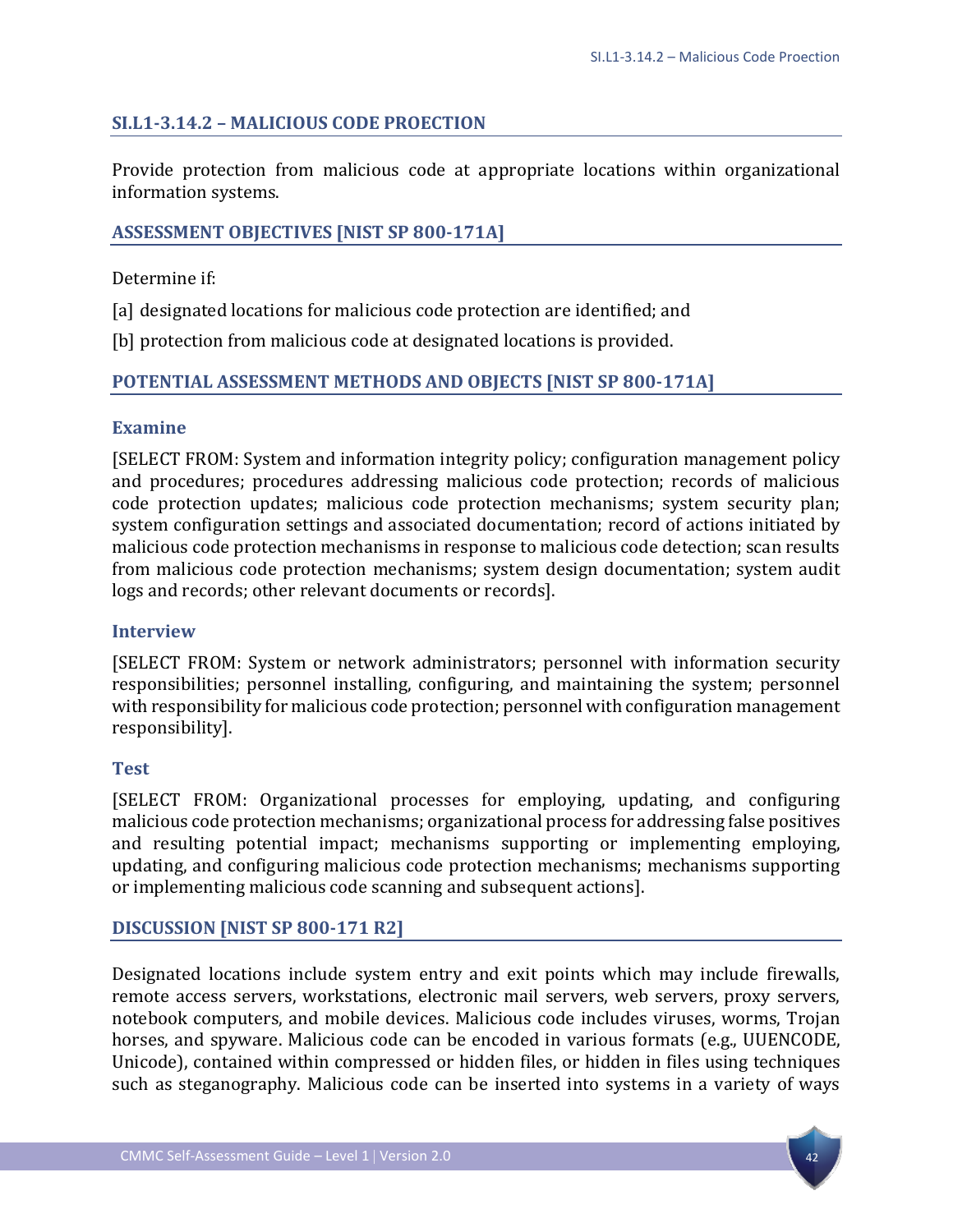including web accesses, electronic mail, electronic mail attachments, and portable storage devices. Malicious code insertions occur through the exploitation of system vulnerabilities.

Malicious code protection mechanisms include anti-virus signature definitions and reputation-based technologies. A variety of technologies and methods exist to limit or eliminate the effects of malicious code. Pervasive configuration management and comprehensive software integrity controls may be effective in preventing execution of unauthorized code. In addition to commercial off-the-shelf software, malicious code may also be present in custom-built software. This could include logic bombs, back doors, and other types of cyber-attacks that could affect organizational missions/business functions. Traditional malicious code protection mechanisms cannot always detect such code. In these situations, organizations rely instead on other safeguards including secure coding practices, configuration management and control, trusted procurement processes, and monitoring practices to help ensure that software does not perform functions other than the functions intended. NIST SP 800-83 provides guidance on malware incident prevention.

#### **FURTHER DISCUSSION**

Malicious code purposely performs unauthorized activity that undermines the security of an information system. A designated location may be a network device such as a firewall or an end user's computer.

Malicious code, which can be delivered by a range of means (e.g., email, removable media, or websites), includes the following:

- Virus program designed to damage, steal information, change data, send email, show messages, or any combination of these things;
- Spyware program designed to gather information about a person's activity in secret, usually installed without the person knowing when they click on a link;
- Trojan Horse type of malware made to look like legitimate software and used by cyber criminals to get access to a company's systems; and
- Ransomware type of malware that threatens to publish the contractor's data or perpetually block access to it unless a ransom is paid.

Use anti-malware tools to stop or lessen the impact of malicious code.

#### **Example**

You are buying a new computer and want to protect your company's information from viruses and spyware. You buy and install anti-malware software [a,b].

#### **Potential Assessment Considerations**

• Are system components (e.g., workstations, servers, email gateways, mobile devices) for which malicious code protection must be provided identified and documented [a]?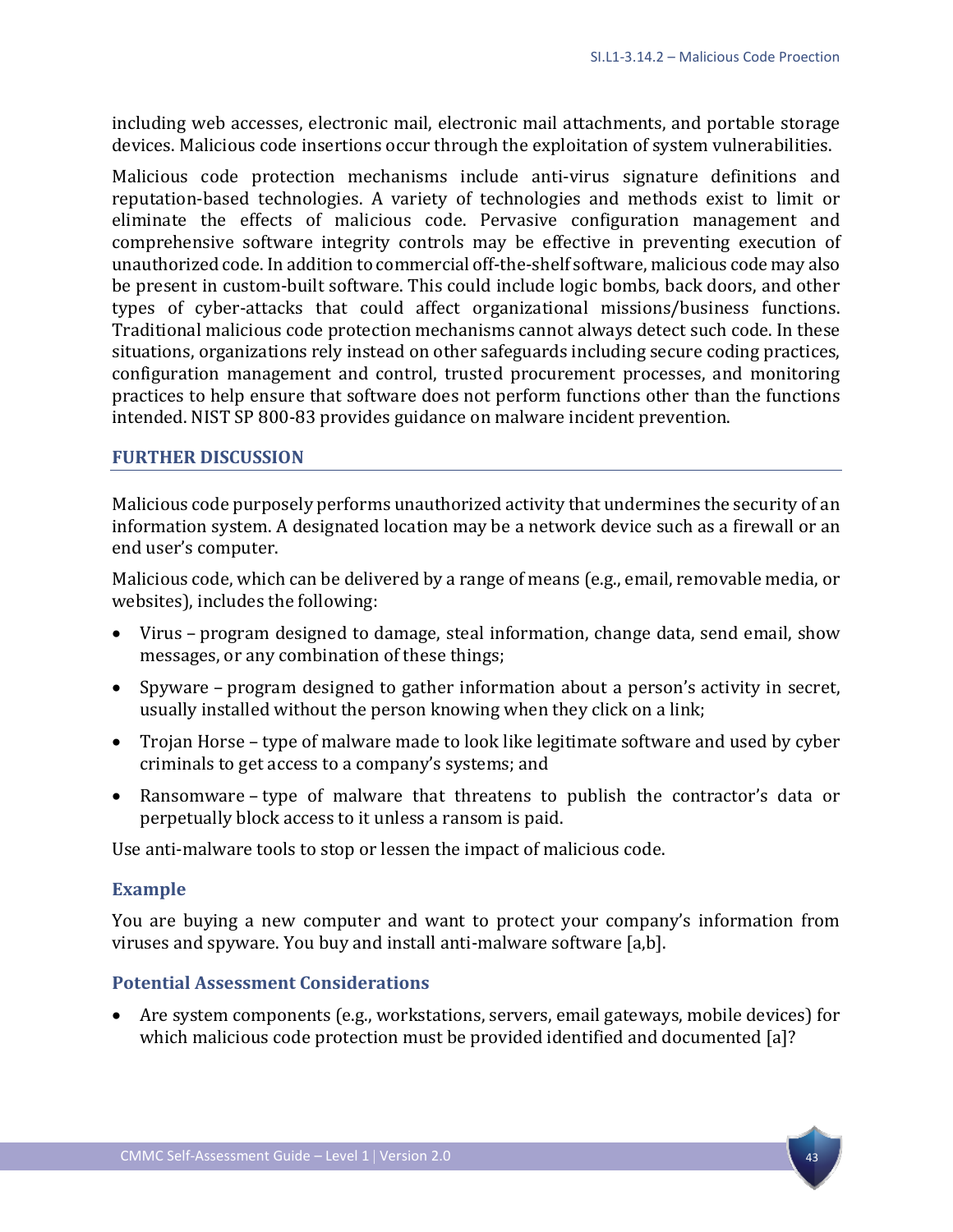- FAR Clause 52.204-21 b.1.xiii
- NIST SP 800-171 Rev 2 3.14.2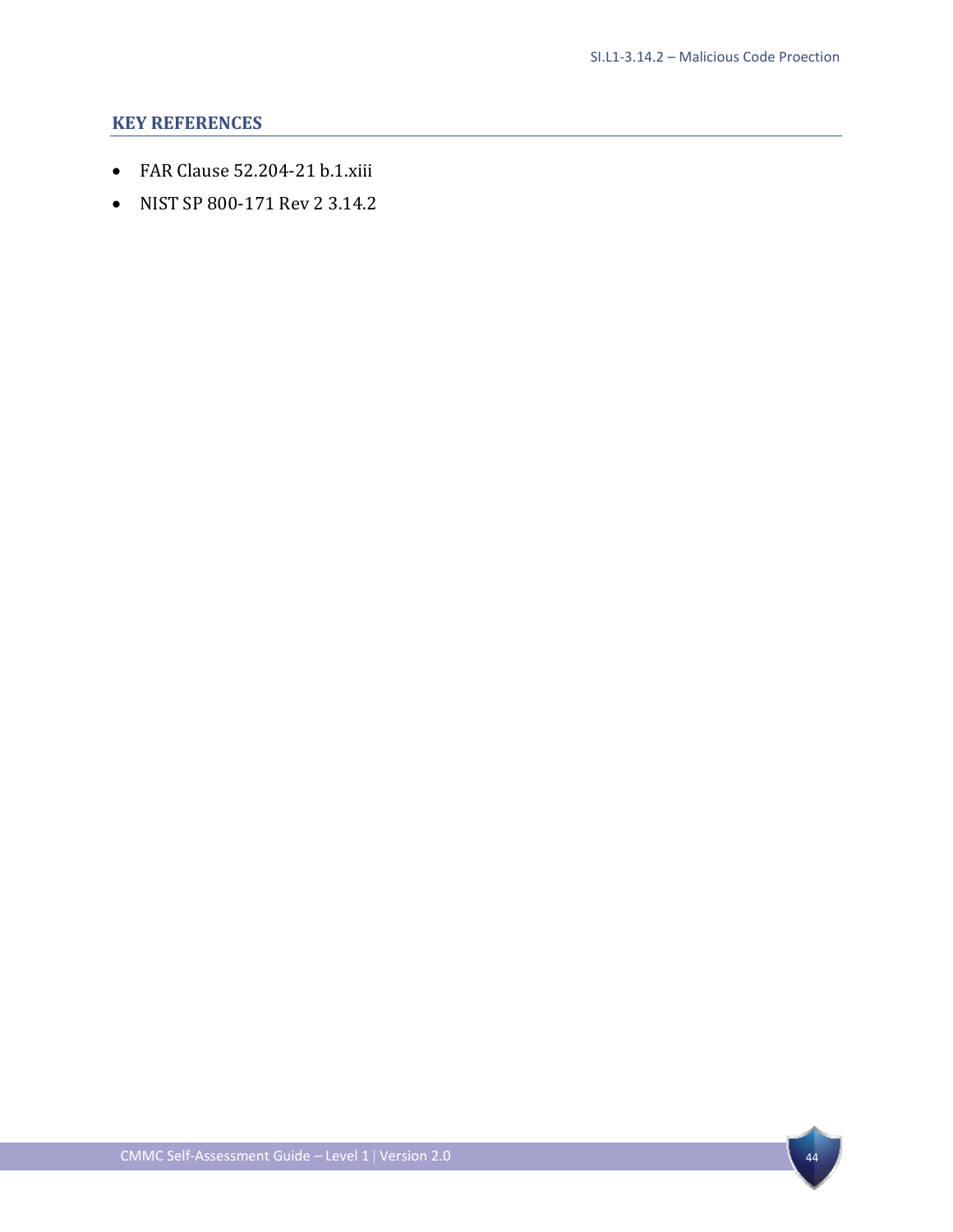## <span id="page-48-0"></span>**SI.L1-3.14.4 – UPDATE MALICIOUS CODE PROTECTION**

Update malicious code protection mechanisms when new releases are available.

## **ASSESSMENT OBJECTIVES [NIST SP 800-171A]**

## Determine if:

[a] malicious code protection mechanisms are updated when new releases are available.

## **POTENTIAL ASSESSMENT METHODS AND OBJECTS [NIST SP 800-171A]**

## **Examine**

[SELECT FROM: System and information integrity policy; configuration management policy and procedures; procedures addressing malicious code protection; malicious code protection mechanisms; records of malicious code protection updates; system security plan; system design documentation; system configuration settings and associated documentation; scan results from malicious code protection mechanisms; record of actions initiated by malicious code protection mechanisms in response to malicious code detection; system audit logs and records; other relevant documents or records].

## **Interview**

[SELECT FROM: System or network administrators; personnel with information security responsibilities; personnel installing, configuring, and maintaining the system; personnel with responsibility for malicious code protection; personnel with configuration management responsibility].

## **Test**

[SELECT FROM: Organizational processes for employing, updating, and configuring malicious code protection mechanisms; organizational process for addressing false positives and resulting potential impact; mechanisms supporting or implementing malicious code protection mechanisms (including updates and configurations); mechanisms supporting or implementing malicious code scanning and subsequent actions].

## **DISCUSSION [NIST SP 800-171 R2]**

Malicious code protection mechanisms include anti-virus signature definitions and reputation-based technologies. A variety of technologies and methods exist to limit or eliminate the effects of malicious code. Pervasive configuration management and comprehensive software integrity controls may be effective in preventing execution of unauthorized code. In addition to commercial off-the-shelf software, malicious code may also be present in custom-built software. This could include logic bombs, back doors, and other types of cyber-attacks that could affect organizational missions/business functions. Traditional malicious code protection mechanisms cannot always detect such code. In these situations, organizations rely instead on other safeguards including secure coding practices,

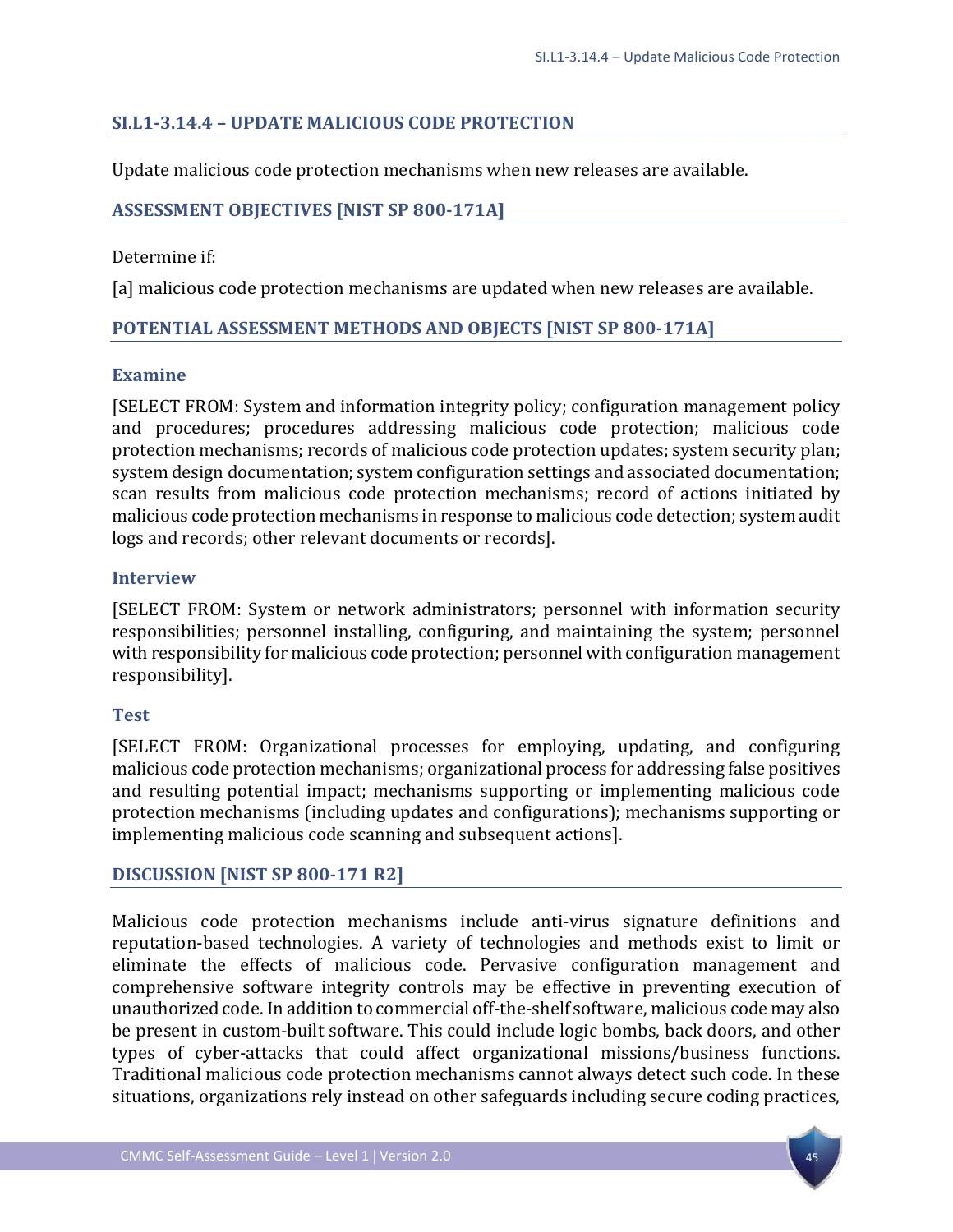configuration management and control, trusted procurement processes, and monitoring practices to help ensure that software does not perform functions other than the functions intended.

#### **FURTHER DISCUSSION**

Malware changes on an hourly or daily basis, and it is important to update detection and protection mechanisms frequently to maintain the effectiveness of the protection.

#### **Example**

You have installed anti-malware software to protect a computer from malicious code. Knowing that malware evolves rapidly, you configure the software to automatically check for malware definition updates every day and update as needed [a].

#### **Potential Assessment Considerations**

• Is there a defined frequency by which malicious code protection mechanisms must be updated (e.g., frequency of automatic updates or manual processes) [a]?

- FAR Clause 52.204-21 b.1.xiv
- NIST SP 800-171 Rev 2 3.14.4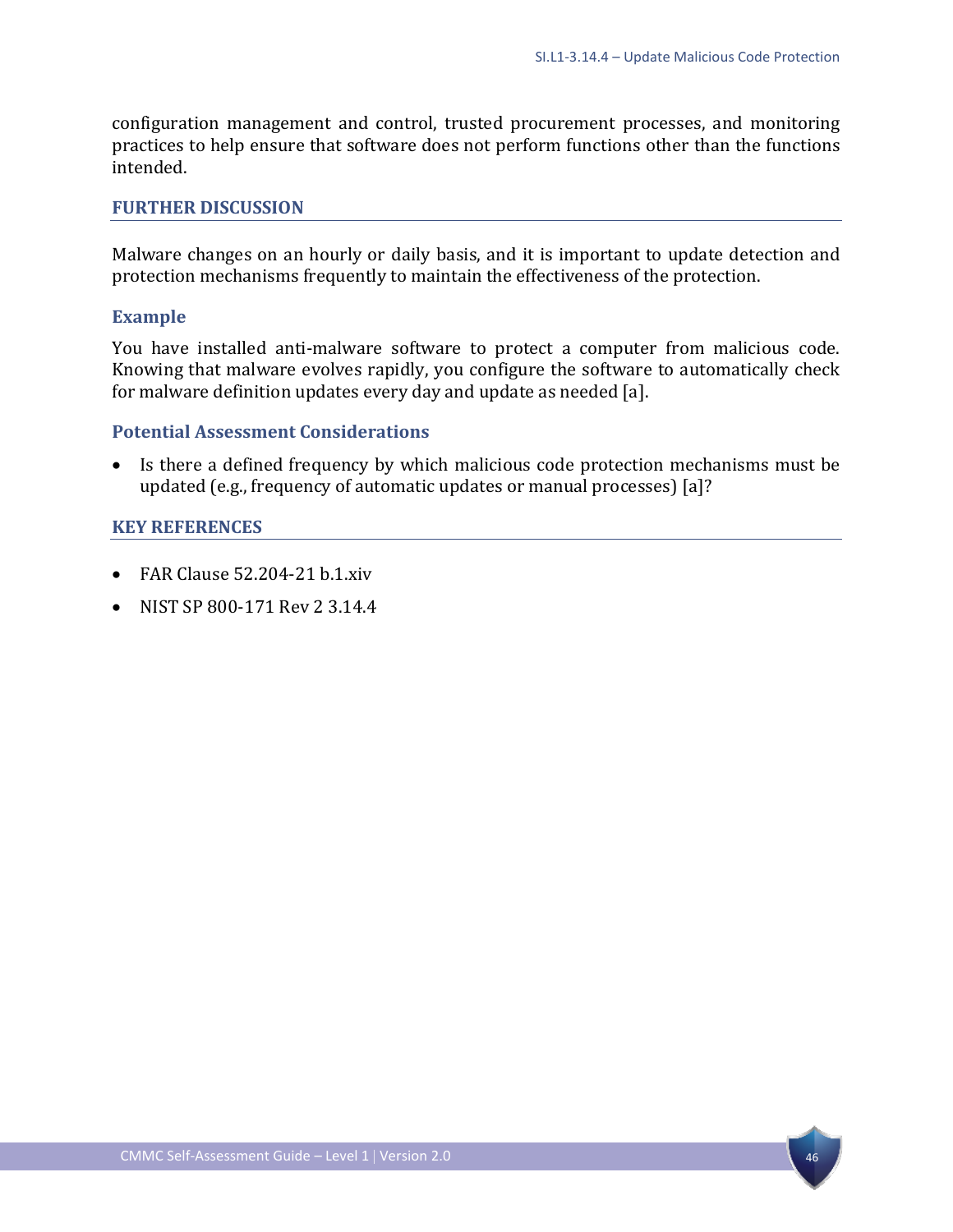## <span id="page-50-0"></span>**SI.L1-3.14.5 – SYSTEM & FILE SCANNING**

Perform periodic scans of the information system and real-time scans of files from external sources as files are downloaded, opened, or executed.

#### **ASSESSMENT OBJECTIVES [NIST SP 800-171A]**

Determine if:

- [a] the frequency for malicious code scans is defined;
- [b] malicious code scans are performed with the defined frequency; and
- [c] real-time malicious code scans of files from external sources as files are downloaded, opened, or executed are performed.

## **POTENTIAL ASSESSMENT METHODS AND OBJECTS [NIST SP 800-171A]**

#### **Examine**

[SELECT FROM: System and information integrity policy; configuration management policy and procedures; procedures addressing malicious code protection; malicious code protection mechanisms; records of malicious code protection updates; system security plan; system design documentation; system configuration settings and associated documentation; scan results from malicious code protection mechanisms; record of actions initiated by malicious code protection mechanisms in response to malicious code detection; system audit logs and records; other relevant documents or records].

#### **Interview**

[SELECT FROM: System or network administrators; personnel with information security responsibilities; personnel installing, configuring, and maintaining the system; personnel with responsibility for malicious code protection; personnel with configuration management responsibility].

#### **Test**

[SELECT FROM: Organizational processes for employing, updating, and configuring malicious code protection mechanisms; organizational process for addressing false positives and resulting potential impact; mechanisms supporting or implementing malicious code protection mechanisms (including updates and configurations); mechanisms supporting or implementing malicious code scanning and subsequent actions].

#### **DISCUSSION [NIST SP 800-171 R2]**

Periodic scans of organizational systems and real-time scans of files from external sources can detect malicious code. Malicious code can be encoded in various formats (e.g., UUENCODE, Unicode), contained within compressed or hidden files, or hidden in files using techniques such as steganography. Malicious code can be inserted into systems in a variety

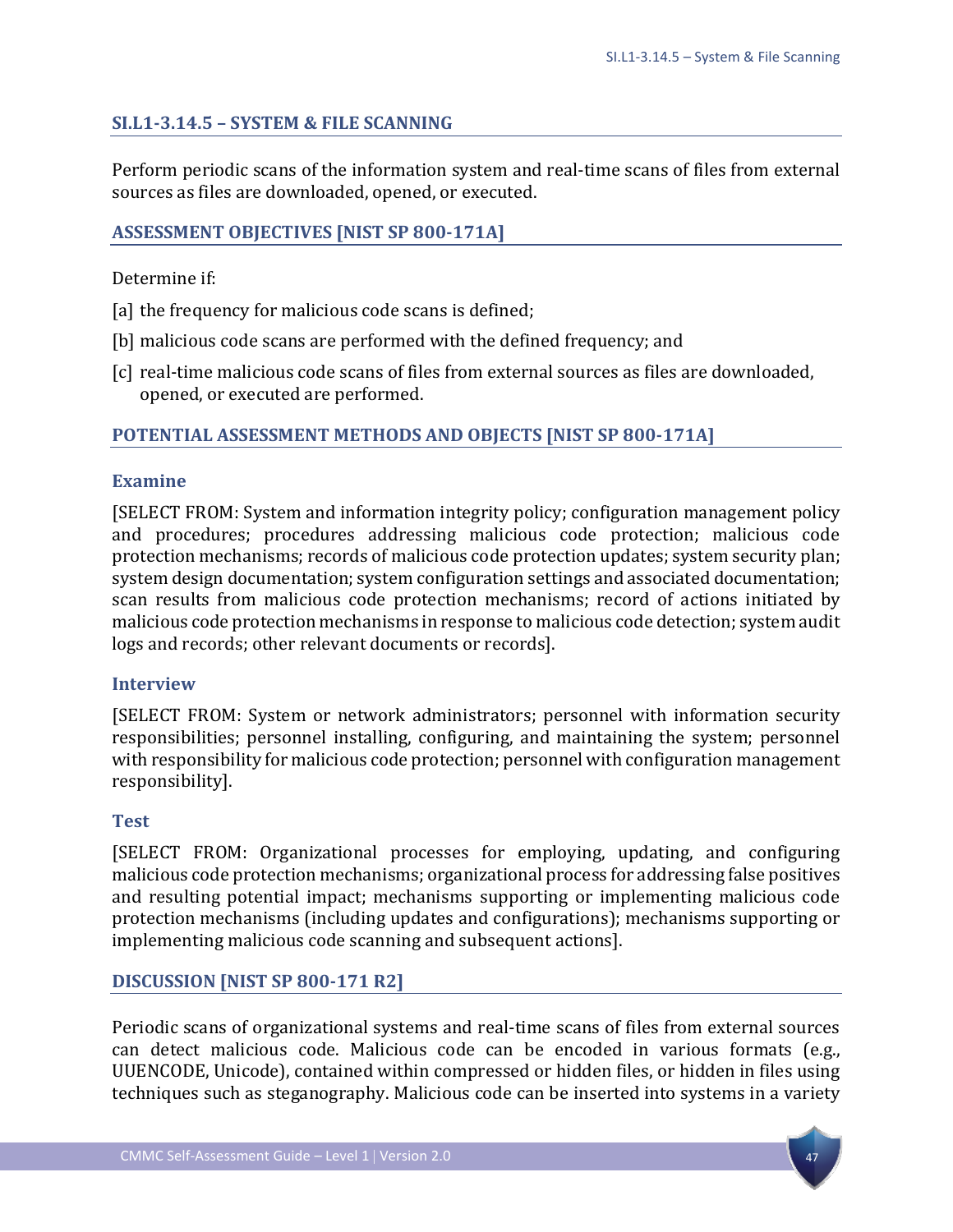of ways including web accesses, electronic mail, electronic mail attachments, and portable storage devices. Malicious code insertions occur through the exploitation of system vulnerabilities.

#### **FURTHER DISCUSSION**

Use anti-malware software to scan for and identify viruses in your computer systems and determine how often scans are conducted. Real-time scans look at the system whenever new files are downloaded, opened, and saved. Periodic scans check previously saved files against updated malware information.

#### **Example**

You work with your company's email provider to enable enhanced protections that will scan all attachments to identify and quarantine those that may be harmful prior to a user opening them [c]. In addition, you configure antivirus software on each computer and to scan for malicious code every day [a,b]. The software also scans files that are downloaded or copied from removable media such as USB drives. It quarantines any suspicious files and notifies the security team [c].

#### **Potential Assessment Considerations**

• Are files from media (e.g., USB drives, CD-ROM) included in the definition of external sources and are they being scanned [c]?

- FAR Clause 52.204-21 b.1.xv
- NIST SP 800-171 Rev 2 3.14.5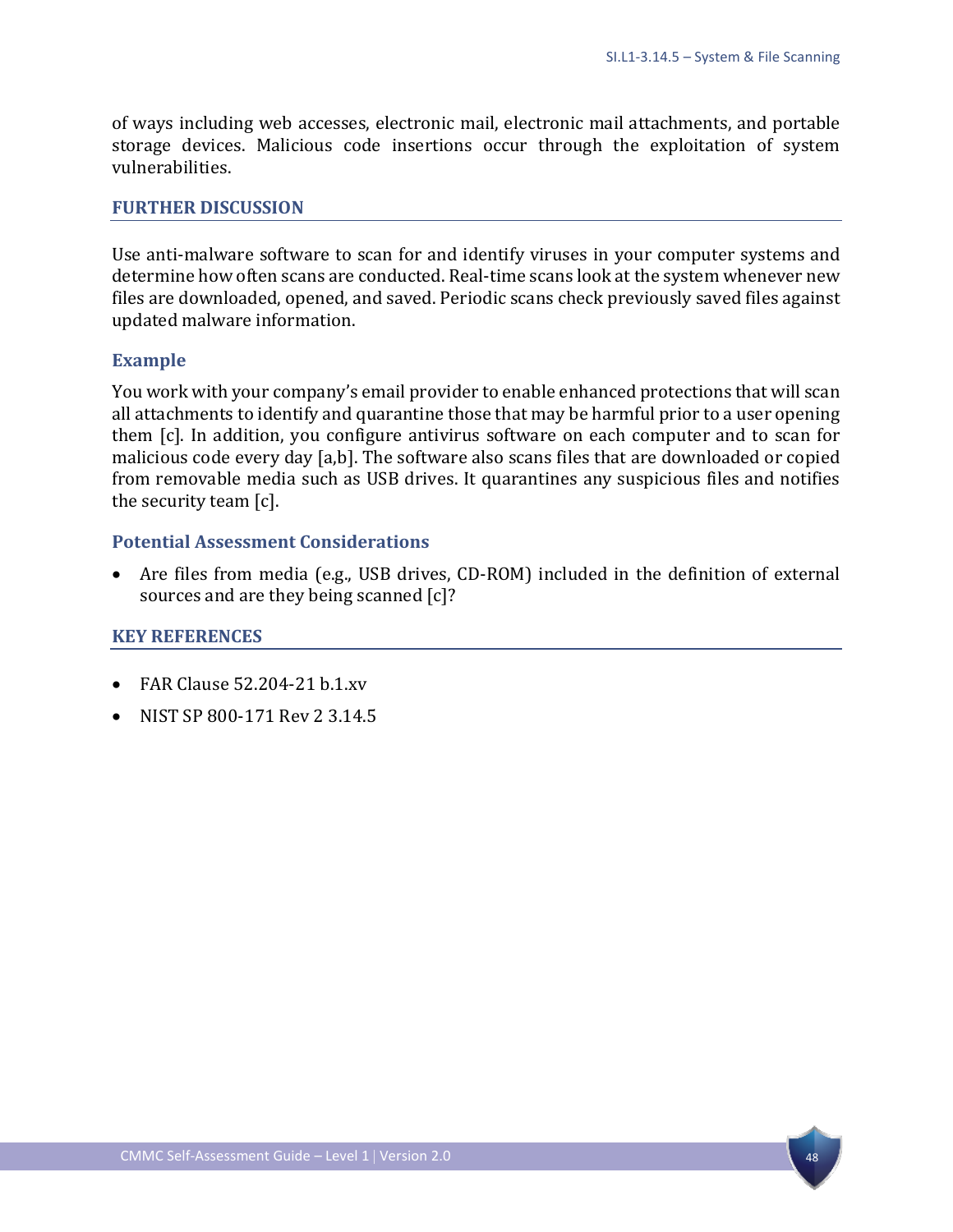# <span id="page-52-0"></span>Appendix A – Acronyms and Abbreviations

| AC.             | <b>Access Control</b>                             |
|-----------------|---------------------------------------------------|
| CD-ROM          | <b>Compact Disk Read-Only Memory</b>              |
| <b>CMMC</b>     | <b>Cybersecurity Maturity Model Certification</b> |
| <b>CUI</b>      | <b>Controlled Unclassified Information</b>        |
| <b>CVE</b>      | <b>Common Vulnerabilities and Exposures</b>       |
| <b>CWE</b>      | <b>Common Weakness Enumeration</b>                |
| <b>DFARS</b>    | Defense Federal Acquisition Regulation Supplement |
| <b>DMZ</b>      | Demilitarized Zone                                |
| DoD             | Department of Defense                             |
| <b>ESP</b>      | <b>External Service Provider</b>                  |
| <b>FAR</b>      | <b>Federal Acquisition Regulation</b>             |
| FCI             | <b>Federal Contract Information</b>               |
| ID              | Identification                                    |
| <b>IT</b>       | <b>Information Technology</b>                     |
| LAN             | Local Area Network                                |
| <b>MEP</b>      | <b>Manufacturing Extension Partnership</b>        |
| <b>NIST</b>     | National Institute of Standards and Technology    |
| <b>PIV</b>      | Personal Identity Verification                    |
| <b>SC</b>       | System and Communications Protection              |
| SI <sup>-</sup> | System and Information Integrity                  |
| <b>SP</b>       | <b>Special Publication</b>                        |
| <b>SPRS</b>     | Supplier Performance Risk System                  |
| <b>USB</b>      | <b>Universal Serial Bus</b>                       |
| UUENCODE        | Unix-to-Unix Encode                               |
| <b>VLAN</b>     | Virtual Local Area Network                        |
|                 |                                                   |